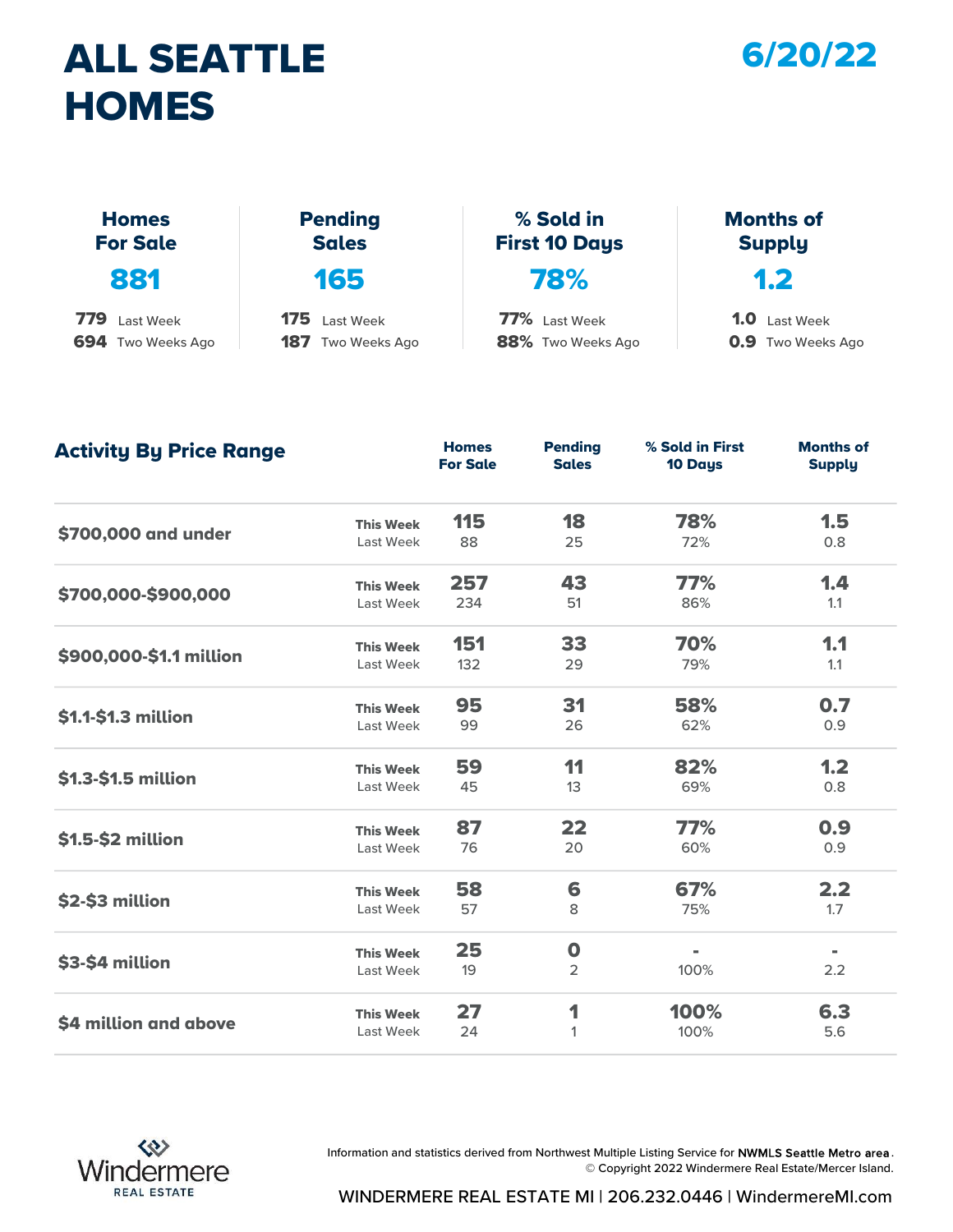## WEST SEATTLE 6/20/22 **HOMES**



| <b>HOMES</b>                    |                                |                                   |                                   |
|---------------------------------|--------------------------------|-----------------------------------|-----------------------------------|
| <b>Homes</b><br><b>For Sale</b> | <b>Pending</b><br><b>Sales</b> | % Sold in<br><b>First 10 Days</b> | <b>Months of</b><br><b>Supply</b> |
| 105                             | 35                             | 69%                               | 0.7                               |
| 100<br>Last Week                | 40<br><b>Last Week</b>         | 80% Last Week                     | <b>0.6</b> Last Week              |
| 109<br>Two Weeks Ago            | 36 Two Weeks Ago               | 83% Two Weeks Ago                 | <b>0.7</b> Two Weeks Ago          |

| <b>Activity By Price Range</b> |                  | <b>Homes</b><br><b>For Sale</b> | <b>Pending</b><br><b>Sales</b> | % Sold in First<br>10 Days | <b>Months of</b><br><b>Supply</b> |
|--------------------------------|------------------|---------------------------------|--------------------------------|----------------------------|-----------------------------------|
|                                | <b>This Week</b> | 21                              | 5                              | 80%                        | 1.0                               |
| \$700,000 and under            | Last Week        | 17                              | 13                             | 85%                        | 0.3                               |
|                                | <b>This Week</b> | 38                              | 10                             | 70%                        | 0.9                               |
| \$700,000-\$900,000            | Last Week        | 33                              | 11                             | 73%                        | 0.7                               |
|                                | <b>This Week</b> | 11                              | 7                              | 57%                        | 0.4                               |
| \$900,000-\$1.1 million        | Last Week        | 15                              | 5                              | 80%                        | 0.7                               |
|                                | <b>This Week</b> | $\boldsymbol{9}$                | 6                              | 50%                        | 0.3                               |
| \$1.1-\$1.3 million            | Last Week        | 11                              | 7                              | 86%                        | 0.4                               |
|                                | <b>This Week</b> | 7                               | $\mathbf 0$                    | $\blacksquare$             | $\blacksquare$                    |
| \$1.3-\$1.5 million            | Last Week        | 3                               | 2                              | 100%                       | 0.3                               |
|                                | <b>This Week</b> | 11                              | 5                              | 80%                        | 0.5                               |
| \$1.5-\$2 million              | Last Week        | 12                              | 2                              | 50%                        | 1.4                               |
|                                | <b>This Week</b> | 6                               | $\overline{\mathbf{2}}$        | 50%                        | 0.7                               |
| \$2-\$3 million                | Last Week        | 7                               | $\mathsf O$                    |                            |                                   |
|                                | <b>This Week</b> | 1                               | $\mathbf 0$                    | $\blacksquare$             | $\blacksquare$                    |
| \$3-\$4 million                | Last Week        | $\mathbf{1}$                    | $\circ$                        |                            |                                   |
|                                | <b>This Week</b> | 1                               | $\mathbf 0$                    |                            |                                   |
| \$4 million and above          | Last Week        | $\mathbf{1}$                    | 0                              |                            |                                   |



Information and statistics derived from Northwest Multiple Listing Service for NWMLS Area 140. © Copyright 2022 Windermere Real Estate/Mercer Island.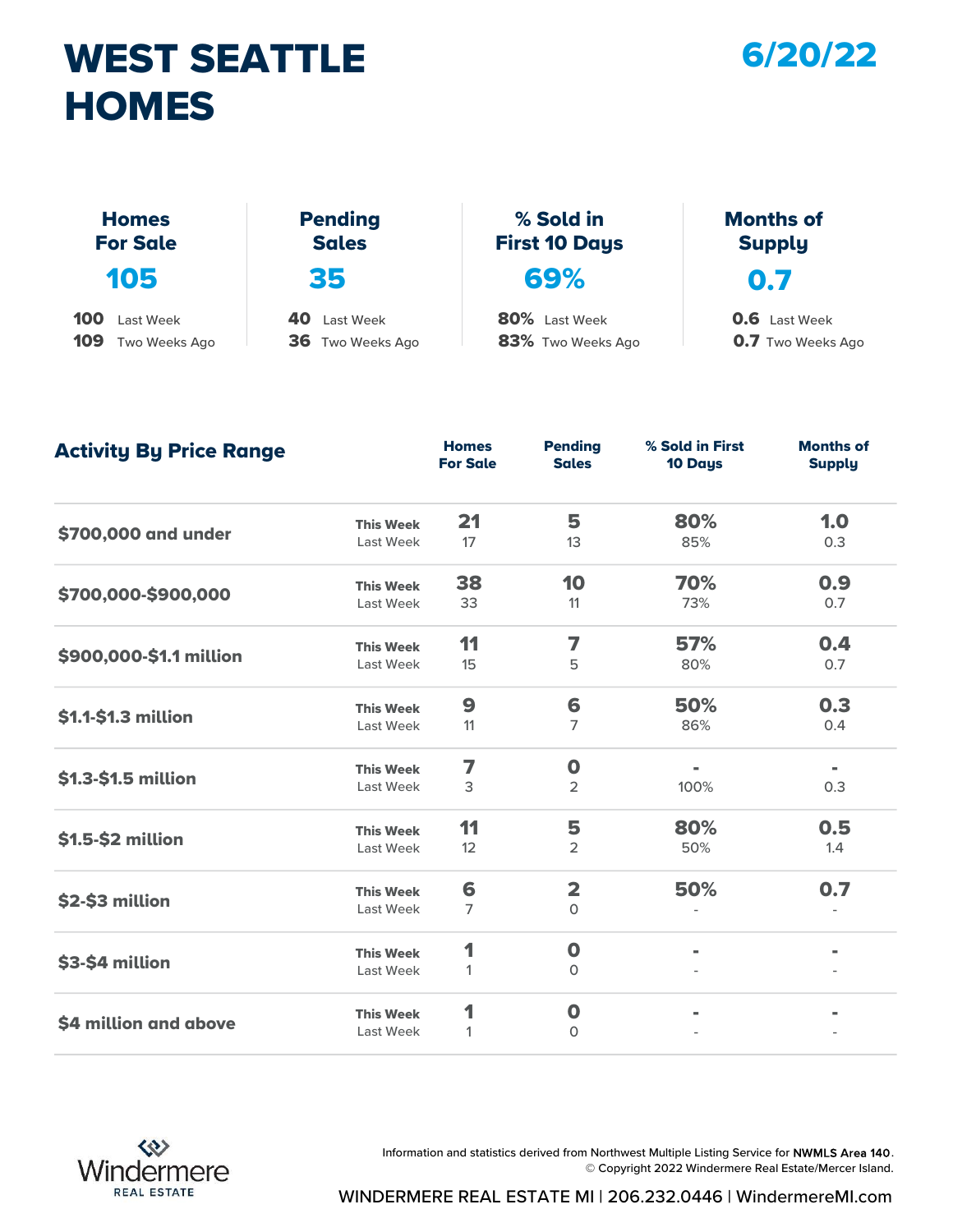## SOUTH SEATTLE 6/20/22 **HOMES**



| <b>HOMES</b>                    |                                |                                   |                                   |
|---------------------------------|--------------------------------|-----------------------------------|-----------------------------------|
| <b>Homes</b><br><b>For Sale</b> | <b>Pending</b><br><b>Sales</b> | % Sold in<br><b>First 10 Days</b> | <b>Months of</b><br><b>Supply</b> |
| 128                             | 16                             | 81%                               | 1.9                               |
| 63<br>Last Week                 | 4<br>Last Week                 | 50% Last Week                     | 3.7 Last Week                     |
| 42 Two Weeks Ago                | 11<br>Two Weeks Ago            | 100% Two Weeks Ago                | <b>0.9</b> Two Weeks Ago          |

| <b>Activity By Price Range</b> |                  | <b>Homes</b><br><b>For Sale</b> | <b>Pending</b><br><b>Sales</b> | % Sold in First<br>10 Days | <b>Months of</b><br><b>Supply</b> |
|--------------------------------|------------------|---------------------------------|--------------------------------|----------------------------|-----------------------------------|
|                                | <b>This Week</b> | 31                              | 7                              | 71%                        | 1.0                               |
| \$700,000 and under            | Last Week        | 14                              | $\overline{2}$                 | 0%                         | 1.6                               |
|                                | <b>This Week</b> | 47                              | 5                              | 80%                        | 2.2                               |
| \$700,000-\$900,000            | Last Week        | 21                              | $\mathbf{1}$                   | 100%                       | 4.9                               |
|                                | <b>This Week</b> | 21                              | 3                              | 67%                        | 1.6                               |
| \$900,000-\$1.1 million        | Last Week        | 13                              | $\mathsf{O}$                   |                            |                                   |
|                                | <b>This Week</b> | 6                               | $\mathbf 0$                    | $\blacksquare$             | $\blacksquare$                    |
| \$1.1-\$1.3 million            | Last Week        | 5                               | 1                              | 100%                       | 1.2                               |
|                                | <b>This Week</b> | 4                               | 1                              | 100%                       | 0.9                               |
| \$1.3-\$1.5 million            | Last Week        | $\Omega$                        | $\Omega$                       |                            |                                   |
|                                | <b>This Week</b> | 9                               | $\mathbf 0$                    | $\blacksquare$             |                                   |
| \$1.5-\$2 million              | Last Week        | 3                               | $\mathbf 0$                    |                            |                                   |
|                                | <b>This Week</b> | 3                               | $\mathbf 0$                    |                            |                                   |
| \$2-\$3 million                | Last Week        | $\mathbf{1}$                    | $\circ$                        |                            |                                   |
|                                | <b>This Week</b> | $\overline{\mathbf{2}}$         | $\boldsymbol{0}$               | $\blacksquare$             |                                   |
| \$3-\$4 million                | Last Week        | $\overline{2}$                  | 0                              |                            |                                   |
|                                | <b>This Week</b> | 1                               | $\mathbf 0$                    |                            |                                   |
| \$4 million and above          | Last Week        | 1                               | $\mathbf{O}$                   |                            |                                   |



Information and statistics derived from Northwest Multiple Listing Service for NWMLS Areas 380-385. © Copyright 2022 Windermere Real Estate/Mercer Island.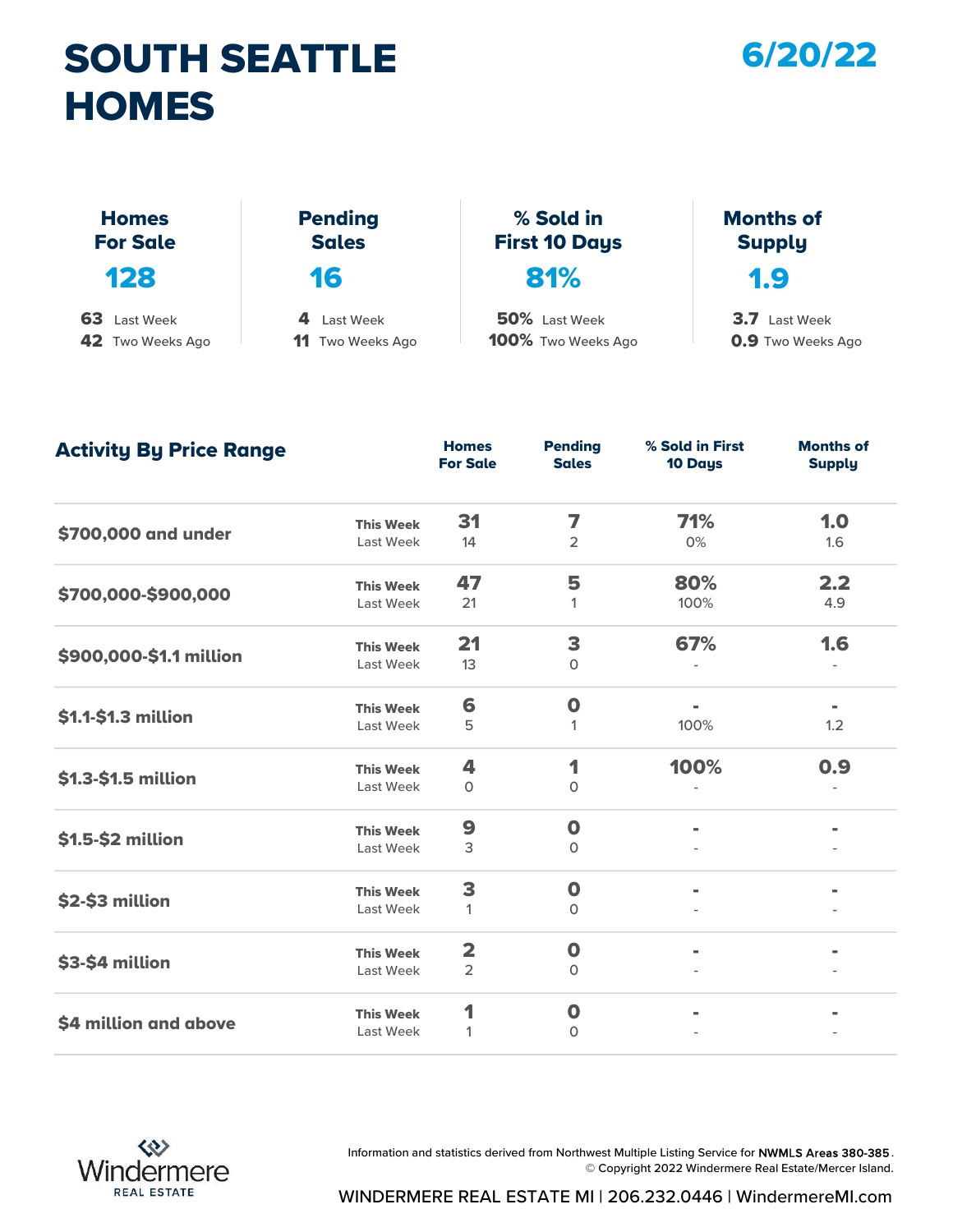## CENTRAL SEATTLE 6/20/22 **HOMES**

| <b>HOMES</b>                    |                                |                                   |                                   |
|---------------------------------|--------------------------------|-----------------------------------|-----------------------------------|
| <b>Homes</b><br><b>For Sale</b> | <b>Pending</b><br><b>Sales</b> | % Sold in<br><b>First 10 Days</b> | <b>Months of</b><br><b>Supply</b> |
| 122                             | 18                             | 83%                               | 1.6                               |
| 114<br>Last Week                | $12 \,$<br>Last Week           | 75% Last Week                     | 2.2 Last Week                     |
| 100<br>Two Weeks Ago            | 21 Two Weeks Ago               | 81% Two Weeks Ago                 | <b>1.1</b> Two Weeks Ago          |

| <b>Activity By Price Range</b> |                  | <b>Homes</b><br><b>For Sale</b> | <b>Pending</b><br><b>Sales</b> | % Sold in First<br>10 Days | <b>Months of</b><br><b>Supply</b> |
|--------------------------------|------------------|---------------------------------|--------------------------------|----------------------------|-----------------------------------|
|                                | <b>This Week</b> | 8                               | 1                              | 100%                       | 1.9                               |
| \$700,000 and under            | Last Week        | 6                               | 1                              | 0%                         | 1.4                               |
|                                | <b>This Week</b> | 24                              | 1                              | 0%                         | 5.6                               |
| \$700,000-\$900,000            | Last Week        | 23                              | 1                              | 100%                       | 5.3                               |
|                                | <b>This Week</b> | 20                              | 5                              | 80%                        | 0.9                               |
| \$900,000-\$1.1 million        | Last Week        | 18                              | 1                              | 100%                       | 4.2                               |
|                                | <b>This Week</b> | 8                               | $\overline{\mathbf{2}}$        | 100%                       | 0.9                               |
| \$1.1-\$1.3 million            | Last Week        | 9                               | 1                              | 100%                       | 2.1                               |
|                                | <b>This Week</b> | 10                              | $\overline{\mathbf{2}}$        | 100%                       | 1.2                               |
| \$1.3-\$1.5 million            | Last Week        | 9                               | $\circ$                        |                            |                                   |
|                                | <b>This Week</b> | 11                              | 6                              | 67%                        | 0.4                               |
| \$1.5-\$2 million              | Last Week        | 14                              | 6                              | 83%                        | 0.5                               |
|                                | <b>This Week</b> | 20                              | 1                              | 100%                       | 4.7                               |
| \$2-\$3 million                | Last Week        | 17                              | 1                              | 0%                         | 4.0                               |
|                                | <b>This Week</b> | 9                               | $\mathbf 0$                    | $\blacksquare$             | $\blacksquare$                    |
| \$3-\$4 million                | Last Week        | 7                               | $\circ$                        |                            |                                   |
|                                | <b>This Week</b> | 11                              | $\mathbf 0$                    |                            |                                   |
| \$4 million and above          | Last Week        | 10 <sup>°</sup>                 | 1                              | 100%                       | 2.3                               |



Information and statistics derived from Northwest Multiple Listing Service for NWMLS Area 390. © Copyright 2022 Windermere Real Estate/Mercer Island.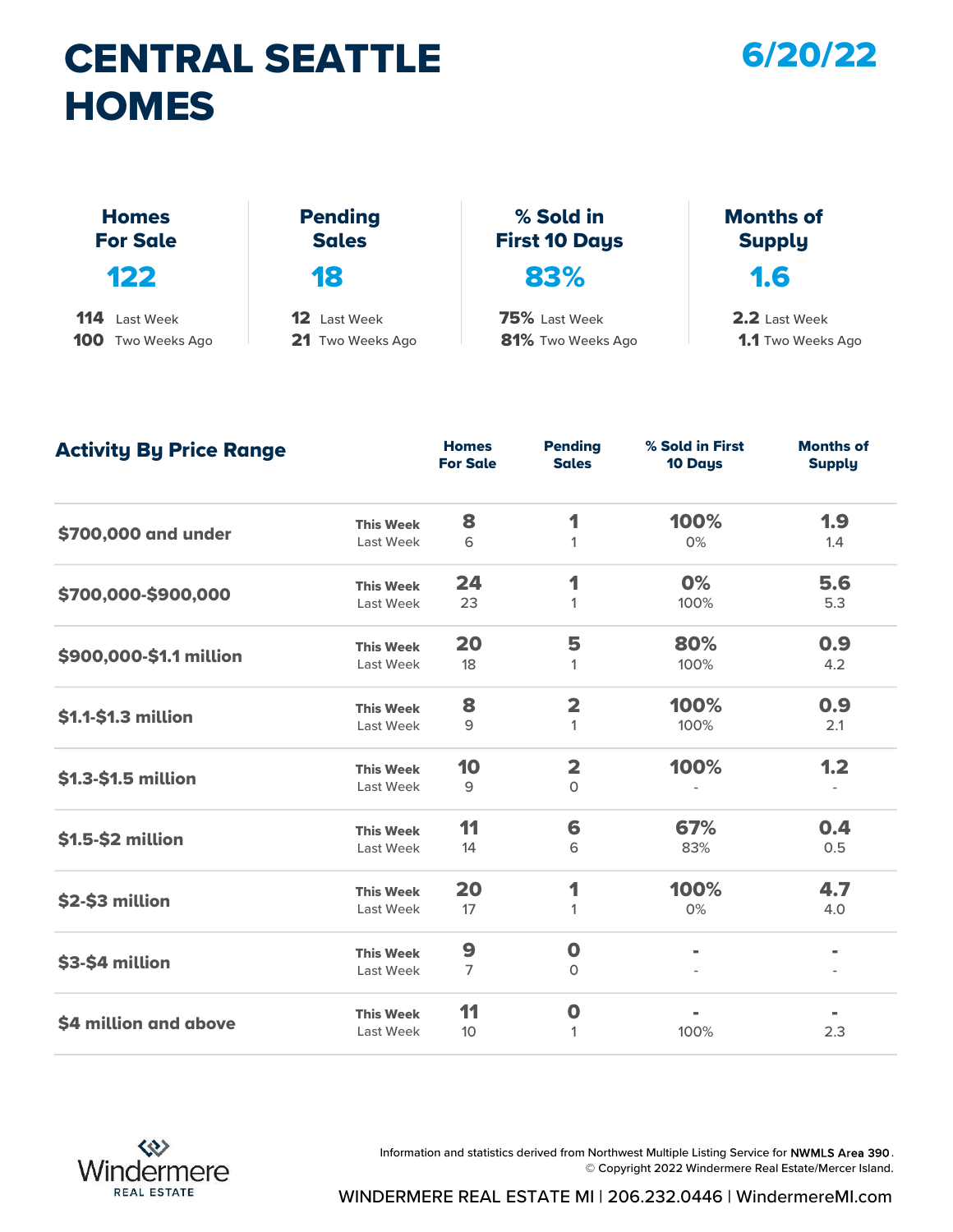## QUEEN ANNE AND 6/20/22 MAGNOLIA HOMES



|                                      | <b>MAGNOLIA HOMES</b>                                   |                                    |                                             |
|--------------------------------------|---------------------------------------------------------|------------------------------------|---------------------------------------------|
| <b>Homes</b><br><b>For Sale</b>      | <b>Pending</b><br><b>Sales</b>                          | % Sold in<br><b>First 10 Days</b>  | <b>Months of</b><br><b>Supply</b>           |
| <b>119</b>                           | 13                                                      | <b>77%</b>                         | 2.1                                         |
| 105<br>Last Week<br>80 Two Weeks Ago | 12 <sub>2</sub><br>Last Week<br><b>12</b> Two Weeks Ago | 67% Last Week<br>92% Two Weeks Ago | $2.0$ Last Week<br><b>1.6</b> Two Weeks Ago |

| <b>Activity By Price Range</b> |                  | <b>Homes</b><br><b>For Sale</b> | <b>Pending</b><br><b>Sales</b> | % Sold in First<br>10 Days | <b>Months of</b><br><b>Supply</b> |
|--------------------------------|------------------|---------------------------------|--------------------------------|----------------------------|-----------------------------------|
|                                | <b>This Week</b> | 5                               | $\mathbf 0$                    |                            |                                   |
| \$700,000 and under            | Last Week        | 5                               | $\Omega$                       |                            |                                   |
|                                | <b>This Week</b> | 12                              | 1                              | 0%                         | 2.8                               |
| \$700,000-\$900,000            | Last Week        | 9                               | $\circ$                        |                            |                                   |
|                                | <b>This Week</b> | 14                              | 1                              | 0%                         | 3.3                               |
| \$900,000-\$1.1 million        | Last Week        | 9                               | 1                              | 0%                         | 2.1                               |
|                                | <b>This Week</b> | 20                              | $\overline{\mathbf{2}}$        | 0%                         | 2.3                               |
| \$1.1-\$1.3 million            | Last Week        | 18                              | 4                              | 50%                        | 1.0                               |
|                                | <b>This Week</b> | 12                              | $\overline{\mathbf{2}}$        | 100%                       | 1.4                               |
| \$1.3-\$1.5 million            | Last Week        | 9                               | $\circ$                        |                            |                                   |
|                                | <b>This Week</b> | 27                              | 5                              | 100%                       | 1.3                               |
| \$1.5-\$2 million              | Last Week        | 23                              | 3                              | 33%                        | 1.8                               |
|                                | <b>This Week</b> | 13                              | $\overline{\mathbf{2}}$        | 50%                        | 1.5                               |
| \$2-\$3 million                | Last Week        | 18                              | 3                              | 100%                       | 1.4                               |
|                                | <b>This Week</b> | 6                               | $\boldsymbol{0}$               | $\blacksquare$             | $\blacksquare$                    |
| \$3-\$4 million                | Last Week        | 6                               | 1                              | 100%                       | 1.4                               |
|                                | <b>This Week</b> | 10                              | $\boldsymbol{0}$               |                            |                                   |
| \$4 million and above          | Last Week        | 8                               | $\mathbf 0$                    |                            |                                   |



Information and statistics derived from Northwest Multiple Listing Service for NWMLS Area 700. © Copyright 2022 Windermere Real Estate/Mercer Island.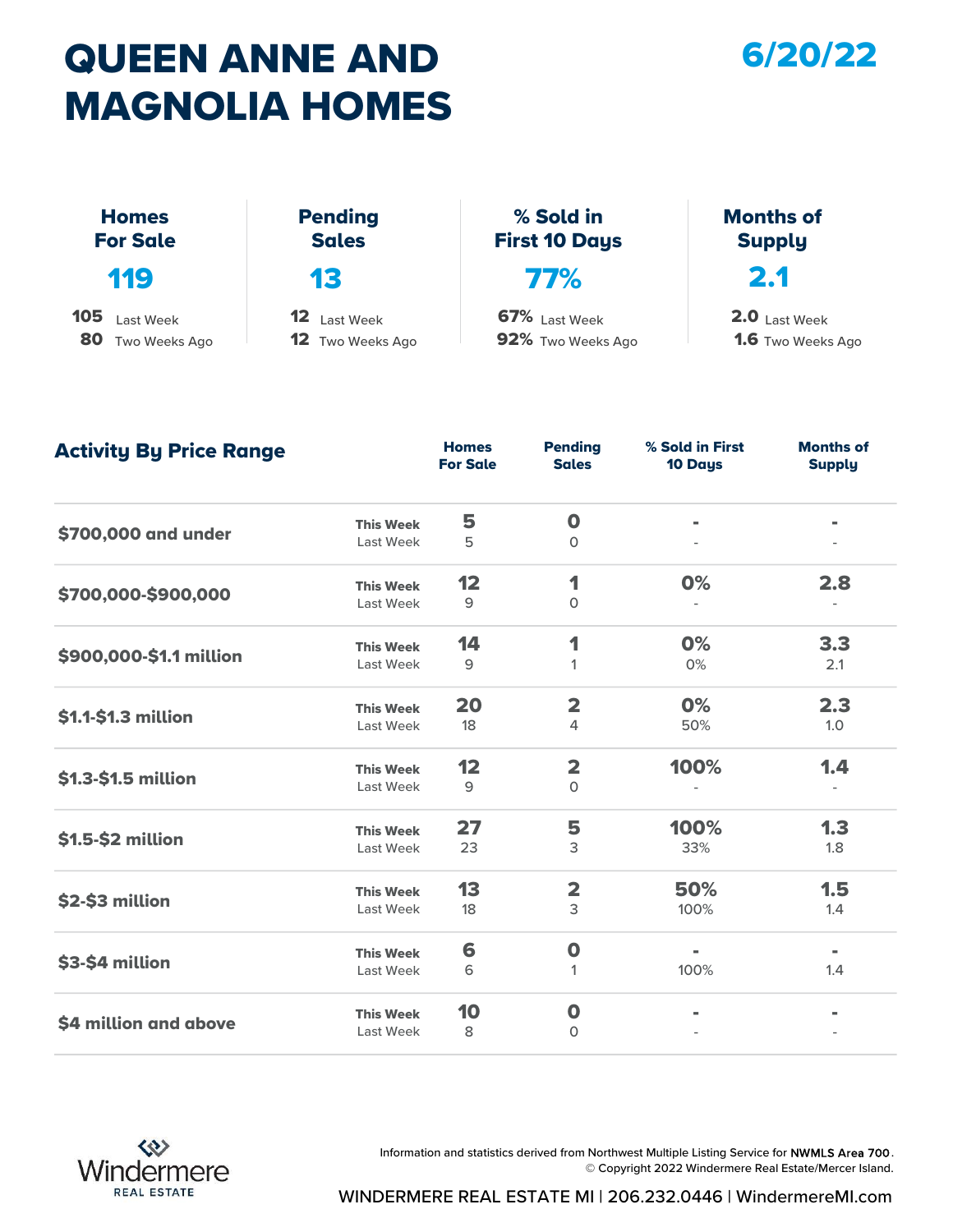## BALLARD AND GREEN LAKE HOMES

#### 6/20/22

| <b>LAKE HOMES</b>               |                                |                                   |                                   |  |  |  |  |
|---------------------------------|--------------------------------|-----------------------------------|-----------------------------------|--|--|--|--|
| <b>Homes</b><br><b>For Sale</b> | <b>Pending</b><br><b>Sales</b> | % Sold in<br><b>First 10 Days</b> | <b>Months of</b><br><b>Supply</b> |  |  |  |  |
| 205                             | 43                             | 74%                               | 1.1                               |  |  |  |  |
| <b>176</b> Last Week            | 52 Last Week                   | 79% Last Week                     | <b>0.8</b> Last Week              |  |  |  |  |
| <b>160</b> Two Weeks Ago        | 54 Two Weeks Ago               | 94% Two Weeks Ago                 | <b>0.7</b> Two Weeks Ago          |  |  |  |  |

| <b>Activity By Price Range</b> |                  | <b>Homes</b><br><b>For Sale</b> | <b>Pending</b><br><b>Sales</b> | % Sold in First<br>10 Days | <b>Months of</b><br><b>Supply</b> |
|--------------------------------|------------------|---------------------------------|--------------------------------|----------------------------|-----------------------------------|
|                                | <b>This Week</b> | 25                              | 3                              | 67%                        | 1.9                               |
| \$700,000 and under            | Last Week        | 19                              | 3                              | 67%                        | 1.5                               |
|                                | <b>This Week</b> | 69                              | 10                             | 80%                        | 1.6                               |
| \$700,000-\$900,000            | Last Week        | 60                              | 19                             | 89%                        | 0.7                               |
|                                | <b>This Week</b> | 46                              | 11                             | 64%                        | 1.0                               |
| \$900,000-\$1.1 million        | Last Week        | 38                              | 10 <sup>10</sup>               | 90%                        | 0.9                               |
|                                | <b>This Week</b> | 23                              | 12                             | 58%                        | 0.4                               |
| \$1.1-\$1.3 million            | Last Week        | 26                              | 8                              | 38%                        | 0.8                               |
|                                | <b>This Week</b> | 13                              | 4                              | 75%                        | 0.8                               |
| \$1.3-\$1.5 million            | Last Week        | 12                              | 7                              | 71%                        | 0.4                               |
|                                | <b>This Week</b> | 19                              | 3                              | 100%                       | 1.5                               |
| \$1.5-\$2 million              | Last Week        | 16                              | 3                              | 67%                        | 1.2                               |
|                                | <b>This Week</b> | 5                               | $\mathbf 0$                    |                            | $\equiv$                          |
| \$2-\$3 million                | Last Week        | 3                               | 2                              | 100%                       | 0.3                               |
|                                | <b>This Week</b> | 3                               | $\boldsymbol{0}$               | $\blacksquare$             | $\blacksquare$                    |
| \$3-\$4 million                | Last Week        | $\mathbf{1}$                    | $\mathbf 0$                    |                            |                                   |
|                                | <b>This Week</b> | $\mathbf 0$                     | $\boldsymbol{0}$               | $\blacksquare$             | $\blacksquare$                    |
| \$4 million and above          | Last Week        | $\circ$                         | $\circ$                        |                            |                                   |



Information and statistics derived from Northwest Multiple Listing Service for NWMLS Area 705. © Copyright 2022 Windermere Real Estate/Mercer Island.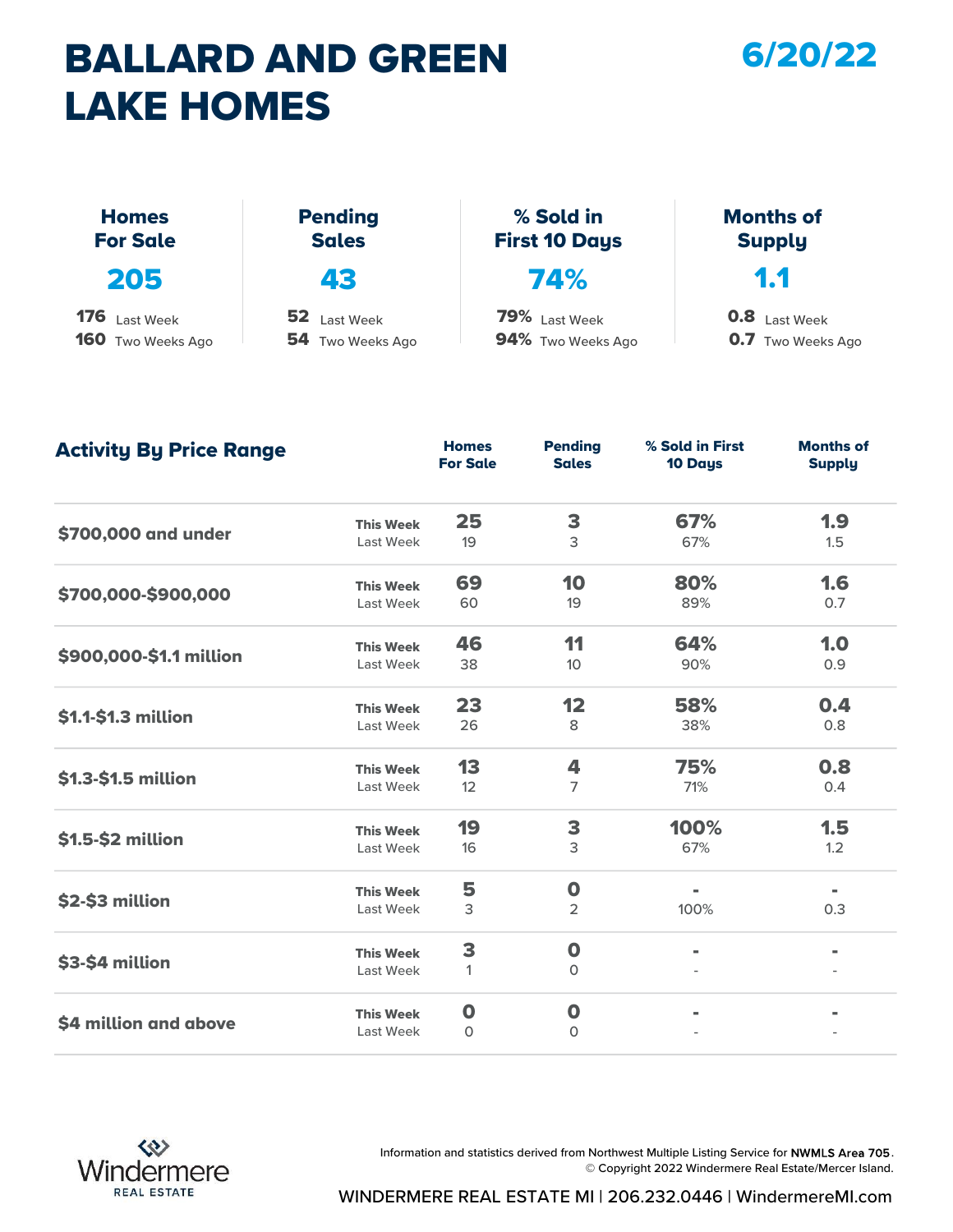## NORTH SEATTLE **HOMES**



**1.0** Two Weeks Ago

| <b>HOMES</b>                    |                                |                                   |                                   |
|---------------------------------|--------------------------------|-----------------------------------|-----------------------------------|
| <b>Homes</b><br><b>For Sale</b> | <b>Pending</b><br><b>Sales</b> | % Sold in<br><b>First 10 Days</b> | <b>Months of</b><br><b>Supply</b> |
| 109                             | 27                             | 85%                               | 0.9                               |
| 98<br>Last Week                 | 28<br><b>Last Week</b>         | 93% Last Week                     | <b>0.8</b> Last Week              |
| 92<br>Two Weeks Ago             | 21<br>Two Weeks Ago            | 90% Two Weeks Ago                 | <b>1.0</b> Two Weeks Ago          |

Last Week 5 2 100% 0.6 Last Week 37 7 100% 1.2 Last Week 19 9 89% 0.5 Last Week 16 3 67% 1.2 Last Week 5 2 100% 0.6 Last Week  $\frac{4}{2}$  100% 0.5 Last Week 8 2 50% 0.9 Last Week 2 1 100% 0.5 Last Week 2 0 - **\$700,000-\$900,000** This Week **34** 11 \$700,000 and under This Week 11 0 91% 0.7 50% -  $\frac{100\%}{1000,000\%}$  \$900,000-\$1.1 million This Week 22 5 100% 1.0 0.6  $$1.3-$1.5 million$  This Week  $$2$   $$50\%$  0.6 \$1.1-\$1.3 million This Week 15 6 50% 0.9  $$2-\$3$  million This Week  $\frac{8}{2}$  0 - $$1.5-$2$  million This Week  $8$  2 - \$3-\$4 million This Week 4 0 - -  $\frac{1}{2}$ \$4 million and above This Week 2 1 100% 0.5 **Homes** Pending<br>For Sale Sales For Sale Pending Sales 10 Days % Sold in First Months of **Supply** Activity By Price Range



Information and statistics derived from Northwest Multiple Listing Service for NWMLS Area 710. © Copyright 2022 Windermere Real Estate/Mercer Island.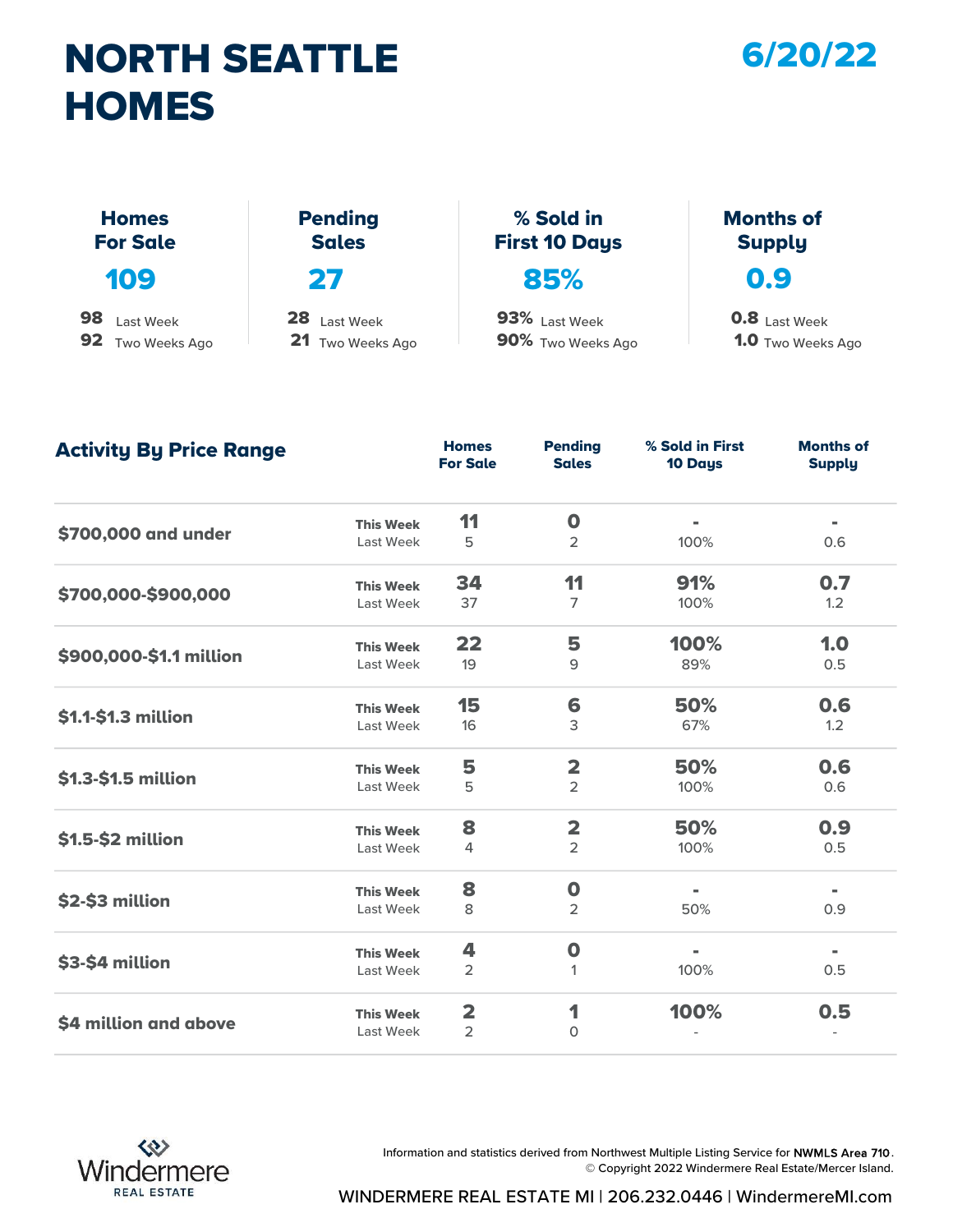## SHORELINE AND RICHMOND BEACH HOMES

6/20/22

| <b>BEACH HOMES</b>                  |                                            |                                    |                                                  |
|-------------------------------------|--------------------------------------------|------------------------------------|--------------------------------------------------|
| <b>Homes</b><br><b>For Sale</b>     | <b>Pending</b><br><b>Sales</b>             | % Sold in<br><b>First 10 Days</b>  | <b>Months of</b><br><b>Supply</b>                |
| 49                                  | 8                                          | 75%                                | 1.4                                              |
| 40<br>Last Week<br>44 Two Weeks Ago | 13<br>Last Week<br><b>11</b> Two Weeks Ago | 62% Last Week<br>73% Two Weeks Ago | <b>0.7</b> Last Week<br><b>0.9</b> Two Weeks Ago |

| <b>Activity By Price Range</b> |                  | <b>Homes</b><br><b>For Sale</b> | <b>Pending</b><br><b>Sales</b> | % Sold in First<br>10 Days | <b>Months of</b><br><b>Supply</b> |
|--------------------------------|------------------|---------------------------------|--------------------------------|----------------------------|-----------------------------------|
|                                | <b>This Week</b> | 5                               | 1                              | 100%                       | 1.2                               |
| \$700,000 and under            | Last Week        | $\overline{2}$                  | $\overline{2}$                 | 100%                       | 0.2                               |
|                                | <b>This Week</b> | 21                              | $\overline{\mathbf{2}}$        | 50%                        | 2.4                               |
| \$700,000-\$900,000            | Last Week        | 17                              | 4                              | 75%                        | 1.0                               |
|                                | <b>This Week</b> | 10                              | $\mathbf 0$                    | $\blacksquare$             | $\qquad \qquad =$                 |
| \$900,000-\$1.1 million        | Last Week        | $\overline{7}$                  | 2                              | 50%                        | 0.8                               |
|                                | <b>This Week</b> | 5                               | 3                              | 100%                       | 0.4                               |
| \$1.1-\$1.3 million            | Last Week        | $\overline{7}$                  | $\mathbf{1}$                   | 100%                       | 1.6                               |
|                                | <b>This Week</b> | 3                               | $\mathbf 0$                    | $\blacksquare$             | $\blacksquare$                    |
| \$1.3-\$1.5 million            | Last Week        | $\overline{2}$                  | 1                              | 0%                         | 0.5                               |
|                                | <b>This Week</b> | $\overline{\mathbf{2}}$         | 1                              | 0%                         | 0.5                               |
| \$1.5-\$2 million              | Last Week        | $\overline{2}$                  | 3                              | 33%                        | 0.2                               |
|                                | <b>This Week</b> | $\overline{\mathbf{2}}$         | 1                              | 100%                       | 0.5                               |
| \$2-\$3 million                | Last Week        | $\overline{2}$                  | 0                              |                            |                                   |
|                                | <b>This Week</b> | $\mathbf 0$                     | $\mathbf 0$                    | $\blacksquare$             | $\blacksquare$                    |
| \$3-\$4 million                | Last Week        | 0                               | 0                              |                            |                                   |
|                                | <b>This Week</b> | 1                               | $\mathbf 0$                    |                            |                                   |
| \$4 million and above          | Last Week        | 1                               | $\Omega$                       |                            |                                   |



Information and statistics derived from Northwest Multiple Listing Service for NWMLS Area 715. © Copyright 2022 Windermere Real Estate/Mercer Island.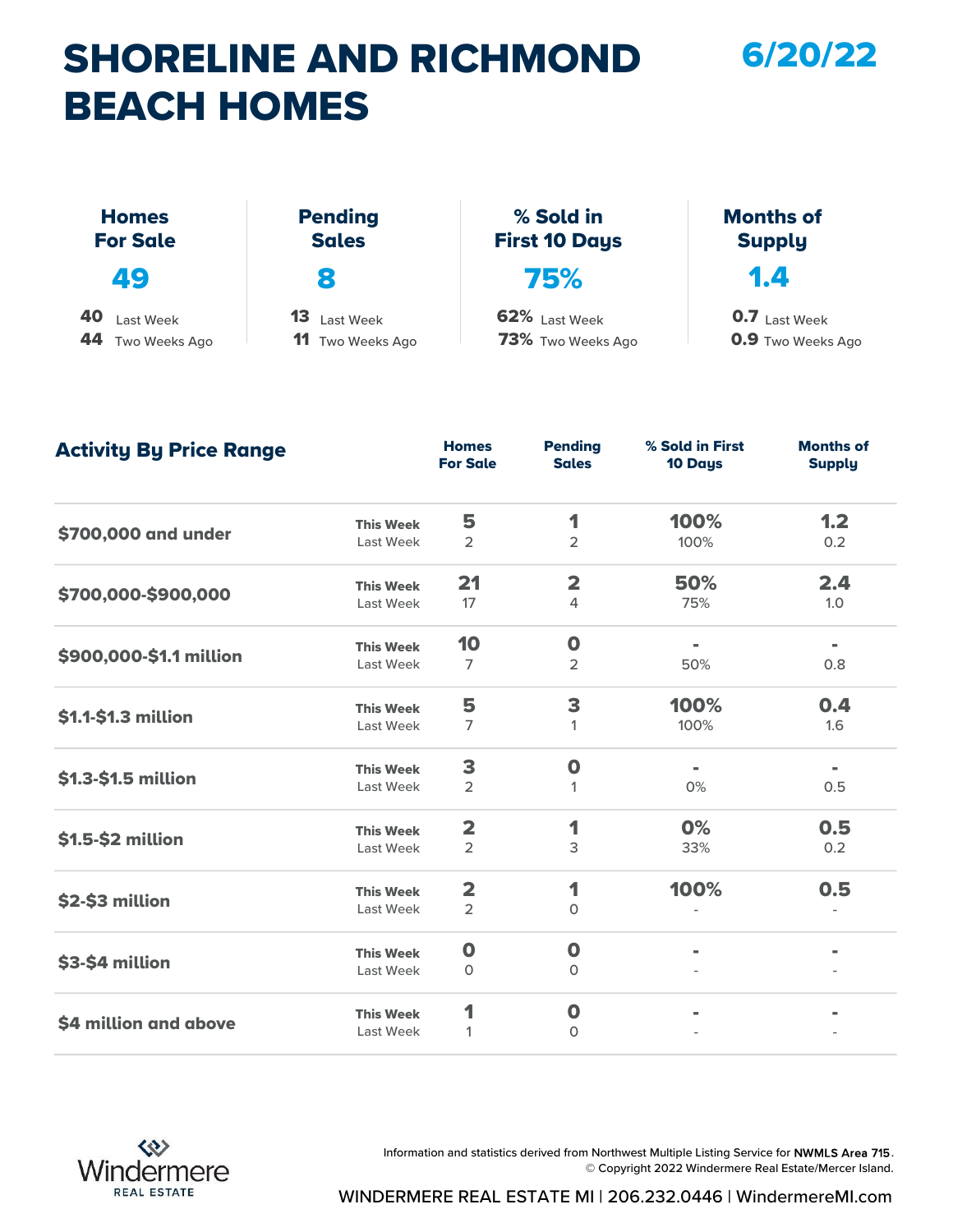## KENMORE AND LAKE FOREST PARK HOMES

#### 6/20/22

|                                        | FOREST PARK HOMES                          |                                    |                                                  |
|----------------------------------------|--------------------------------------------|------------------------------------|--------------------------------------------------|
| <b>Homes</b><br><b>For Sale</b>        | <b>Pending</b><br><b>Sales</b>             | % Sold in<br><b>First 10 Days</b>  | <b>Months of</b><br><b>Supply</b>                |
| 44                                     | 5                                          | 100%                               | 2.0                                              |
| 37<br>Last Week<br>28<br>Two Weeks Ago | 10<br>Last Week<br><b>11</b> Two Weeks Ago | 70% Last Week<br>91% Two Weeks Ago | <b>0.9</b> Last Week<br><b>0.6</b> Two Weeks Ago |

| <b>Activity By Price Range</b> |                  | <b>Homes</b><br><b>For Sale</b> | <b>Pending</b><br><b>Sales</b> | % Sold in First<br>10 Days | <b>Months of</b><br><b>Supply</b> |
|--------------------------------|------------------|---------------------------------|--------------------------------|----------------------------|-----------------------------------|
|                                | <b>This Week</b> | 9                               | 1                              | 100%                       | 2.1                               |
| \$700,000 and under            | Last Week        | 5                               | 1                              | 100%                       | 1.2                               |
|                                | <b>This Week</b> | 12                              | 3                              | 100%                       | 0.9                               |
| \$700,000-\$900,000            | Last Week        | 16                              | 6                              | 83%                        | 0.6                               |
|                                | <b>This Week</b> | 7                               | 1                              | 100%                       | 1.6                               |
| \$900,000-\$1.1 million        | Last Week        | 6                               | $\mathsf{O}$                   |                            |                                   |
|                                | <b>This Week</b> | 9                               | $\mathbf 0$                    | $\blacksquare$             | $\blacksquare$                    |
| \$1.1-\$1.3 million            | Last Week        | 6                               | 1                              | 0%                         | 1.4                               |
|                                | <b>This Week</b> | 5                               | $\mathbf 0$                    | $\blacksquare$             | $\blacksquare$                    |
| \$1.3-\$1.5 million            | Last Week        | $\overline{2}$                  | 1                              | 0%                         | 0.5                               |
|                                | <b>This Week</b> | $\mathbf 0$                     | $\mathbf 0$                    | $\blacksquare$             |                                   |
| \$1.5-\$2 million              | Last Week        | 0                               | 1                              | 0%                         | 0.0                               |
|                                | <b>This Week</b> | 1                               | $\mathbf 0$                    |                            |                                   |
| \$2-\$3 million                | Last Week        | $\mathbf{1}$                    | $\mathbf 0$                    |                            |                                   |
|                                | <b>This Week</b> | $\mathbf 0$                     | $\mathbf 0$                    | $\blacksquare$             |                                   |
| \$3-\$4 million                | Last Week        | $\circ$                         | 0                              |                            |                                   |
|                                | <b>This Week</b> | 1                               | $\mathbf 0$                    |                            |                                   |
| \$4 million and above          | Last Week        | 1                               | $\mathbf{0}$                   |                            |                                   |



Information and statistics derived from Northwest Multiple Listing Service for NWMLS Area 720. © Copyright 2022 Windermere Real Estate/Mercer Island.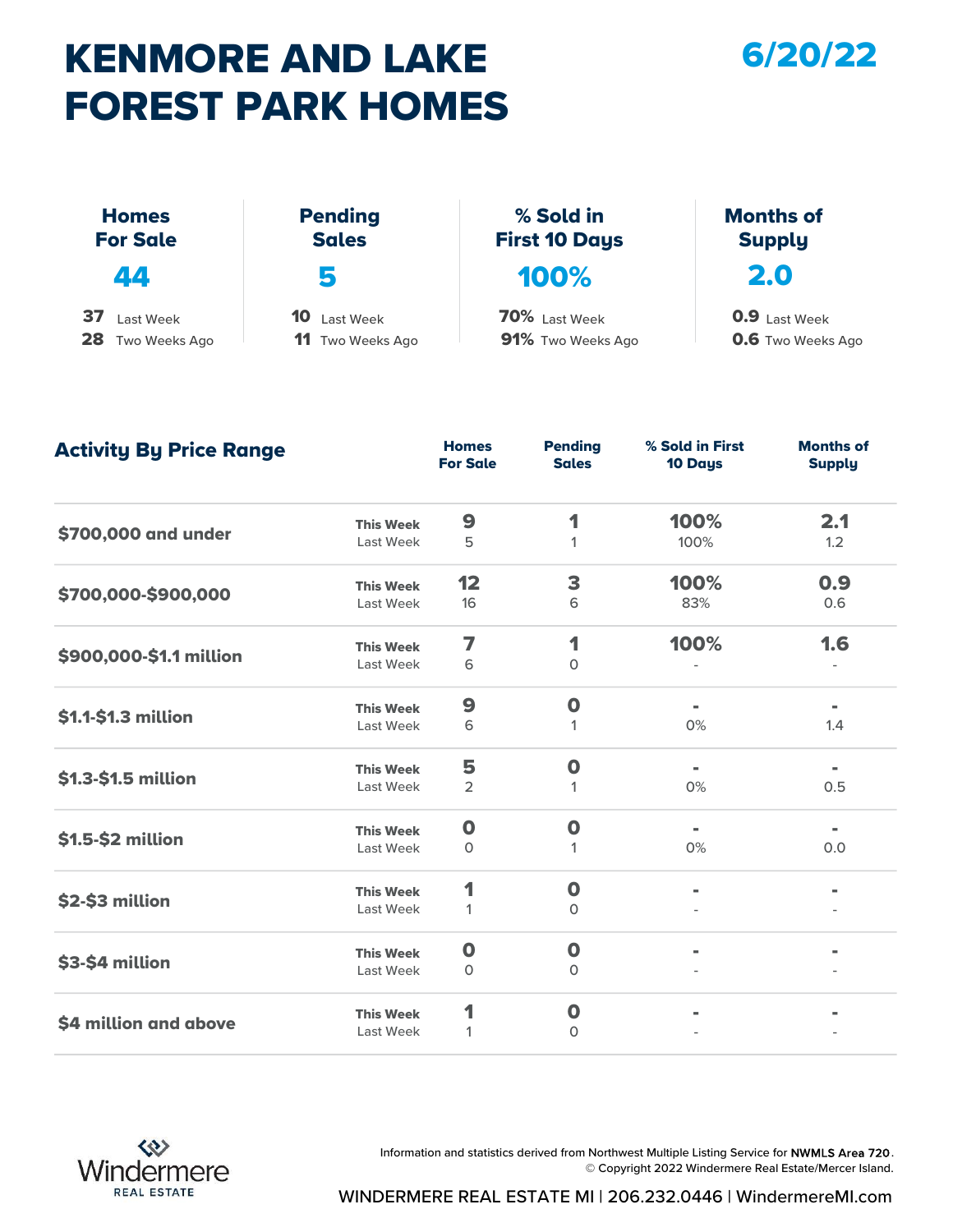## ALL EASTSIDE **HOMES**



| <b>HOMES</b>                    |                                |                                   |                                   |
|---------------------------------|--------------------------------|-----------------------------------|-----------------------------------|
| <b>Homes</b><br><b>For Sale</b> | <b>Pending</b><br><b>Sales</b> | % Sold in<br><b>First 10 Days</b> | <b>Months of</b><br><b>Supply</b> |
| 1015                            | 96                             | 52%                               | 2.5                               |
| 951<br>Last Week                | 133 Last Week                  | 52% Last Week                     | <b>1.7</b> Last Week              |
| 806 Two Weeks Ago               | <b>130</b> Two Weeks Ago       | 76% Two Weeks Ago                 | <b>1.4</b> Two Weeks Ago          |

1.4 Two Weeks Ago

| <b>Activity By Price Range</b> |                  | <b>Homes</b><br><b>For Sale</b> | <b>Pending</b><br><b>Sales</b> | % Sold in First<br>10 Days | <b>Months of</b><br><b>Supply</b> |
|--------------------------------|------------------|---------------------------------|--------------------------------|----------------------------|-----------------------------------|
|                                | <b>This Week</b> | 21                              | 5                              | 60%                        | 1.0                               |
| \$700,000 and under            | Last Week        | 24                              | 5                              | 80%                        | 1.1                               |
|                                | <b>This Week</b> | 40                              | 13                             | 62%                        | 0.7                               |
| \$700,000-\$900,000            | Last Week        | 38                              | 13                             | 85%                        | 0.7                               |
|                                | <b>This Week</b> | 81                              | 12                             | 50%                        | 1.6                               |
| \$900,000-\$1.1 million        | Last Week        | 75                              | 18                             | 44%                        | 1.0                               |
| \$1.1-\$1.3 million            | <b>This Week</b> | 132                             | 16                             | 56%                        | 1.9                               |
|                                | Last Week        | 113                             | 20                             | 60%                        | 1.3                               |
|                                | <b>This Week</b> | 102                             | 15                             | 60%                        | 1.6                               |
| \$1.3-\$1.5 million            | Last Week        | 103                             | 15                             | 33%                        | 1.6                               |
|                                | <b>This Week</b> | 244                             | 19                             | 32%                        | 3.0                               |
| \$1.5-\$2 million              | Last Week        | 227                             | 35                             | 43%                        | 1.5                               |
|                                | <b>This Week</b> | 240                             | 8                              | 50%                        | 7.0                               |
| \$2-\$3 million                | Last Week        | 220                             | 21                             | 38%                        | 2.4                               |
|                                | <b>This Week</b> | 71                              | 6                              | 50%                        | 2.8                               |
| \$3-\$4 million                | Last Week        | 78                              | 4                              | 75%                        | 4.5                               |
|                                | <b>This Week</b> | 79                              | $\overline{\mathbf{2}}$        | 100%                       | 9.2                               |
| \$4 million and above          | Last Week        | 69                              | $\mathbf{1}$                   | 0%                         | 16.0                              |



Information and statistics derived from Northwest Multiple Listing Service for NWMLS Areas 500-600 . © Copyright 2022 Windermere Real Estate/Mercer Island.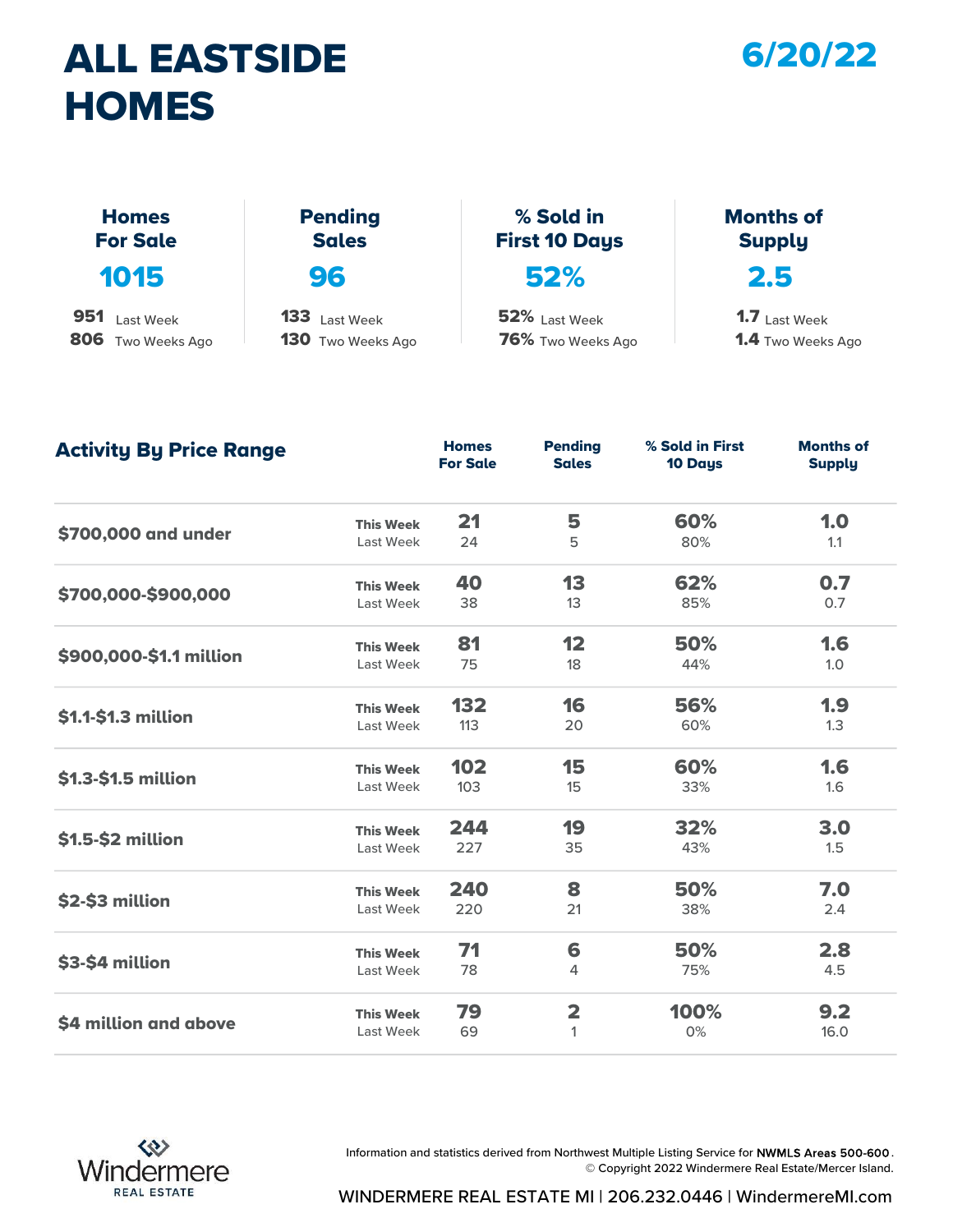## SOUTH EASTSIDE **HOMES**

#### 6/20/22

| <b>HOMES</b>                    |                                |                                   |                                   |
|---------------------------------|--------------------------------|-----------------------------------|-----------------------------------|
| <b>Homes</b><br><b>For Sale</b> | <b>Pending</b><br><b>Sales</b> | % Sold in<br><b>First 10 Days</b> | <b>Months of</b><br><b>Supply</b> |
| 127                             | 13                             | 38%                               | 2.3                               |
| 125<br>Last Week                | 19<br>Last Week                | 53% Last Week                     | <b>1.5</b> Last Week              |
| 101<br>Two Weeks Ago            | 22 Two Weeks Ago               | 68% Two Weeks Ago                 | <b>1.1</b> Two Weeks Ago          |

#### Months of Supply

1.1 Two Weeks Ago 1.5 Last Week

| <b>Activity By Price Range</b> |                  | <b>Homes</b><br><b>For Sale</b> | <b>Pending</b><br><b>Sales</b> | % Sold in First<br><b>10 Days</b> | <b>Months of</b><br><b>Supply</b> |
|--------------------------------|------------------|---------------------------------|--------------------------------|-----------------------------------|-----------------------------------|
|                                | <b>This Week</b> | 1                               | 1                              | 0%                                | 0.2                               |
| \$700,000 and under            | Last Week        | $\overline{2}$                  | $\Omega$                       |                                   |                                   |
|                                | <b>This Week</b> | 1                               | 1                              | 100%                              | 0.2                               |
| \$700,000-\$900,000            | Last Week        | $\overline{2}$                  | 1                              | 100%                              | 0.5                               |
|                                | <b>This Week</b> | 8                               | 1                              | 0%                                | 1.9                               |
| \$900,000-\$1.1 million        | Last Week        | 10 <sup>°</sup>                 | 1                              | 0%                                | 2.3                               |
| \$1.1-\$1.3 million            | <b>This Week</b> | 16                              | 1                              | 0%                                | 3.7                               |
|                                | Last Week        | 11                              | $\overline{2}$                 | 50%                               | 1.3                               |
|                                | <b>This Week</b> | 13                              | $\overline{\mathbf{2}}$        | 100%                              | 1.5                               |
| \$1.3-\$1.5 million            | Last Week        | 14                              | $\overline{2}$                 | 50%                               | 1.6                               |
|                                | <b>This Week</b> | 41                              | 4                              | 25%                               | 2.4                               |
| \$1.5-\$2 million              | Last Week        | 39                              | 9                              | 56%                               | 1.0                               |
|                                | <b>This Week</b> | 34                              | $\overline{\mathbf{2}}$        | 0%                                | 4.0                               |
| \$2-\$3 million                | Last Week        | 32                              | 4                              | 25%                               | 1.9                               |
|                                | <b>This Week</b> | 10                              | 1                              | 100%                              | 2.3                               |
| \$3-\$4 million                | Last Week        | 12                              | $\mathsf O$                    |                                   |                                   |
|                                | <b>This Week</b> | 3                               | $\boldsymbol{0}$               | $\blacksquare$                    |                                   |
| \$4 million and above          | Last Week        | 3                               | $\circ$                        |                                   |                                   |



Information and statistics derived from Northwest Multiple Listing Service for NWMLS Area 500. © Copyright 2022 Windermere Real Estate/Mercer Island.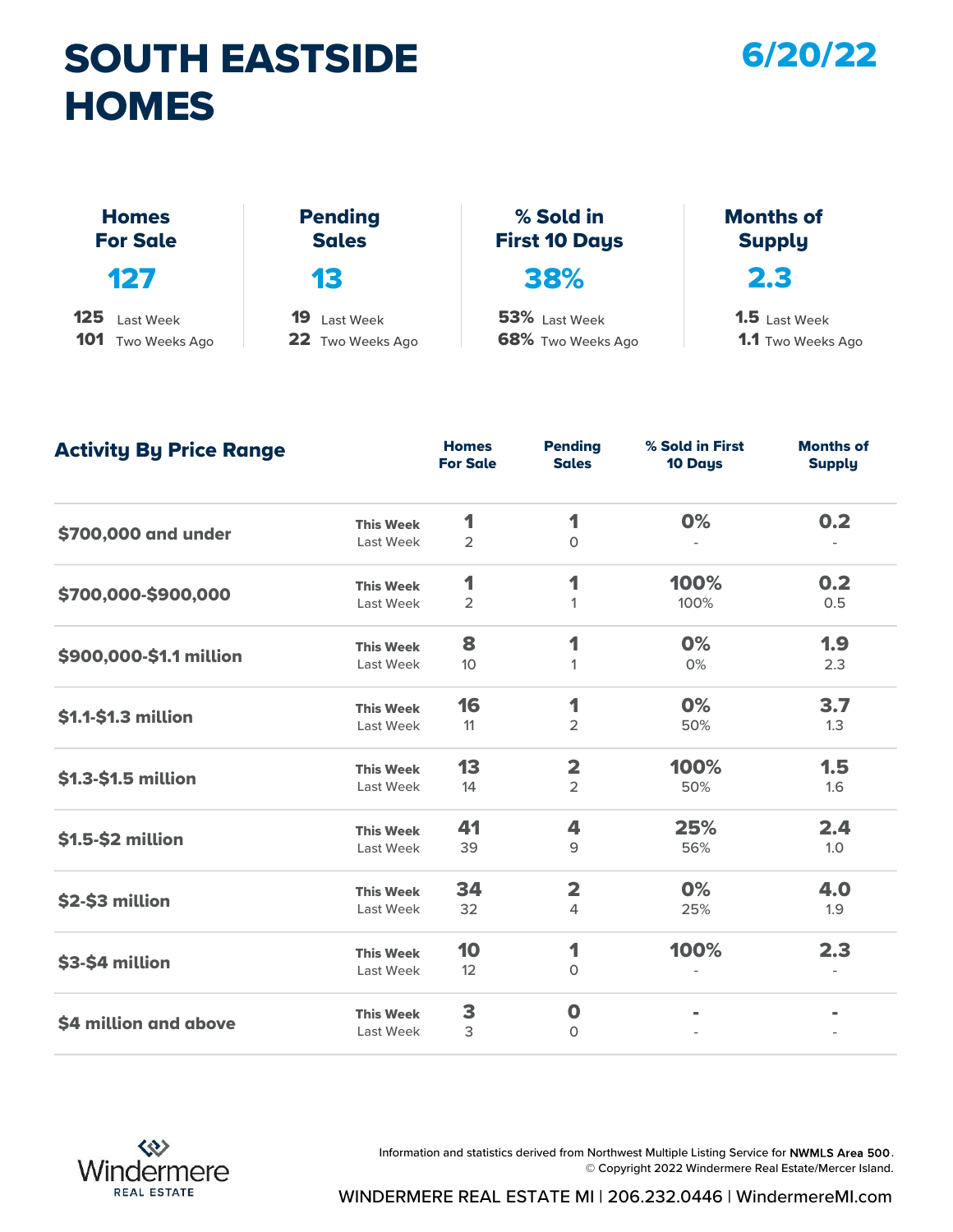## MERCER ISLAND **HOMES**

#### 6/20/22

| <b>HOMES</b>                    |                                |                                   |                                   |
|---------------------------------|--------------------------------|-----------------------------------|-----------------------------------|
| <b>Homes</b><br><b>For Sale</b> | <b>Pending</b><br><b>Sales</b> | % Sold in<br><b>First 10 Days</b> | <b>Months of</b><br><b>Supply</b> |
| 33                              | 2                              | 100%                              | 3.8                               |
| 26<br>Last Week                 | 3 Last Week                    | 100% Last Week                    | 2.0 Last Week                     |
| 25<br>Two Weeks Ago             | 4 Two Weeks Ago                | 75% Two Weeks Ago                 | <b>1.5</b> Two Weeks Ago          |

Last Week 0 0 - - Last Week 0 0 - - Last Week 0 0 - - Last Week 1 0 Last Week 1 0 Last Week 5 0 Last Week 8 3 3 100% 0.6 Last Week 3 0 -Last Week 8 0 - \$700,000-\$900,000 This Week 0 0 \$700,000 and under This Week 0 0 - - - -  $\frac{1}{2}$   $\frac{1}{2}$   $\frac{1}{2}$   $\frac{1}{2}$   $\frac{1}{2}$   $\frac{1}{2}$   $\frac{1}{2}$   $\frac{1}{2}$   $\frac{1}{2}$   $\frac{1}{2}$   $\frac{1}{2}$   $\frac{1}{2}$   $\frac{1}{2}$   $\frac{1}{2}$   $\frac{1}{2}$   $\frac{1}{2}$   $\frac{1}{2}$   $\frac{1}{2}$   $\frac{1}{2}$   $\frac{1}{2}$   $\frac{1}{2}$   $\frac{1}{2}$  -  $$1.3-$1.5 million$  This Week  $1$  0 -  $1.3-$1.5 million$ \$1.1-\$1.3 million This Week 1 0 100% 1.6  $$2-\$3$  million This Week  $10$  1  $100\%$ \$1.5-\$2 million This Week 7 1 2.3  $$3-$4 million$  This Week  $$3$  0 -  $$1.30\%$ \$4 million and above This Week 11 0 - - **Homes** Pending<br>For Sale Sales For Sale **Pending** Sales 10 Days % Sold in First Months of Supply Activity By Price Range



Information and statistics derived from Northwest Multiple Listing Service for NWMLS Area 510. © Copyright 2022 Windermere Real Estate/Mercer Island.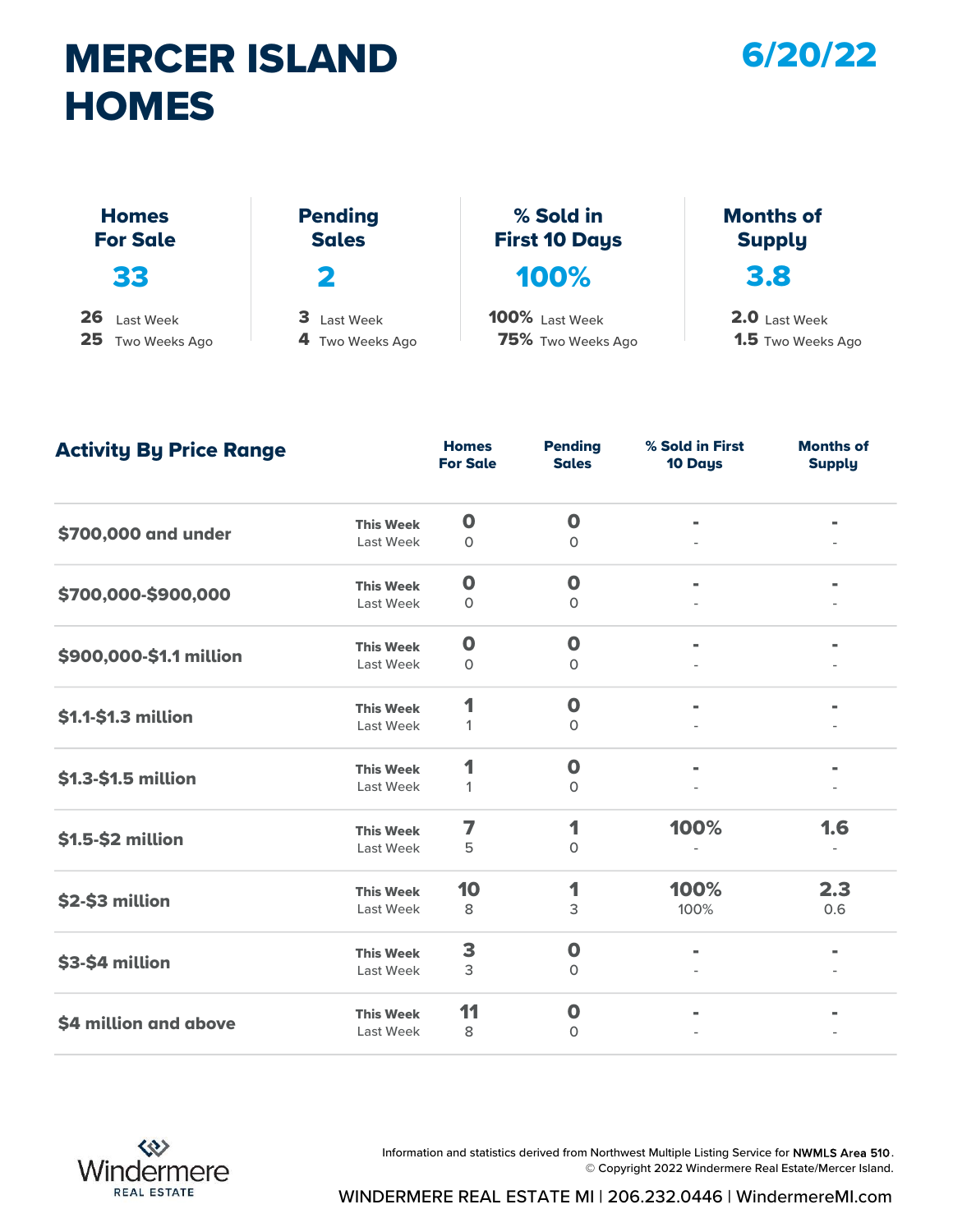## WEST BELLEVUE **HOMES**

#### 6/20/22

| <b>HOMES</b>                    |                                |                                   |                                   |
|---------------------------------|--------------------------------|-----------------------------------|-----------------------------------|
| <b>Homes</b><br><b>For Sale</b> | <b>Pending</b><br><b>Sales</b> | % Sold in<br><b>First 10 Days</b> | <b>Months of</b><br><b>Supply</b> |
| 49                              | м                              | 100%                              | 11.4                              |
| 46<br>Last Week                 | 3 Last Week                    | 67% Last Week                     | 3.6 Last Week                     |
| 41<br>Two Weeks Ago             | 3 Two Weeks Ago                | 33% Two Weeks Ago                 | 3.2 Two Weeks Ago                 |

| <b>Activity By Price Range</b> |                  | <b>Homes</b><br><b>For Sale</b> | <b>Pending</b><br><b>Sales</b> | % Sold in First<br>10 Days | <b>Months of</b><br><b>Supply</b> |
|--------------------------------|------------------|---------------------------------|--------------------------------|----------------------------|-----------------------------------|
|                                | <b>This Week</b> | $\mathbf 0$                     | $\mathbf 0$                    |                            |                                   |
| \$700,000 and under            | Last Week        | $\circ$                         | $\circ$                        |                            |                                   |
|                                | <b>This Week</b> | $\mathbf 0$                     | $\mathbf 0$                    | $\blacksquare$             |                                   |
| \$700,000-\$900,000            | Last Week        | $\circ$                         | $\circ$                        |                            |                                   |
|                                | <b>This Week</b> | $\mathbf 0$                     | $\mathbf 0$                    |                            |                                   |
| \$900,000-\$1.1 million        | Last Week        | 0                               | 0                              |                            |                                   |
|                                | <b>This Week</b> | $\mathbf 0$                     | $\mathbf 0$                    |                            |                                   |
| \$1.1-\$1.3 million            | Last Week        | $\circ$                         | $\circ$                        |                            |                                   |
|                                | <b>This Week</b> | 1                               | $\mathbf 0$                    | $\blacksquare$             | $\blacksquare$                    |
| \$1.3-\$1.5 million            | Last Week        | $\circ$                         | $\circ$                        |                            |                                   |
|                                | <b>This Week</b> | 1                               | $\mathbf 0$                    |                            |                                   |
| \$1.5-\$2 million              | Last Week        | 2                               | 0                              |                            |                                   |
|                                | <b>This Week</b> | 7                               | $\mathbf 0$                    | $\equiv$                   |                                   |
| \$2-\$3 million                | Last Week        | 9                               | $\circ$                        |                            |                                   |
|                                | <b>This Week</b> | 4                               | $\mathbf 0$                    | $\blacksquare$             | $\blacksquare$                    |
| \$3-\$4 million                | Last Week        | 4                               | 1                              | 100%                       | 0.9                               |
|                                | <b>This Week</b> | 36                              | 1                              | 100%                       | 8.4                               |
| \$4 million and above          | Last Week        | 31                              | 1                              | 0%                         | 7.2                               |



Information and statistics derived from Northwest Multiple Listing Service for NWMLS Area 520. © Copyright 2022 Windermere Real Estate/Mercer Island.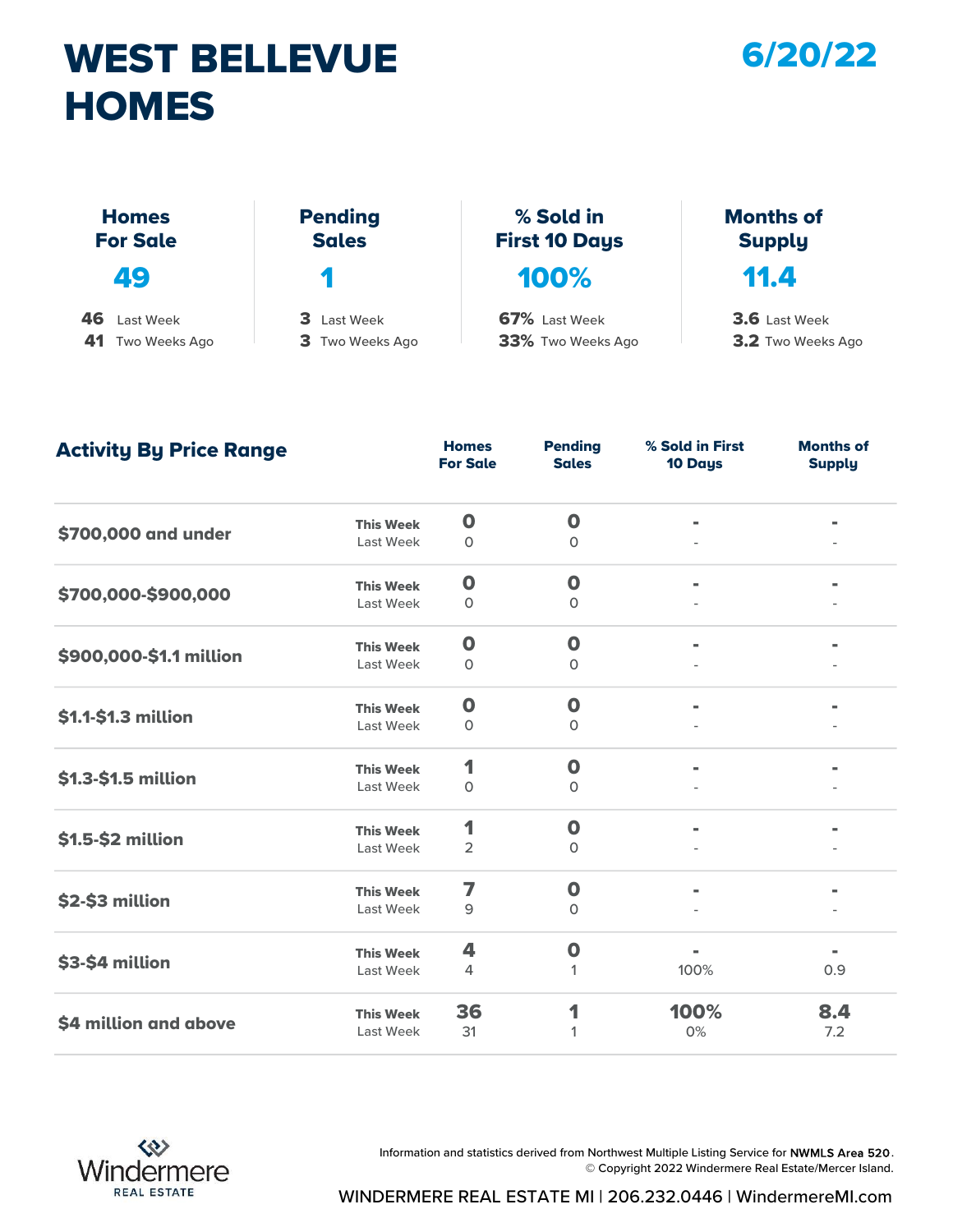## EAST BELLEVUE **HOMES**

#### 6/20/22

| <b>HOMES</b>                    |                                |                                   |                                   |
|---------------------------------|--------------------------------|-----------------------------------|-----------------------------------|
| <b>Homes</b><br><b>For Sale</b> | <b>Pending</b><br><b>Sales</b> | % Sold in<br><b>First 10 Days</b> | <b>Months of</b><br><b>Supply</b> |
| 101                             | 13                             | 38%                               | 1.8                               |
| 97<br>Last Week                 | 11<br>Last Week                | 55% Last Week                     | 2.1 Last Week                     |
| 84<br>Two Weeks Ago             | 12<br>Two Weeks Ago            | 92% Two Weeks Ago                 | <b>1.6</b> Two Weeks Ago          |

Last Week 1 0 Last Week 2 1 1 100% 0.5 Last Week 4 3 0% 0.3 Last Week 2 50% 0.8 Last Week 15 1 1 0% 3.5 Last Week 28 3 67% 2.2 Last Week 19 100% 1 Last Week 16 0  $Last \text{ Week}$  4 0 - \$700,000-\$900,000 This Week 0 2 \$700,000 and under This Week 1 0 50% 0.0 50% -  $\begin{array}{cccc} \texttt{5900,000-S1.1}\ \text{million} & \texttt{This Week} & 4 & 1 & 100\% & 0.9\ \texttt{Last Week} & 4 & 3 & 0\% & 0.3 \end{array}$ 1.0  $$1.3-$1.5 \text{ million}$  This Week  $16$  4 50% 0.9  $$1.1-$1.3 million$  This Week  $$9$  2 0% 2.1  $$2-$3 million$  This Week 20 1 0% \$1.5-\$2 million This Week 27 3 4.7  $$3-$4 million$  This Week  $17$  0 - - - - $\textsf{54} \text{ million and above}$ **Homes** Pending<br>For Sale Sales For Sale **Pending** Sales 10 Days % Sold in First Months of **Supply** Activity By Price Range



Information and statistics derived from Northwest Multiple Listing Service for NWMLS Area 530. © Copyright 2022 Windermere Real Estate/Mercer Island.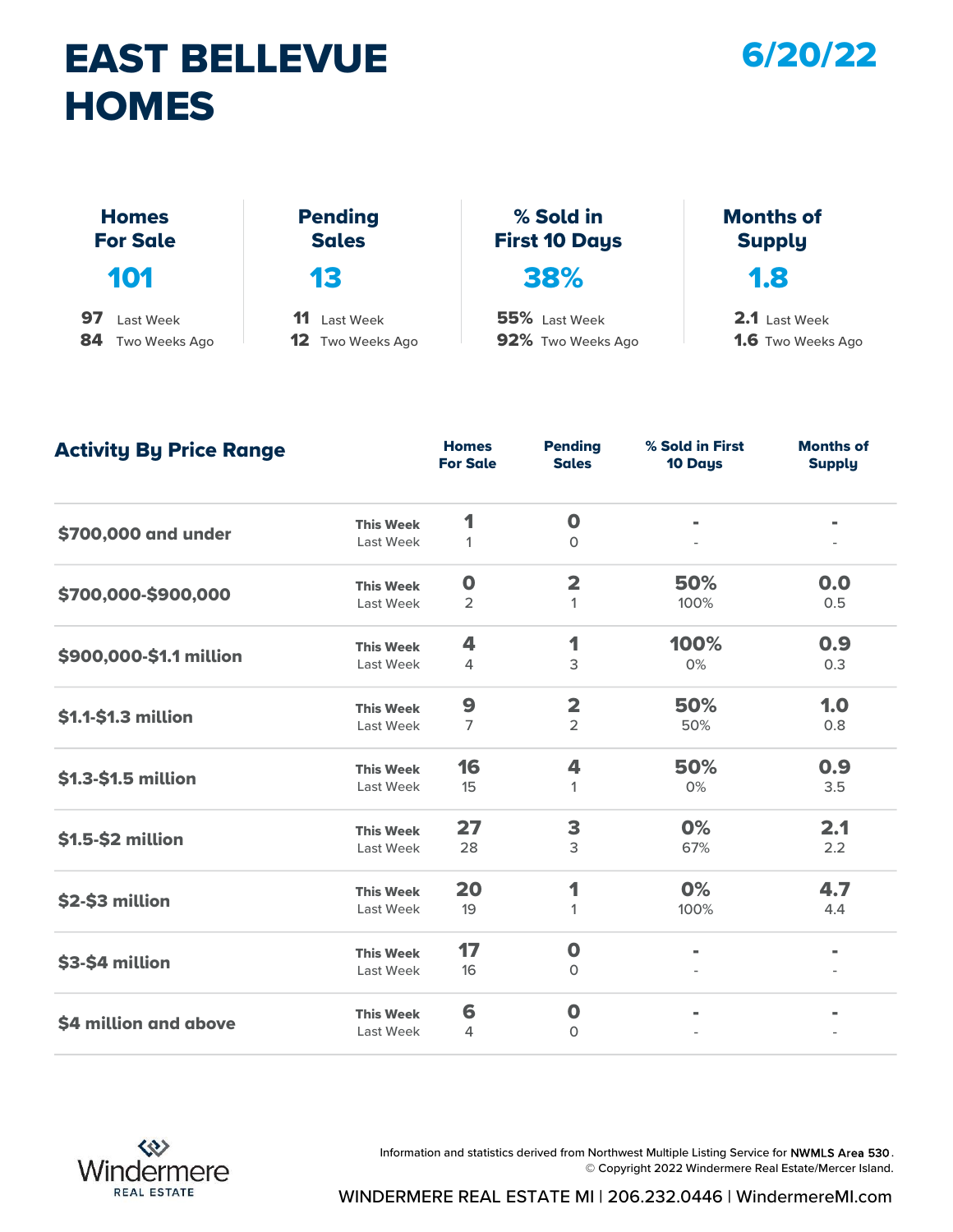## EAST OF LAKE SAMMAMISH HOMES

#### 6/20/22

|                                       | <b>SAMMAMISH HOMES</b>              |                                    |                                           |
|---------------------------------------|-------------------------------------|------------------------------------|-------------------------------------------|
| <b>Homes</b><br><b>For Sale</b>       | <b>Pending</b><br><b>Sales</b>      | % Sold in<br><b>First 10 Days</b>  | <b>Months of</b><br><b>Supply</b>         |
| 267                                   | 29                                  | 62%                                | 2.1                                       |
| 260<br>Last Week<br>215 Two Weeks Ago | 43<br>Last Week<br>22 Two Weeks Ago | 37% Last Week<br>95% Two Weeks Ago | <b>1.4</b> Last Week<br>2.3 Two Weeks Ago |

| <b>Activity By Price Range</b> |                  | <b>Homes</b><br><b>For Sale</b> | <b>Pending</b><br><b>Sales</b> | % Sold in First<br>10 Days | <b>Months of</b><br><b>Supply</b> |
|--------------------------------|------------------|---------------------------------|--------------------------------|----------------------------|-----------------------------------|
|                                | <b>This Week</b> | 4                               | 3                              | 67%                        | 0.3                               |
| \$700,000 and under            | Last Week        | 8                               | $\overline{2}$                 | 100%                       | 0.9                               |
|                                | <b>This Week</b> | 19                              | 5                              | 60%                        | 0.9                               |
| \$700,000-\$900,000            | Last Week        | 16                              | 3                              | 67%                        | 1.2                               |
|                                | <b>This Week</b> | 20                              | 4                              | 75%                        | 1.2                               |
| \$900,000-\$1.1 million        | Last Week        | 20                              | $\overline{2}$                 | 50%                        | 2.3                               |
|                                | <b>This Week</b> | 37                              | 5                              | 60%                        | 1.7                               |
| \$1.1-\$1.3 million            | Last Week        | 32                              | 8                              | 63%                        | 0.9                               |
|                                | <b>This Week</b> | 32                              | 4                              | 50%                        | 1.9                               |
| \$1.3-\$1.5 million            | Last Week        | 32                              | 5                              | 0%                         | 1.5                               |
|                                | <b>This Week</b> | 68                              | 5                              | 40%                        | 3.2                               |
| \$1.5-\$2 million              | Last Week        | 68                              | 16                             | 31%                        | 1.0                               |
|                                | <b>This Week</b> | 67                              | $\overline{\mathbf{2}}$        | 100%                       | 7.8                               |
| \$2-\$3 million                | Last Week        | 62                              | $\overline{7}$                 | 14%                        | 2.1                               |
|                                | <b>This Week</b> | 18                              | 1                              | 100%                       | 4.2                               |
| \$3-\$4 million                | Last Week        | 20                              | 0                              |                            |                                   |
|                                | <b>This Week</b> | $\overline{\mathbf{2}}$         | $\mathbf 0$                    |                            |                                   |
| \$4 million and above          | <b>Last Week</b> | $\overline{2}$                  | $\Omega$                       |                            |                                   |



Information and statistics derived from Northwest Multiple Listing Service for NWMLS Area 540. © Copyright 2022 Windermere Real Estate/Mercer Island.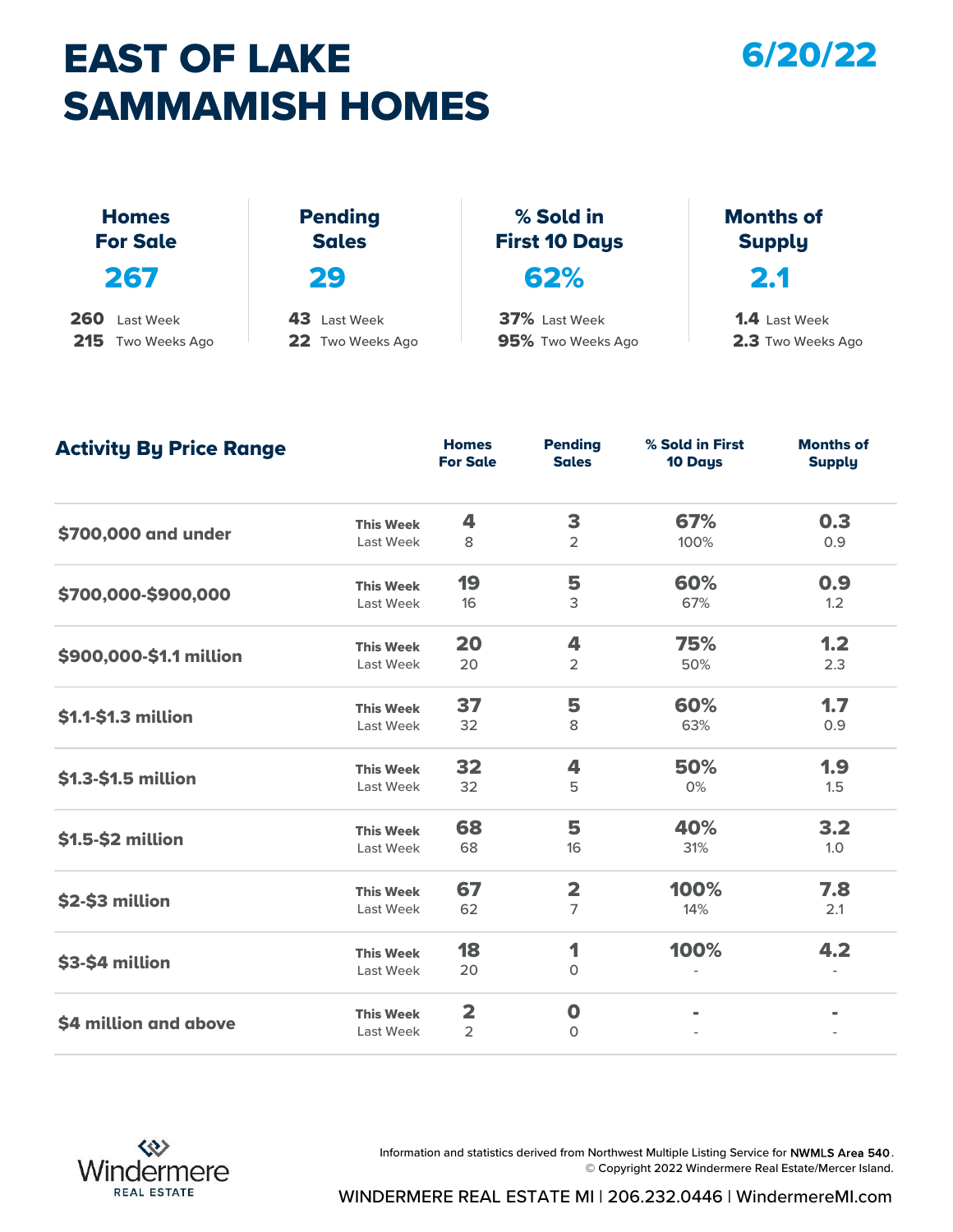# REDMOND AND CARNATION HOMES



|                                      | <b>CARNATION HOMES</b>                 |                                    |                                           |
|--------------------------------------|----------------------------------------|------------------------------------|-------------------------------------------|
| <b>Homes</b><br><b>For Sale</b>      | <b>Pending</b><br><b>Sales</b>         | % Sold in<br><b>First 10 Days</b>  | <b>Months of</b><br><b>Supply</b>         |
| 116                                  | 6                                      | 67%                                | 4.5                                       |
| 104<br>Last Week<br>94 Two Weeks Ago | 9.<br>Last Week<br>19<br>Two Weeks Ago | 56% Last Week<br>68% Two Weeks Ago | 2.7 Last Week<br><b>1.2</b> Two Weeks Ago |

| <b>Activity By Price Range</b> |                  | <b>Homes</b><br><b>For Sale</b> | <b>Pending</b><br><b>Sales</b> | % Sold in First<br>10 Days | <b>Months of</b><br><b>Supply</b> |
|--------------------------------|------------------|---------------------------------|--------------------------------|----------------------------|-----------------------------------|
|                                | <b>This Week</b> | 3                               | 1                              | 100%                       | 0.7                               |
| \$700,000 and under            | Last Week        | 4                               | 2                              | 50%                        | 0.5                               |
|                                | <b>This Week</b> | 4                               | 1                              | 100%                       | 0.9                               |
| \$700,000-\$900,000            | Last Week        | 4                               | $\mathsf{O}$                   |                            |                                   |
|                                | <b>This Week</b> | 7                               | $\mathbf 0$                    |                            | $\blacksquare$                    |
| \$900,000-\$1.1 million        | Last Week        | 5                               | 3                              | 67%                        | 0.4                               |
|                                | <b>This Week</b> | 19                              | $\overline{\mathbf{2}}$        | 50%                        | 2.2                               |
| \$1.1-\$1.3 million            | Last Week        | 19                              | $\mathsf{O}$                   |                            |                                   |
|                                | <b>This Week</b> | 12                              | $\mathbf 0$                    | $\blacksquare$             | $\blacksquare$                    |
| \$1.3-\$1.5 million            | Last Week        | 11                              | $\circ$                        |                            |                                   |
|                                | <b>This Week</b> | 30                              | $\mathbf 0$                    |                            |                                   |
| \$1.5-\$2 million              | Last Week        | 24                              | 2                              | 50%                        | 2.8                               |
|                                | <b>This Week</b> | 26                              | 1                              | 100%                       | 6.0                               |
| \$2-\$3 million                | Last Week        | 22                              | 1                              | 100%                       | 5.1                               |
|                                | <b>This Week</b> | 8                               | 1                              | O%                         | 1.9                               |
| \$3-\$4 million                | Last Week        | 8                               | 1                              | 0%                         | 1.9                               |
|                                | <b>This Week</b> | 5                               | $\mathbf 0$                    |                            |                                   |
| \$4 million and above          | Last Week        | 5                               | 0                              |                            |                                   |



Information and statistics derived from Northwest Multiple Listing Service for NWMLS Area 550. © Copyright 2022 Windermere Real Estate/Mercer Island.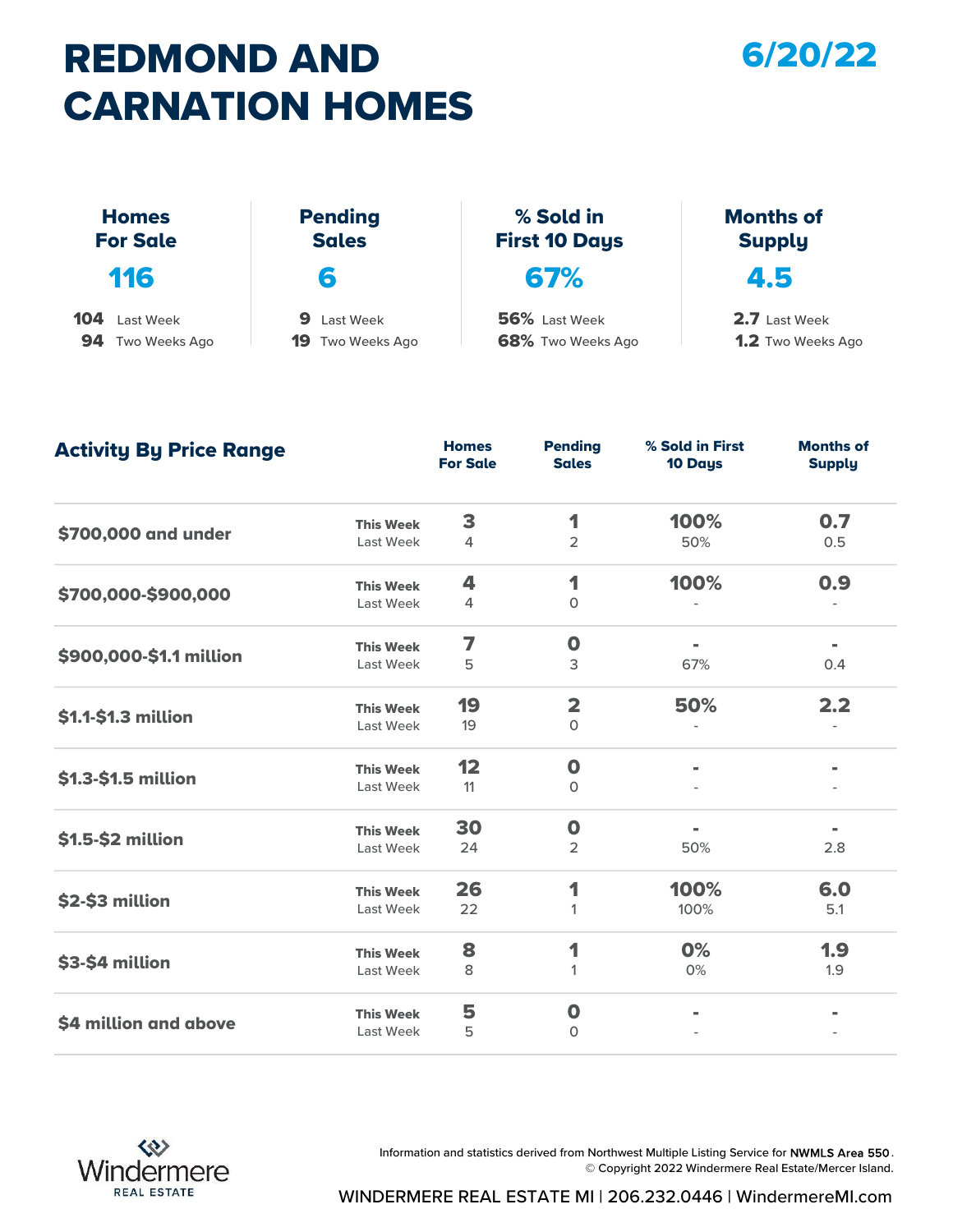## KIRKLAND AND BRIDLE TRAILS HOMES

#### 6/20/22

| <b>TRAILS HOMES</b>             |                                |                                   |                                   |
|---------------------------------|--------------------------------|-----------------------------------|-----------------------------------|
| <b>Homes</b><br><b>For Sale</b> | <b>Pending</b><br><b>Sales</b> | % Sold in<br><b>First 10 Days</b> | <b>Months of</b><br><b>Supply</b> |
| 100                             | 12                             | 50%                               | 1.9                               |
| 94<br>Last Week                 | 7 Last Week                    | 43% Last Week                     | 3.1 Last Week                     |
| 80<br>Two Weeks Ago             | 7 Two Weeks Ago                | 71% Two Weeks Ago                 | 2.7 Two Weeks Ago                 |

| <b>Activity By Price Range</b> |                  | <b>Homes</b><br><b>For Sale</b> | <b>Pending</b><br><b>Sales</b> | % Sold in First<br>10 Days | <b>Months of</b><br><b>Supply</b> |
|--------------------------------|------------------|---------------------------------|--------------------------------|----------------------------|-----------------------------------|
|                                | <b>This Week</b> | 1                               | $\mathbf 0$                    |                            |                                   |
| \$700,000 and under            | Last Week        | 1                               | $\circ$                        |                            |                                   |
|                                | <b>This Week</b> | 3                               | $\mathbf 0$                    | $\blacksquare$             |                                   |
| \$700,000-\$900,000            | Last Week        | $\overline{2}$                  | $\circ$                        |                            |                                   |
|                                | <b>This Week</b> | 6                               | $\mathbf 0$                    |                            |                                   |
| \$900,000-\$1.1 million        | Last Week        | 4                               | $\circ$                        |                            |                                   |
|                                | <b>This Week</b> | 4                               | $\overline{\mathbf{2}}$        | 50%                        | 0.5                               |
| \$1.1-\$1.3 million            | Last Week        | $\overline{4}$                  | $\mathsf{O}$                   |                            |                                   |
|                                | <b>This Week</b> | 8                               | 1                              | 100%                       | 1.9                               |
| \$1.3-\$1.5 million            | Last Week        | 6                               | 1                              | 100%                       | 1.4                               |
|                                | <b>This Week</b> | 21                              | 4                              | 50%                        | 1.2                               |
| \$1.5-\$2 million              | Last Week        | 19                              | $\overline{2}$                 | 50%                        | 2.2                               |
|                                | <b>This Week</b> | 38                              | 1                              | 0%                         | 8.8                               |
| \$2-\$3 million                | Last Week        | 35                              | 3                              | 0%                         | 2.7                               |
|                                | <b>This Week</b> | 9                               | 3                              | 33%                        | 0.7                               |
| \$3-\$4 million                | Last Week        | 14                              | 1                              | 100%                       | 3.3                               |
|                                | <b>This Week</b> | $\boldsymbol{9}$                | 1                              | 100%                       | 2.1                               |
| \$4 million and above          | Last Week        | 9                               | $\mathbf{O}$                   |                            |                                   |



Information and statistics derived from Northwest Multiple Listing Service for NWMLS Area 560. © Copyright 2022 Windermere Real Estate/Mercer Island.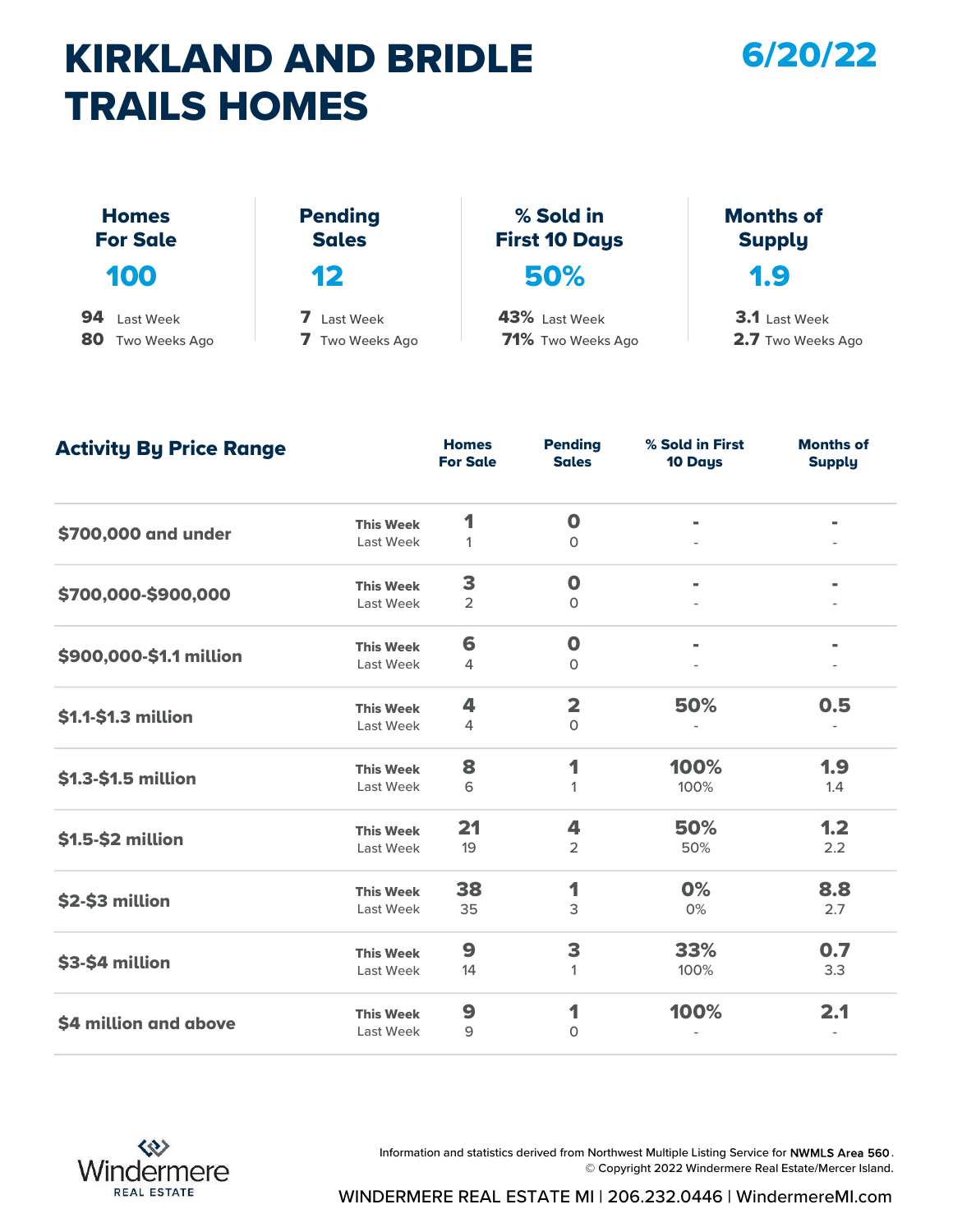## WOODINVILLE, DUVALL AND JUANITA HOMES

#### 6/20/22

|                                                 | AND JUANITA HOMES                |                                    |                                                  |
|-------------------------------------------------|----------------------------------|------------------------------------|--------------------------------------------------|
|                                                 |                                  |                                    |                                                  |
| <b>Homes</b><br><b>For Sale</b>                 | <b>Pending</b><br><b>Sales</b>   | % Sold in<br><b>First 10 Days</b>  | <b>Months of</b><br><b>Supply</b>                |
| 222                                             | 20                               | 45%                                | 2.6                                              |
| 199<br>Last Week<br>166<br><b>Two Weeks Ago</b> | 38 Last Week<br>41 Two Weeks Ago | 63% Last Week<br>73% Two Weeks Ago | <b>1.2</b> Last Week<br><b>0.9</b> Two Weeks Ago |

| <b>Activity By Price Range</b> |                  | <b>Homes</b><br><b>For Sale</b> | <b>Pending</b><br><b>Sales</b> | % Sold in First<br>10 Days | <b>Months of</b><br><b>Supply</b> |
|--------------------------------|------------------|---------------------------------|--------------------------------|----------------------------|-----------------------------------|
|                                | <b>This Week</b> | 11                              | $\mathbf 0$                    | $\blacksquare$             | $\blacksquare$                    |
| \$700,000 and under            | Last Week        | 8                               | $\mathbf{1}$                   | 100%                       | 1.9                               |
|                                | <b>This Week</b> | 13                              | 4                              | 50%                        | 0.8                               |
| \$700,000-\$900,000            | Last Week        | 12                              | 8                              | 88%                        | 0.3                               |
|                                | <b>This Week</b> | 36                              | 6                              | 33%                        | 1.4                               |
| \$900,000-\$1.1 million        | Last Week        | 32                              | 9                              | 56%                        | 0.8                               |
|                                | <b>This Week</b> | 46                              | 4                              | 75%                        | 2.7                               |
| \$1.1-\$1.3 million            | Last Week        | 39                              | 8                              | 63%                        | 1.1                               |
|                                | <b>This Week</b> | 19                              | 4                              | 50%                        | 1.1                               |
| \$1.3-\$1.5 million            | Last Week        | 24                              | 6                              | 50%                        | 0.9                               |
|                                | <b>This Week</b> | 49                              | $\overline{\mathbf{2}}$        | 0%                         | 5.7                               |
| \$1.5-\$2 million              | Last Week        | 42                              | 3                              | 33%                        | 3.3                               |
|                                | <b>This Week</b> | 38                              | $\mathbf 0$                    | $\blacksquare$             | $\equiv$                          |
| \$2-\$3 million                | Last Week        | 33                              | $\overline{2}$                 | 50%                        | 3.8                               |
|                                | <b>This Week</b> | $\overline{\mathbf{2}}$         | $\boldsymbol{0}$               | $\blacksquare$             | $\blacksquare$                    |
| \$3-\$4 million                | Last Week        | $\mathbf{1}$                    | 1                              | 100%                       | 0.2                               |
|                                | <b>This Week</b> | 7                               | $\mathbf 0$                    |                            |                                   |
| \$4 million and above          | Last Week        | 7                               | $\circ$                        |                            |                                   |



Information and statistics derived from Northwest Multiple Listing Service for NWMLS Area 600. © Copyright 2022 Windermere Real Estate/Mercer Island.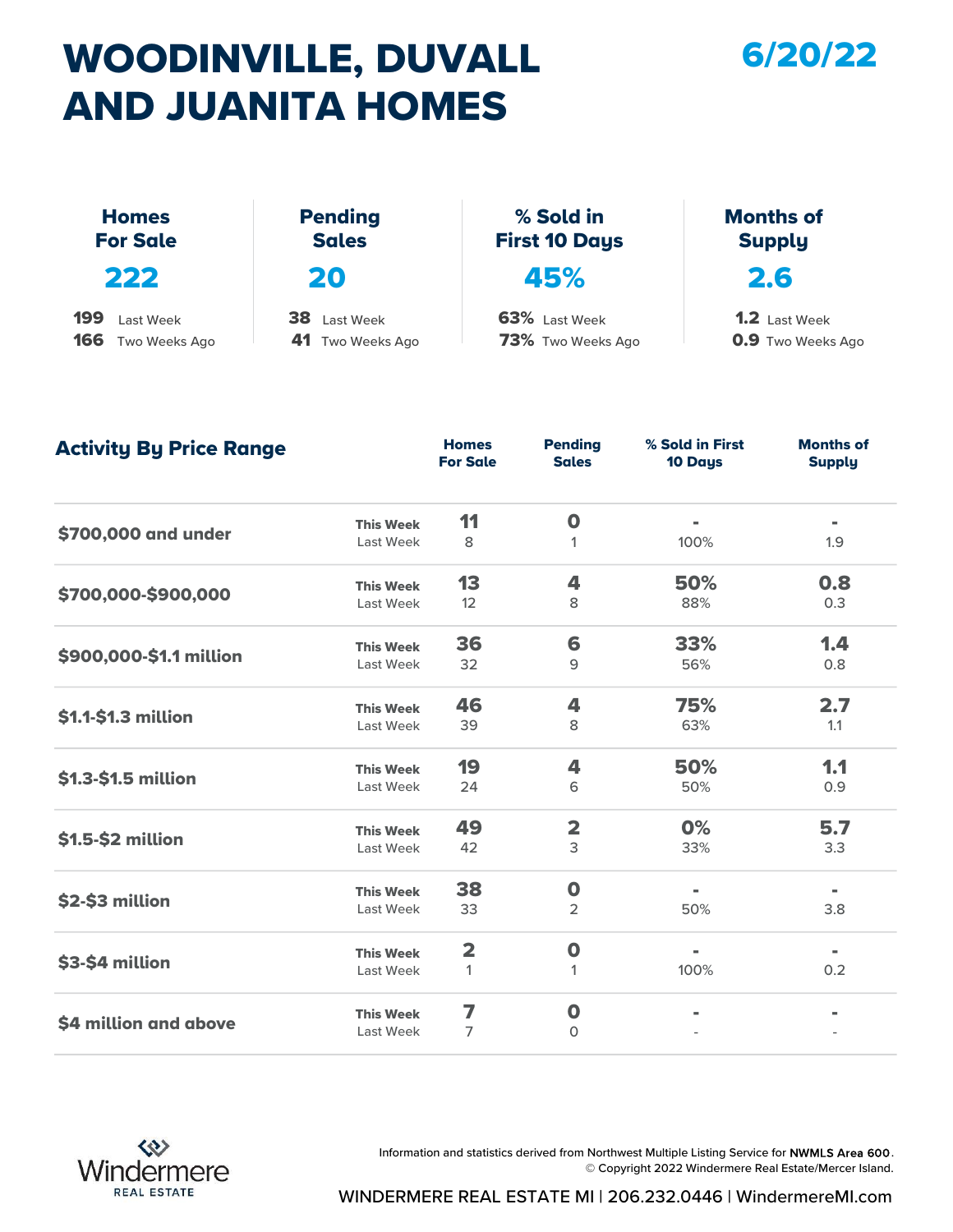#### ALL SEATTLE CONDOS



| % Sold in<br><b>Pending</b><br><b>Months of</b><br><b>Condos</b><br><b>For Sale</b><br><b>Sales</b><br><b>First 10 Days</b><br><b>Supply</b> | <b>CONDOS</b>     |                  |                   |                               |
|----------------------------------------------------------------------------------------------------------------------------------------------|-------------------|------------------|-------------------|-------------------------------|
|                                                                                                                                              |                   |                  |                   |                               |
|                                                                                                                                              | 553               | 61               | 67%               | 2.1                           |
|                                                                                                                                              | 534<br>Last Week  | 66<br>Last Week  | 65% Last Week     | 1.9 <sup>°</sup><br>Last Week |
|                                                                                                                                              | 447 Two Weeks Ago | 61 Two Weeks Ago | 77% Two Weeks Ago | <b>1.7</b> Two Weeks Ago      |

| <b>Activity By Price Range</b> |                  | <b>Condos</b><br><b>For Sale</b> | <b>Pending</b><br><b>Sales</b> | % Sold in First<br>10 Days | <b>Months of</b><br><b>Supply</b> |
|--------------------------------|------------------|----------------------------------|--------------------------------|----------------------------|-----------------------------------|
|                                | <b>This Week</b> | 184                              | 30                             | 67%                        | 1.4                               |
| \$700,000 and under            | Last Week        | 174                              | 39                             | 64%                        | 1.0                               |
|                                | <b>This Week</b> | 147                              | 13                             | 77%                        | 2.6                               |
| \$700,000-\$900,000            | Last Week        | 142                              | 19                             | 63%                        | 1.7                               |
|                                | <b>This Week</b> | 92                               | 9                              | 67%                        | 2.4                               |
| \$900,000-\$1.1 million        | Last Week        | 92                               | 4                              | 75%                        | 5.3                               |
|                                | <b>This Week</b> | 41                               | 5                              | 60%                        | 1.9                               |
| \$1.1-\$1.3 million            | Last Week        | 38                               | 2                              | 100%                       | 4.4                               |
|                                | <b>This Week</b> | 17                               | $\mathbf 0$                    | $\blacksquare$             | $\blacksquare$                    |
| \$1.3-\$1.5 million            | Last Week        | 20                               | 1                              | 100%                       | 4.7                               |
|                                | <b>This Week</b> | 13                               | 3                              | 67%                        | 1.0                               |
| \$1.5-\$2 million              | Last Week        | 14                               | $\mathbf 0$                    |                            |                                   |
|                                | <b>This Week</b> | 18                               | 1                              | 0%                         | 4.2                               |
| \$2-\$3 million                | Last Week        | 19                               | $\mathsf{O}$                   |                            |                                   |
|                                | <b>This Week</b> | 25                               | $\mathbf 0$                    | $\blacksquare$             | $\blacksquare$                    |
| \$3-\$4 million                | Last Week        | 22                               | $\circ$                        |                            |                                   |
|                                | <b>This Week</b> | 14                               | $\mathbf 0$                    |                            |                                   |
| \$4 million and above          | Last Week        | 12                               | $\mathbf 0$                    |                            |                                   |



Information and statistics derived from Northwest Multiple Listing Service for NWMLS Seattle Metro area . © Copyright 2022 Windermere Real Estate/Mercer Island.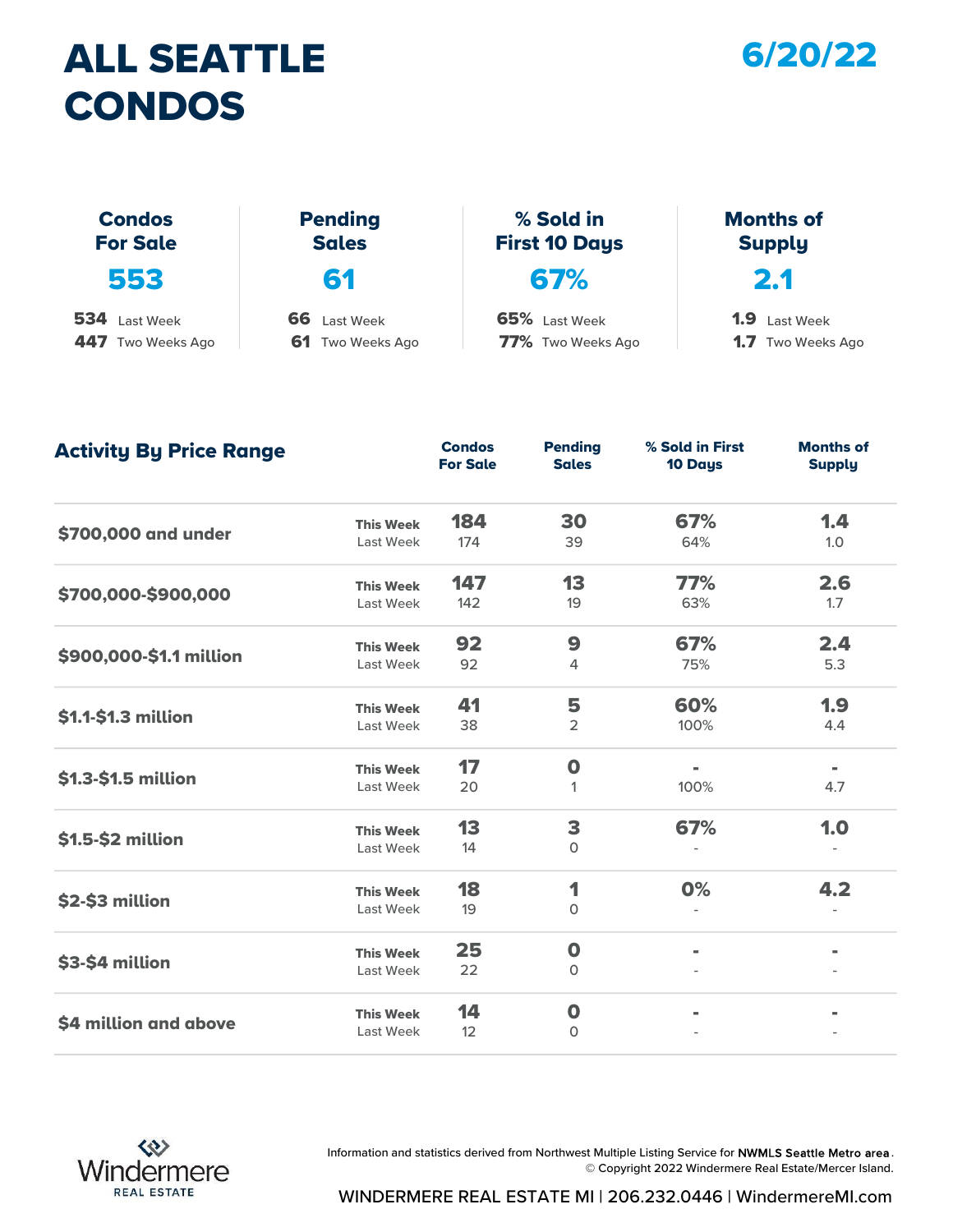## WEST SEATTLE 6/20/22 CONDOS



| CONDOS                           |                                |                                   |                                   |
|----------------------------------|--------------------------------|-----------------------------------|-----------------------------------|
|                                  |                                |                                   |                                   |
| <b>Condos</b><br><b>For Sale</b> | <b>Pending</b><br><b>Sales</b> | % Sold in<br><b>First 10 Days</b> | <b>Months of</b><br><b>Supply</b> |
| 20                               | З                              | 100%                              | 1.6                               |
| 19<br>Last Week                  | 2<br>Last Week                 | 100% Last Week                    | 2.2 Last Week                     |
| 23<br>Two Weeks Ago              | 4 Two Weeks Ago                | 75% Two Weeks Ago                 | <b>1.3</b> Two Weeks Ago          |

| <b>Activity By Price Range</b> |                  | <b>Condos</b><br><b>For Sale</b> | <b>Pending</b><br><b>Sales</b> | % Sold in First<br>10 Days | <b>Months of</b><br><b>Supply</b> |
|--------------------------------|------------------|----------------------------------|--------------------------------|----------------------------|-----------------------------------|
|                                | <b>This Week</b> | 5                                | 1                              | 100%                       | 1.2                               |
| \$700,000 and under            | Last Week        | $\overline{2}$                   | 1                              | 100%                       | 0.5                               |
|                                | <b>This Week</b> | 3                                | 1                              | 100%                       | 0.7                               |
| \$700,000-\$900,000            | Last Week        | 5                                | $\mathsf{O}$                   |                            |                                   |
|                                | <b>This Week</b> | 5                                | $\mathbf 0$                    |                            |                                   |
| \$900,000-\$1.1 million        | Last Week        | 4                                | 1                              | 100%                       | 0.9                               |
|                                | <b>This Week</b> | $\overline{\mathbf{2}}$          | 1                              | 100%                       | 0.5                               |
| \$1.1-\$1.3 million            | Last Week        | $\overline{2}$                   | $\mathsf{O}$                   |                            |                                   |
|                                | <b>This Week</b> | $\mathbf 0$                      | $\mathbf 0$                    | $\blacksquare$             | $\blacksquare$                    |
| \$1.3-\$1.5 million            | Last Week        | $\mathbf{1}$                     | $\circ$                        |                            |                                   |
|                                | <b>This Week</b> | $\mathbf 0$                      | $\mathbf 0$                    |                            |                                   |
| \$1.5-\$2 million              | Last Week        | 0                                | $\Omega$                       |                            |                                   |
|                                | <b>This Week</b> | 4                                | $\mathbf 0$                    |                            |                                   |
| \$2-\$3 million                | Last Week        | 4                                | $\circ$                        |                            |                                   |
|                                | <b>This Week</b> | $\mathbf 0$                      | $\mathbf 0$                    | $\blacksquare$             | $\blacksquare$                    |
| \$3-\$4 million                | Last Week        | $\circ$                          | $\mathbf 0$                    |                            |                                   |
|                                | <b>This Week</b> | 1                                | $\boldsymbol{0}$               |                            |                                   |
| \$4 million and above          | Last Week        | 1                                | $\mathbf{O}$                   |                            |                                   |



Information and statistics derived from Northwest Multiple Listing Service for NWMLS Area 140. © Copyright 2022 Windermere Real Estate/Mercer Island.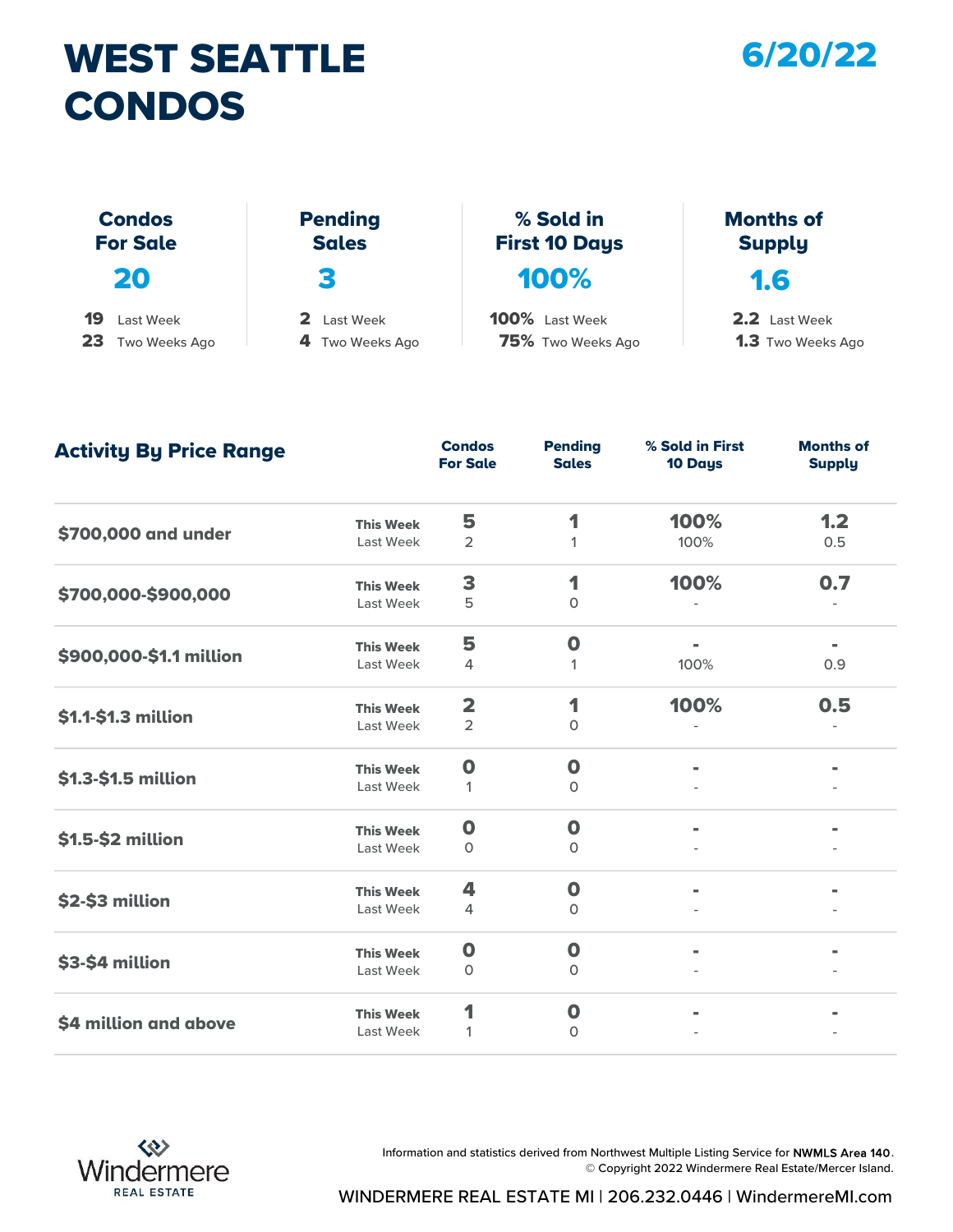## SOUTH SEATTLE 6/20/22 CONDOS

| <b>CONDOS</b>                    |                                |                                   |                                   |
|----------------------------------|--------------------------------|-----------------------------------|-----------------------------------|
| <b>Condos</b><br><b>For Sale</b> | <b>Pending</b><br><b>Sales</b> | % Sold in<br><b>First 10 Days</b> | <b>Months of</b><br><b>Supply</b> |
|                                  | 1                              | 100%                              | 1.6                               |
|                                  |                                |                                   |                                   |
| 9<br>Last Week                   | 1<br><b>Last Week</b>          | 100% Last Week                    | 2.1 Last Week                     |
| <b>10</b> Two Weeks Ago          | Two Weeks Ago<br>0             | - Two Weeks Ago                   | - Two Weeks Ago                   |

| <b>Activity By Price Range</b> |                  | <b>Condos</b><br><b>For Sale</b> | <b>Pending</b><br><b>Sales</b> | % Sold in First<br>10 Days | <b>Months of</b><br><b>Supply</b> |
|--------------------------------|------------------|----------------------------------|--------------------------------|----------------------------|-----------------------------------|
|                                | <b>This Week</b> | $\overline{\mathbf{2}}$          | $\mathbf 0$                    |                            |                                   |
| \$700,000 and under            | Last Week        | $\overline{2}$                   | 1                              | 100%                       | 0.5                               |
|                                | <b>This Week</b> | 3                                | 1                              | 100%                       | 0.7                               |
| \$700,000-\$900,000            | Last Week        | 4                                | $\circ$                        |                            |                                   |
|                                | <b>This Week</b> | $\overline{\mathbf{2}}$          | $\mathbf 0$                    | $\blacksquare$             |                                   |
| \$900,000-\$1.1 million        | Last Week        | 3                                | $\circ$                        |                            |                                   |
|                                | <b>This Week</b> | $\mathbf 0$                      | $\mathbf 0$                    |                            |                                   |
| \$1.1-\$1.3 million            | Last Week        | $\circ$                          | $\circ$                        |                            |                                   |
|                                | <b>This Week</b> | $\mathbf 0$                      | $\mathbf 0$                    | $\blacksquare$             |                                   |
| \$1.3-\$1.5 million            | Last Week        | $\circ$                          | $\mathbf 0$                    |                            |                                   |
|                                | <b>This Week</b> | $\mathbf 0$                      | $\mathbf 0$                    | $\blacksquare$             |                                   |
| \$1.5-\$2 million              | Last Week        | $\circ$                          | $\mathbf{O}$                   |                            |                                   |
|                                | <b>This Week</b> | $\mathbf 0$                      | $\mathbf 0$                    |                            |                                   |
| \$2-\$3 million                | Last Week        | 0                                | 0                              |                            |                                   |
|                                | <b>This Week</b> | $\mathbf 0$                      | $\mathbf 0$                    | $\blacksquare$             |                                   |
| \$3-\$4 million                | Last Week        | 0                                | 0                              |                            |                                   |
|                                | <b>This Week</b> | $\mathbf 0$                      | $\mathbf 0$                    |                            |                                   |
| \$4 million and above          | Last Week        | $\circ$                          | 0                              |                            |                                   |



Information and statistics derived from Northwest Multiple Listing Service for NWMLS Areas 380-385. © Copyright 2022 Windermere Real Estate/Mercer Island.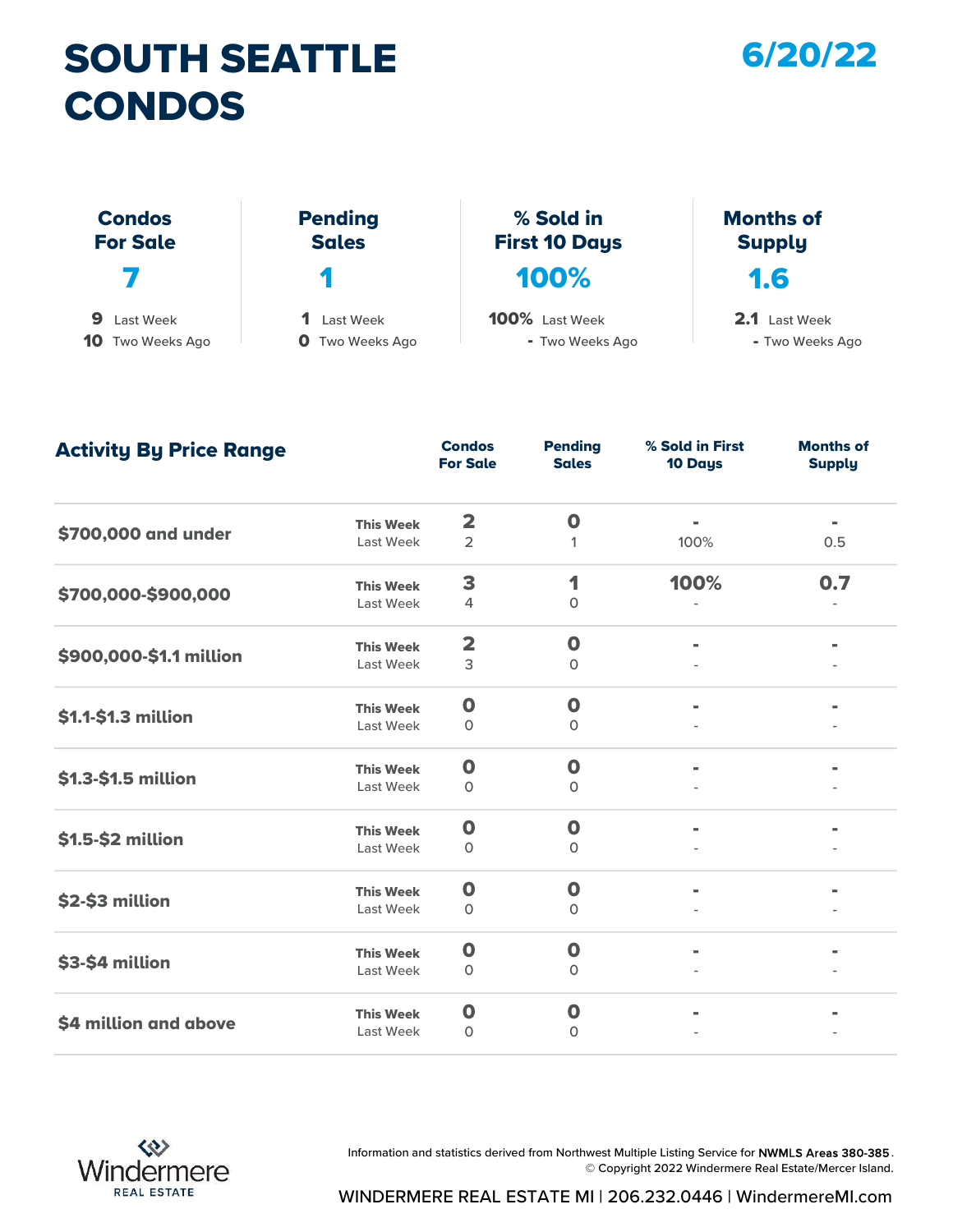## CENTRAL SEATTLE 6/20/22 CONDOS

| <b>CONDOS</b>                    |                                |                                   |                                   |
|----------------------------------|--------------------------------|-----------------------------------|-----------------------------------|
| <b>Condos</b><br><b>For Sale</b> | <b>Pending</b><br><b>Sales</b> | % Sold in<br><b>First 10 Days</b> | <b>Months of</b><br><b>Supply</b> |
| 127                              | 16                             | 69%                               | $\overline{\mathbf{1.8}}$         |
| 131<br>Last Week                 | 13<br><b>Last Week</b>         | 46% Last Week                     | 2.3 Last Week                     |
| <b>103</b> Two Weeks Ago         | <b>18</b> Two Weeks Ago        | 67% Two Weeks Ago                 | <b>1.3</b> Two Weeks Ago          |

1.3 Two Weeks Ago 2.3 Last Week

| <b>Activity By Price Range</b> |                  | <b>Condos</b><br><b>For Sale</b> | <b>Pending</b><br><b>Sales</b> | % Sold in First<br>10 Days | <b>Months of</b><br><b>Supply</b> |
|--------------------------------|------------------|----------------------------------|--------------------------------|----------------------------|-----------------------------------|
|                                | <b>This Week</b> | 53                               | 6                              | 50%                        | 2.1                               |
| \$700,000 and under            | Last Week        | 55                               | 8                              | 63%                        | 1.6                               |
|                                | <b>This Week</b> | 38                               | 5                              | 100%                       | 1.8                               |
| \$700,000-\$900,000            | Last Week        | 39                               | 4                              | 25%                        | 2.3                               |
|                                | <b>This Week</b> | 18                               | $\overline{\mathbf{2}}$        | 100%                       | 2.1                               |
| \$900,000-\$1.1 million        | Last Week        | 20                               | 1                              | 0%                         | 4.7                               |
|                                | <b>This Week</b> | 5                                | $\overline{\mathbf{2}}$        | 50%                        | 0.6                               |
| \$1.1-\$1.3 million            | Last Week        | 3                                | $\Omega$                       |                            |                                   |
|                                | <b>This Week</b> | $\overline{\mathbf{2}}$          | $\mathbf 0$                    | $\blacksquare$             | $\blacksquare$                    |
| \$1.3-\$1.5 million            | Last Week        | 3                                | $\mathbf{O}$                   |                            |                                   |
|                                | <b>This Week</b> | $\overline{\mathbf{2}}$          | $\mathbf 0$                    | $\blacksquare$             |                                   |
| \$1.5-\$2 million              | Last Week        | $\overline{2}$                   | $\Omega$                       |                            |                                   |
|                                | <b>This Week</b> | 5                                | 1                              | 0%                         | 1.2                               |
| \$2-\$3 million                | Last Week        | 6                                | 0                              |                            |                                   |
|                                | <b>This Week</b> | $\overline{\mathbf{2}}$          | $\mathbf 0$                    | $\blacksquare$             | $\blacksquare$                    |
| \$3-\$4 million                | Last Week        | $\overline{2}$                   | $\Omega$                       |                            |                                   |
|                                | <b>This Week</b> | $\overline{\mathbf{2}}$          | $\mathbf 0$                    |                            |                                   |
| \$4 million and above          | Last Week        | 1                                | $\Omega$                       |                            |                                   |



Information and statistics derived from Northwest Multiple Listing Service for NWMLS Area 390. © Copyright 2022 Windermere Real Estate/Mercer Island.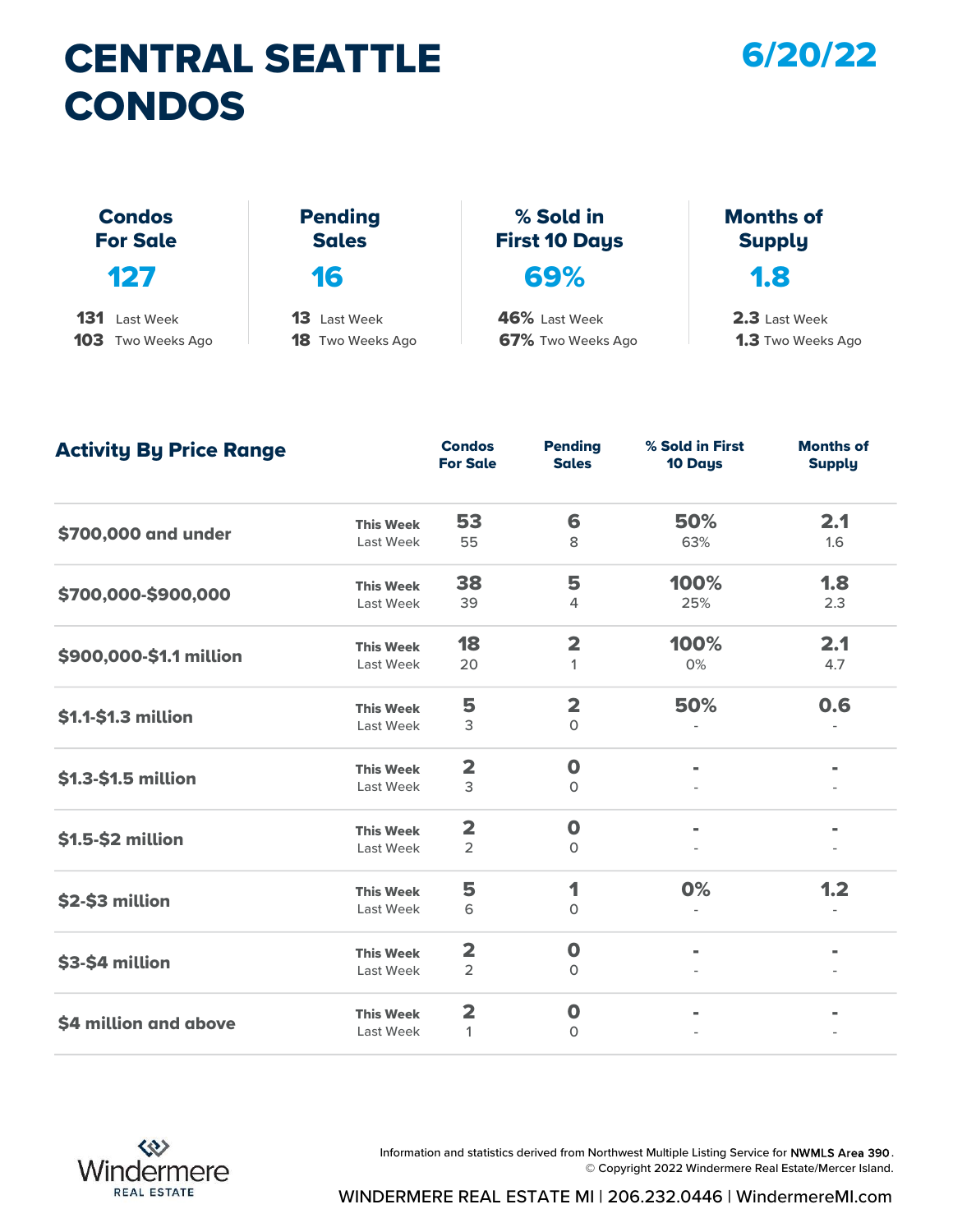## QUEEN ANNE AND 6/20/22 MAGNOLIA CONDOS



| <b>MAGNOLIA CONDOS</b>                        |                                    |                                    |                                                  |  |  |  |
|-----------------------------------------------|------------------------------------|------------------------------------|--------------------------------------------------|--|--|--|
| <b>Condos</b><br><b>For Sale</b>              | <b>Pending</b><br><b>Sales</b>     | % Sold in<br><b>First 10 Days</b>  | <b>Months of</b><br><b>Supply</b>                |  |  |  |
| 70                                            | 11                                 | 55%                                | 1.5                                              |  |  |  |
| 69<br>Last Week<br>60<br><b>Two Weeks Ago</b> | 13<br>Last Week<br>8 Two Weeks Ago | 69% Last Week<br>63% Two Weeks Ago | <b>1.2</b> Last Week<br><b>1.7</b> Two Weeks Ago |  |  |  |

| <b>Activity By Price Range</b> |                  | <b>Condos</b><br><b>For Sale</b> | <b>Pending</b><br><b>Sales</b> | % Sold in First<br>10 Days | <b>Months of</b><br><b>Supply</b> |
|--------------------------------|------------------|----------------------------------|--------------------------------|----------------------------|-----------------------------------|
|                                | <b>This Week</b> | 26                               | 6                              | 67%                        | 1.0                               |
| \$700,000 and under            | Last Week        | 29                               | 6                              | 50%                        | 1.1                               |
|                                | <b>This Week</b> | 20                               | $\overline{\mathbf{2}}$        | 50%                        | 2.3                               |
| \$700,000-\$900,000            | Last Week        | 19                               | 6                              | 100%                       | 0.7                               |
|                                | <b>This Week</b> | 11                               | 3                              | 33%                        | 0.9                               |
| \$900,000-\$1.1 million        | Last Week        | 9                                | $\Omega$                       |                            |                                   |
|                                | <b>This Week</b> | 3                                | $\mathbf 0$                    |                            |                                   |
| \$1.1-\$1.3 million            | Last Week        | 3                                | 0                              |                            |                                   |
|                                | <b>This Week</b> | 5                                | $\mathbf 0$                    | $\blacksquare$             | $\blacksquare$                    |
| \$1.3-\$1.5 million            | Last Week        | 5                                | $\circ$                        |                            |                                   |
|                                | <b>This Week</b> | $\mathbf 0$                      | $\mathbf 0$                    | $\blacksquare$             |                                   |
| \$1.5-\$2 million              | Last Week        | $\circ$                          | $\mathbf 0$                    |                            |                                   |
|                                | <b>This Week</b> | 1                                | $\mathbf 0$                    | $\blacksquare$             |                                   |
| \$2-\$3 million                | Last Week        | $\mathbf{1}$                     | $\mathbf 0$                    |                            |                                   |
|                                | <b>This Week</b> | 4                                | $\mathbf 0$                    | $\blacksquare$             |                                   |
| \$3-\$4 million                | Last Week        | 3                                | $\circ$                        |                            |                                   |
|                                | <b>This Week</b> | $\bullet$                        | $\mathbf 0$                    |                            |                                   |
| \$4 million and above          | Last Week        | $\circ$                          | 0                              |                            |                                   |



Information and statistics derived from Northwest Multiple Listing Service for NWMLS Area 700. © Copyright 2022 Windermere Real Estate/Mercer Island.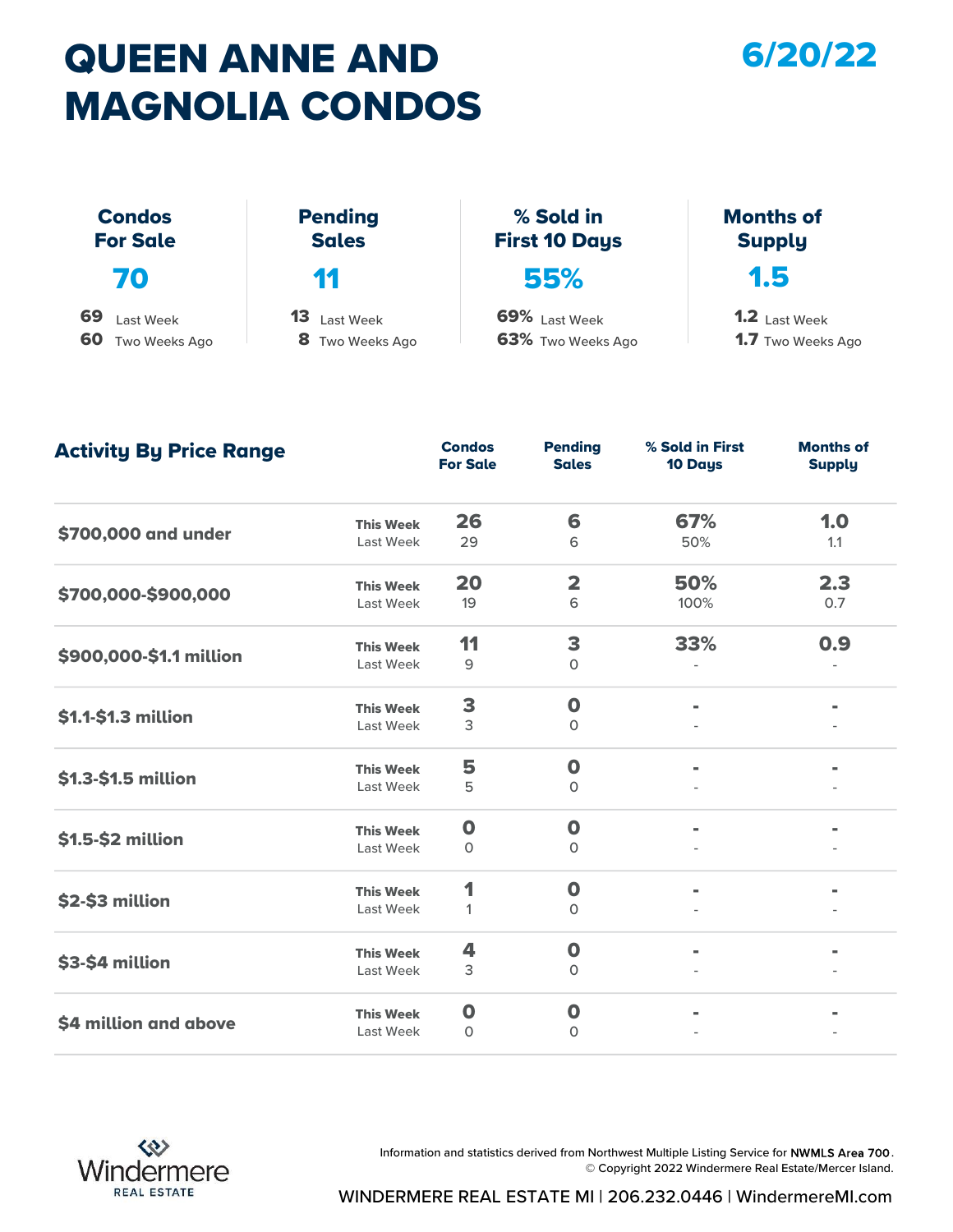## DOWNTOWN SEATTLE CONDOS

#### 6/20/22

| <b>CONDOS</b>                    |                                |                                   |                                   |
|----------------------------------|--------------------------------|-----------------------------------|-----------------------------------|
| <b>Condos</b><br><b>For Sale</b> | <b>Pending</b><br><b>Sales</b> | % Sold in<br><b>First 10 Days</b> | <b>Months of</b><br><b>Supply</b> |
| 210                              |                                | 57%                               | 7.0                               |
| 198<br>Last Week                 | 11<br>Last Week                | 27% Last Week                     | 4.2 Last Week                     |
| 159<br>Two Weeks Ago             | <b>12</b> Two Weeks Ago        | 75% Two Weeks Ago                 | <b>3.1</b> Two Weeks Ago          |

| <b>Activity By Price Range</b> |                  | <b>Condos</b><br><b>For Sale</b> | <b>Pending</b><br><b>Sales</b> | % Sold in First<br>10 Days | <b>Months of</b><br><b>Supply</b> |
|--------------------------------|------------------|----------------------------------|--------------------------------|----------------------------|-----------------------------------|
|                                | <b>This Week</b> | 43                               | $\overline{\mathbf{2}}$        | 50%                        | 5.0                               |
| \$500,000 and under            | Last Week        | 38                               | 6                              | 17%                        | 1.5                               |
|                                | <b>This Week</b> | 58                               | $\overline{\mathbf{2}}$        | 50%                        | 6.7                               |
| \$500,000-\$700,000            | Last Week        | 54                               | 4                              | 25%                        | 3.1                               |
|                                | <b>This Week</b> | 34                               | 1                              | 0%                         | 7.9                               |
| \$700,000-\$900,000            | Last Week        | 35                               | $\mathbf{O}$                   |                            |                                   |
|                                | <b>This Week</b> | 20                               | 1                              | 100%                       | 4.7                               |
| \$900,000-\$1.1 million        | Last Week        | 18                               | 1                              | 100%                       | 4.2                               |
|                                | <b>This Week</b> | 6                                | $\mathbf 0$                    | $\blacksquare$             | $\blacksquare$                    |
| \$1.1-\$1.3 million            | Last Week        | 7                                | $\mathbf{O}$                   |                            |                                   |
|                                | <b>This Week</b> | 10                               | 1                              | 100%                       | 2.3                               |
| \$1.3-\$1.5 million            | Last Week        | 10 <sup>10</sup>                 | $\mathbf{O}$                   |                            |                                   |
|                                | <b>This Week</b> | 8                                | $\mathbf 0$                    |                            |                                   |
| \$1.5-\$2 million              | Last Week        | 8                                | $\mathbf 0$                    |                            |                                   |
|                                | <b>This Week</b> | 19                               | $\mathbf 0$                    | $\blacksquare$             |                                   |
| \$2-\$3 million                | Last Week        | 17                               | $\mathbf{O}$                   |                            |                                   |
|                                | <b>This Week</b> | 11                               | $\mathbf 0$                    |                            |                                   |
| \$3 million and above          | Last Week        | 10 <sup>10</sup>                 | $\mathbf{O}$                   |                            |                                   |



Information and statistics derived from Northwest Multiple Listing Service for NWMLS Area 701. © Copyright 2022 Windermere Real Estate/Mercer Island.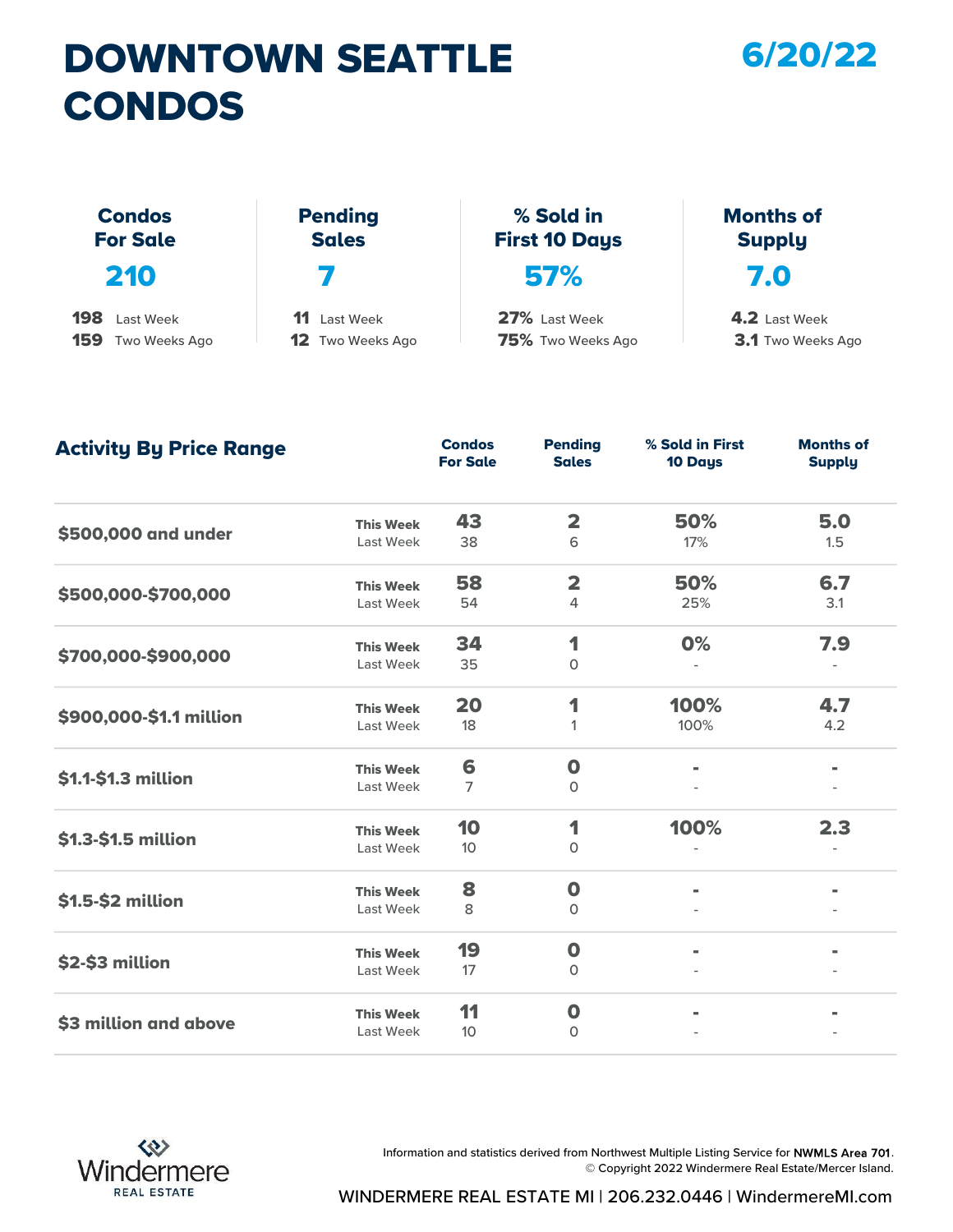## BALLARD AND GREEN LAKE CONDOS

#### 6/20/22

| <b>LAKE CONDOS</b>               |                                            |                                    |                                                  |
|----------------------------------|--------------------------------------------|------------------------------------|--------------------------------------------------|
| <b>Condos</b><br><b>For Sale</b> | <b>Pending</b><br><b>Sales</b>             | % Sold in<br><b>First 10 Days</b>  | <b>Months of</b><br><b>Supply</b>                |
| 57                               | 18                                         | 72%                                | 0.7                                              |
| 65 Last Week<br>45 Two Weeks Ago | 15<br>Last Week<br><b>10</b> Two Weeks Ago | 87% Last Week<br>90% Two Weeks Ago | <b>1.0</b> Last Week<br><b>1.0</b> Two Weeks Ago |

Last Week 31 9 78% 0.8 Last Week 16 4 100% 0.9 Last Week 12 1 1 100% 2.8 Last Week 4 0 - - Last Week 1 1 1 1 100% 0.2 Last Week 1 0 Last Week 0 0 - - Last Week 0 0 - - Last Week 0 0 - -  $\textsf{S4}\text{ million and above}$ -  $$3-$4 million$  This Week 0 0 - - - - $$2-\$3$  million This Week  $\begin{matrix}0\end{matrix}$  -**\$1.5-\$2 million** This Week **0** 1 0 - - 100% 0.0 **\$1.3-\$1.5 million** This Week 1 0<br>Last Week 1 1 1.4 \$1.1-\$1.3 million This Week 3 1 0% 0.7 **\$900,000-\$1.1 million** This Week **12** 2<br>Last Week 12 1 75% 100% 0.4  $$700,000-$900,000$  This Week  $17$  2 50% 2.0 **\$700,000 and under** This Week 23 12 **Condos** Pending<br>For Sale Sales For Sale **Pending** Sales 10 Days % Sold in First Months of **Supply** Activity By Price Range



Information and statistics derived from Northwest Multiple Listing Service for NWMLS Area 705. © Copyright 2022 Windermere Real Estate/Mercer Island.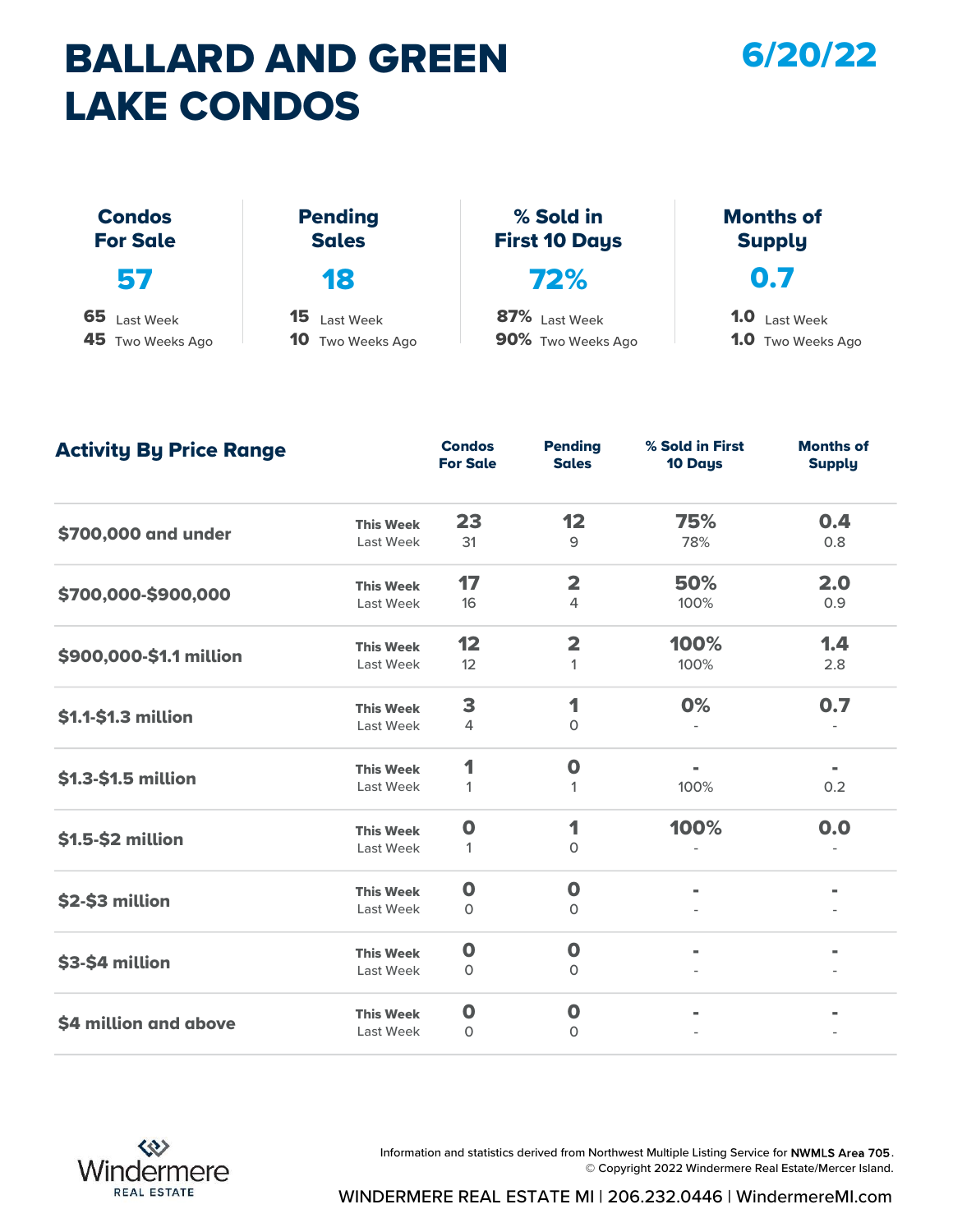## NORTH SEATTLE CONDOS



2.1 Two Weeks Ago

| <b>CONDOS</b>                          |                                    |                                     |                                           |
|----------------------------------------|------------------------------------|-------------------------------------|-------------------------------------------|
| <b>Condos</b><br><b>For Sale</b>       | <b>Pending</b><br><b>Sales</b>     | % Sold in<br><b>First 10 Days</b>   | <b>Months of</b><br><b>Supply</b>         |
| 37                                     | 2                                  | 0%                                  | 4.3                                       |
| 26<br>Last Week<br>27<br>Two Weeks Ago | 10<br>Last Week<br>3 Two Weeks Ago | 80% Last Week<br>100% Two Weeks Ago | <b>0.6</b> Last Week<br>2.1 Two Weeks Ago |

Last Week 14 7 86% 0.5 Last Week 4 1 0% 0.9 Last Week 1 1 100% 0.2 Last Week 3 1 100% 0.7 Last Week 3 0 - - Last Week 1 0 Last Week 0 0 - - Last Week 0 0 - - Last Week 0 0 - -  $\textsf{S4}\text{ million and above}$ -  $$3-$4 million$  This Week 0 0 - - - - $$2-\$3$  million This Week  $\begin{matrix}0\end{matrix}$  -**\$1.5-\$2 million** This Week **0** 1 0 - - 0% 0.0 **\$1.3-\$1.5 million** This Week **3** 0<br>Last Week 3 -  $$1.1-$1.3 million$  This Week  $$3$  0 -  $$1.1-$1.3 million$  0 -  $$0.7$ **\$900,000-\$1.1 million** This Week 2 0<br>Last Week 1 1 0% - 5.6 \$700,000-\$900,000 This Week 5 0 - -  $$700,000$  and under This Week  $24$  1 **Condos** Pending<br>For Sale Sales For Sale Pending Sales 10 Days % Sold in First Months of **Supply** Activity By Price Range



Information and statistics derived from Northwest Multiple Listing Service for NWMLS Area 710. © Copyright 2022 Windermere Real Estate/Mercer Island.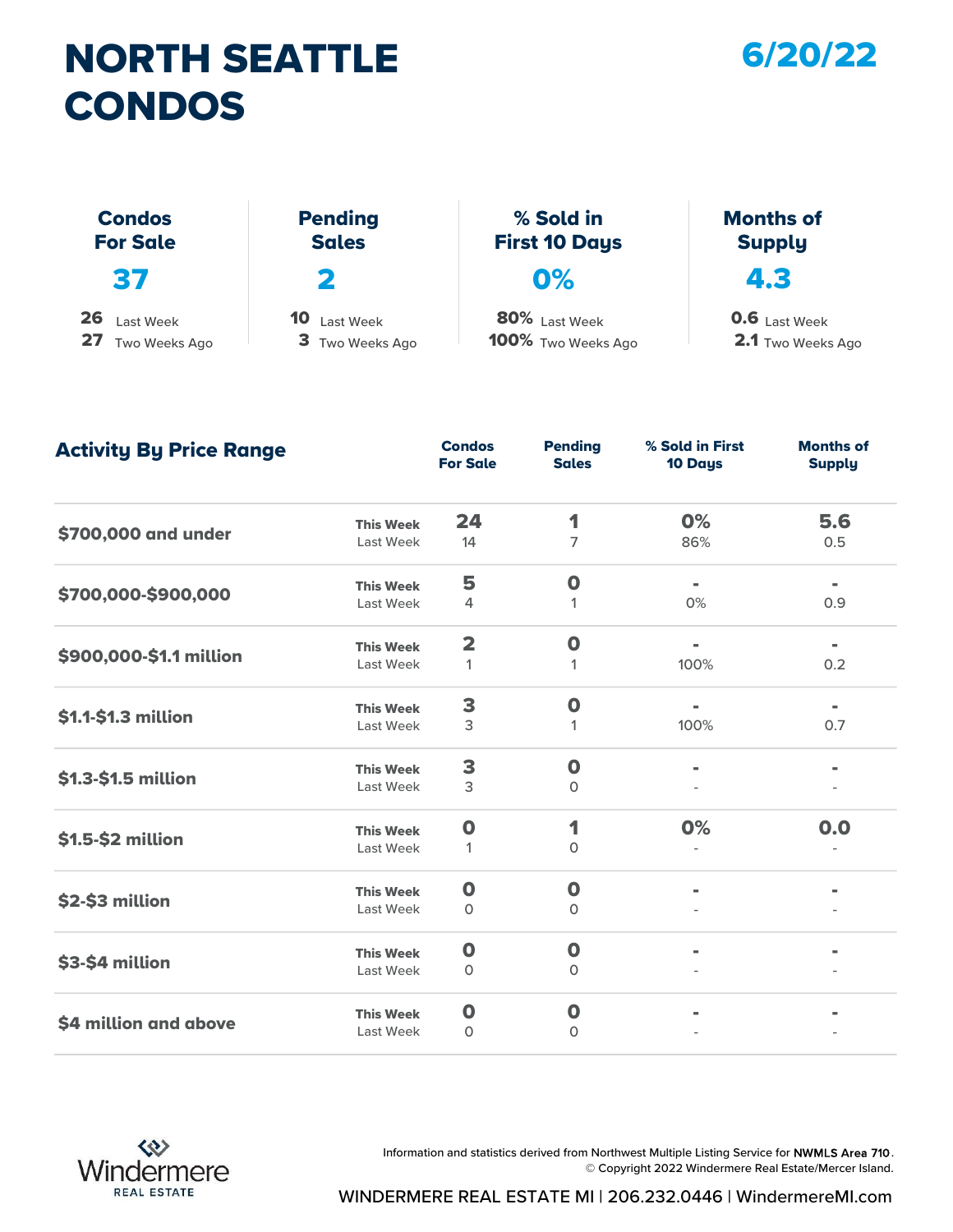## SHORELINE AND RICHMOND BEACH CONDOS

| <b>BEACH CONDOS</b>              |                                |                                   |                                   |
|----------------------------------|--------------------------------|-----------------------------------|-----------------------------------|
| <b>Condos</b><br><b>For Sale</b> | <b>Pending</b><br><b>Sales</b> | % Sold in<br><b>First 10 Days</b> | <b>Months of</b><br><b>Supply</b> |
| 11                               | 2                              | 100%                              | 1.3                               |
| 8<br>Last Week                   | 0<br>Last Week                 | " Last Week                       | " Last Week                       |
| Two Weeks Ago                    | 2 Two Weeks Ago                | 100% Two Weeks Ago                | <b>1.3</b> Two Weeks Ago          |

6/20/22

| <b>Activity By Price Range</b> |                  | <b>Condos</b><br><b>For Sale</b> | <b>Pending</b><br><b>Sales</b> | % Sold in First<br>10 Days | <b>Months of</b><br><b>Supply</b> |
|--------------------------------|------------------|----------------------------------|--------------------------------|----------------------------|-----------------------------------|
|                                | <b>This Week</b> | $\overline{\mathbf{2}}$          | $\overline{\mathbf{2}}$        | 100%                       | 0.2                               |
| \$700,000 and under            | Last Week        | $\mathbf{1}$                     | $\circ$                        |                            |                                   |
|                                | <b>This Week</b> | 1                                | $\mathbf 0$                    | $\blacksquare$             |                                   |
| \$700,000-\$900,000            | Last Week        | $\circ$                          | $\circ$                        |                            |                                   |
|                                | <b>This Week</b> | 5                                | $\mathbf 0$                    |                            |                                   |
| \$900,000-\$1.1 million        | Last Week        | 5                                | $\Omega$                       |                            |                                   |
| \$1.1-\$1.3 million            | <b>This Week</b> | $\overline{\mathbf{2}}$          | $\mathbf 0$                    |                            |                                   |
|                                | Last Week        | $\overline{2}$                   | $\circ$                        |                            |                                   |
|                                | <b>This Week</b> | $\mathbf 0$                      | $\mathbf 0$                    | $\blacksquare$             |                                   |
| \$1.3-\$1.5 million            | Last Week        | $\circ$                          | $\circ$                        |                            |                                   |
|                                | <b>This Week</b> | 1                                | $\mathbf 0$                    | $\blacksquare$             |                                   |
| \$1.5-\$2 million              | Last Week        | $\mathbf{O}$                     | $\Omega$                       |                            |                                   |
|                                | <b>This Week</b> | $\mathbf 0$                      | $\mathbf 0$                    |                            |                                   |
| \$2-\$3 million                | Last Week        | 0                                | 0                              |                            |                                   |
|                                | <b>This Week</b> | $\mathbf 0$                      | $\mathbf 0$                    | $\blacksquare$             |                                   |
| \$3-\$4 million                | Last Week        | $\mathbf{O}$                     | $\mathbf{O}$                   |                            |                                   |
|                                | <b>This Week</b> | $\mathbf 0$                      | $\mathbf 0$                    |                            |                                   |
| \$4 million and above          | Last Week        | $\circ$                          | 0                              |                            |                                   |



Information and statistics derived from Northwest Multiple Listing Service for NWMLS Area 715. © Copyright 2022 Windermere Real Estate/Mercer Island.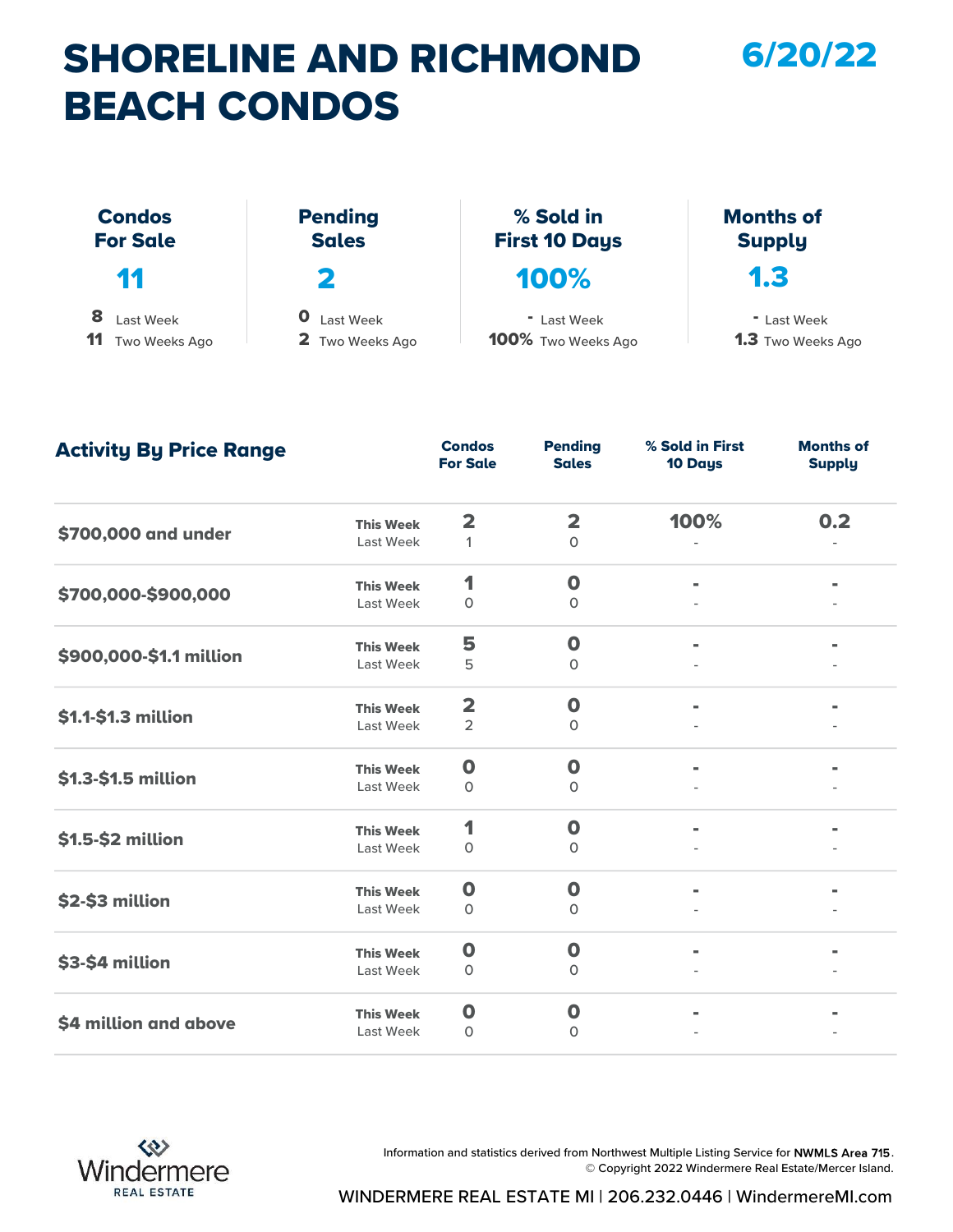## KENMORE AND LAKE FOREST PARK CONDOS

#### 6/20/22

|                 | <b>FOREST PARK CONDOS</b> |                       |                          |
|-----------------|---------------------------|-----------------------|--------------------------|
| <b>Condos</b>   | <b>Pending</b>            | % Sold in             | <b>Months of</b>         |
| <b>For Sale</b> | <b>Sales</b>              | <b>First 10 Days</b>  | <b>Supply</b>            |
| 6               | 7                         | 100%                  | 1.4                      |
| Last Week       | 1 Last Week               | <b>100%</b> Last Week | <b>0.9</b> Last Week     |
| Two Weeks Ago   | 3 Two Weeks Ago           | 100% Two Weeks Ago    | <b>0.3</b> Two Weeks Ago |

| <b>Activity By Price Range</b> |                  | <b>Condos</b><br><b>For Sale</b> | <b>Pending</b><br><b>Sales</b> | % Sold in First<br>10 Days | <b>Months of</b><br><b>Supply</b> |
|--------------------------------|------------------|----------------------------------|--------------------------------|----------------------------|-----------------------------------|
|                                | <b>This Week</b> | $\overline{\mathbf{2}}$          | $\mathbf 0$                    | $\blacksquare$             | $\blacksquare$                    |
| \$700,000 and under            | Last Week        | $\circ$                          | 1                              | 100%                       | 0.0                               |
|                                | <b>This Week</b> | 1                                | $\mathbf 0$                    | $\blacksquare$             | $\blacksquare$                    |
| \$700,000-\$900,000            | Last Week        | 1                                | $\mathbf{O}$                   |                            |                                   |
|                                | <b>This Week</b> | $\mathbf 0$                      | 1                              | 100%                       | 0.0                               |
| \$900,000-\$1.1 million        | Last Week        | $\circ$                          | $\mathbf{O}$                   |                            |                                   |
| \$1.1-\$1.3 million            | <b>This Week</b> | 3                                | $\mathbf 0$                    |                            |                                   |
|                                | Last Week        | 3                                | $\mathbf{O}$                   |                            |                                   |
|                                | <b>This Week</b> | $\mathbf 0$                      | $\mathbf 0$                    | $\blacksquare$             |                                   |
| \$1.3-\$1.5 million            | Last Week        | 0                                | $\mathbf 0$                    |                            |                                   |
|                                | <b>This Week</b> | $\mathbf 0$                      | $\mathbf 0$                    | $\blacksquare$             |                                   |
| \$1.5-\$2 million              | Last Week        | $\Omega$                         | $\Omega$                       |                            |                                   |
|                                | <b>This Week</b> | $\mathbf 0$                      | $\mathbf 0$                    |                            |                                   |
| \$2-\$3 million                | Last Week        | 0                                | $\mathbf 0$                    |                            |                                   |
|                                | <b>This Week</b> | $\mathbf 0$                      | $\mathbf 0$                    | $\blacksquare$             |                                   |
| \$3-\$4 million                | Last Week        | 0                                | $\mathbf 0$                    |                            |                                   |
|                                | <b>This Week</b> | $\mathbf 0$                      | $\mathbf 0$                    |                            |                                   |
| \$4 million and above          | Last Week        | 0                                | $\Omega$                       |                            |                                   |



Information and statistics derived from Northwest Multiple Listing Service for NWMLS Area 720. © Copyright 2022 Windermere Real Estate/Mercer Island.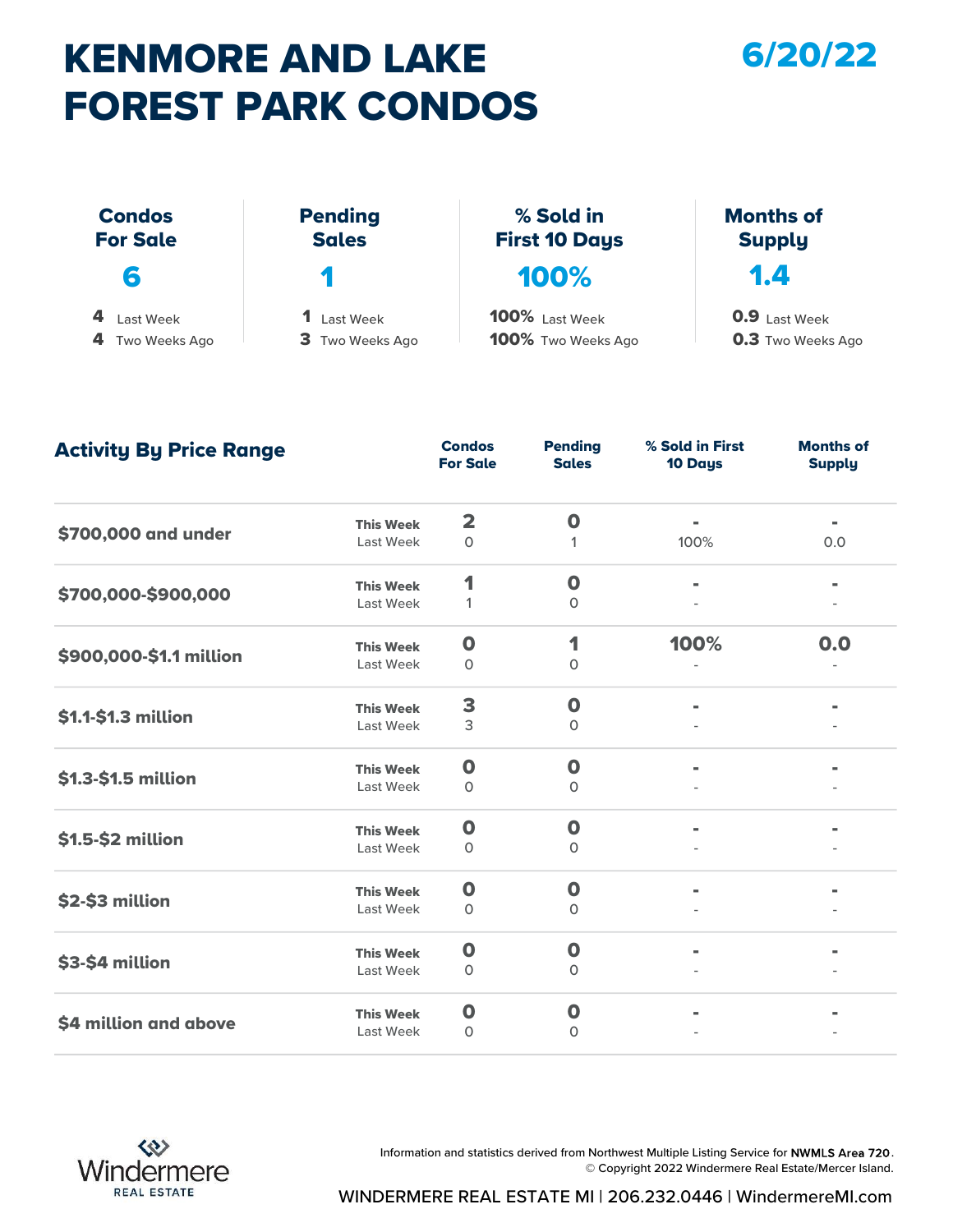## ALL EASTSIDE CONDOS



| <b>CONDOS</b>                    |                                |                                   |                                   |
|----------------------------------|--------------------------------|-----------------------------------|-----------------------------------|
| <b>Condos</b><br><b>For Sale</b> | <b>Pending</b><br><b>Sales</b> | % Sold in<br><b>First 10 Days</b> | <b>Months of</b><br><b>Supply</b> |
| 222                              | 39                             | 82%                               | 1.3                               |
| 201<br>Last Week                 | 50 Last Week                   | 78% Last Week                     | 0.9 Last Week                     |
| <b>182</b> Two Weeks Ago         | 47 Two Weeks Ago               | 89% Two Weeks Ago                 | <b>0.9</b> Two Weeks Ago          |

| <b>Activity By Price Range</b> |                  | <b>Condos</b><br><b>For Sale</b> | <b>Pending</b><br><b>Sales</b> | % Sold in First<br>10 Days | <b>Months of</b><br><b>Supply</b> |
|--------------------------------|------------------|----------------------------------|--------------------------------|----------------------------|-----------------------------------|
|                                | <b>This Week</b> | 47                               | 9                              | 100%                       | 1.2                               |
| \$700,000 and under            | Last Week        | 37                               | 20                             | 75%                        | 0.4                               |
|                                | <b>This Week</b> | 51                               | 13                             | 62%                        | 0.9                               |
| \$700,000-\$900,000            | Last Week        | 50                               | 13                             | 85%                        | 0.9                               |
|                                | <b>This Week</b> | 38                               | 9                              | 67%                        | 1.0                               |
| \$900,000-\$1.1 million        | Last Week        | 35                               | 6                              | 83%                        | 1.4                               |
| \$1.1-\$1.3 million            | <b>This Week</b> | 31                               | 3                              | 100%                       | 2.4                               |
|                                | Last Week        | 29                               | $\overline{7}$                 | 57%                        | 1.0                               |
|                                | <b>This Week</b> | 18                               | $\overline{\mathbf{2}}$        | 100%                       | 2.1                               |
| \$1.3-\$1.5 million            | Last Week        | 16                               | $\mathsf{O}$                   |                            |                                   |
|                                | <b>This Week</b> | 8                                | $\mathbf 0$                    |                            | $\blacksquare$                    |
| \$1.5-\$2 million              | Last Week        | $\overline{7}$                   | $\mathbf{1}$                   | 100%                       | 1.6                               |
|                                | <b>This Week</b> | 12                               | 1                              | 100%                       | 2.8                               |
| \$2-\$3 million                | Last Week        | 10 <sup>°</sup>                  | $\circ$                        |                            |                                   |
|                                | <b>This Week</b> | 14                               | 1                              | 100%                       | 3.3                               |
| \$3-\$4 million                | Last Week        | 13                               | 3                              | 100%                       | 1.0                               |
|                                | <b>This Week</b> | 3                                | 1                              | 0%                         | 0.7                               |
| \$4 million and above          | Last Week        | 4                                | $\circ$                        |                            |                                   |



Information and statistics derived from Northwest Multiple Listing Service for NWMLS Areas 500-600 . © Copyright 2022 Windermere Real Estate/Mercer Island.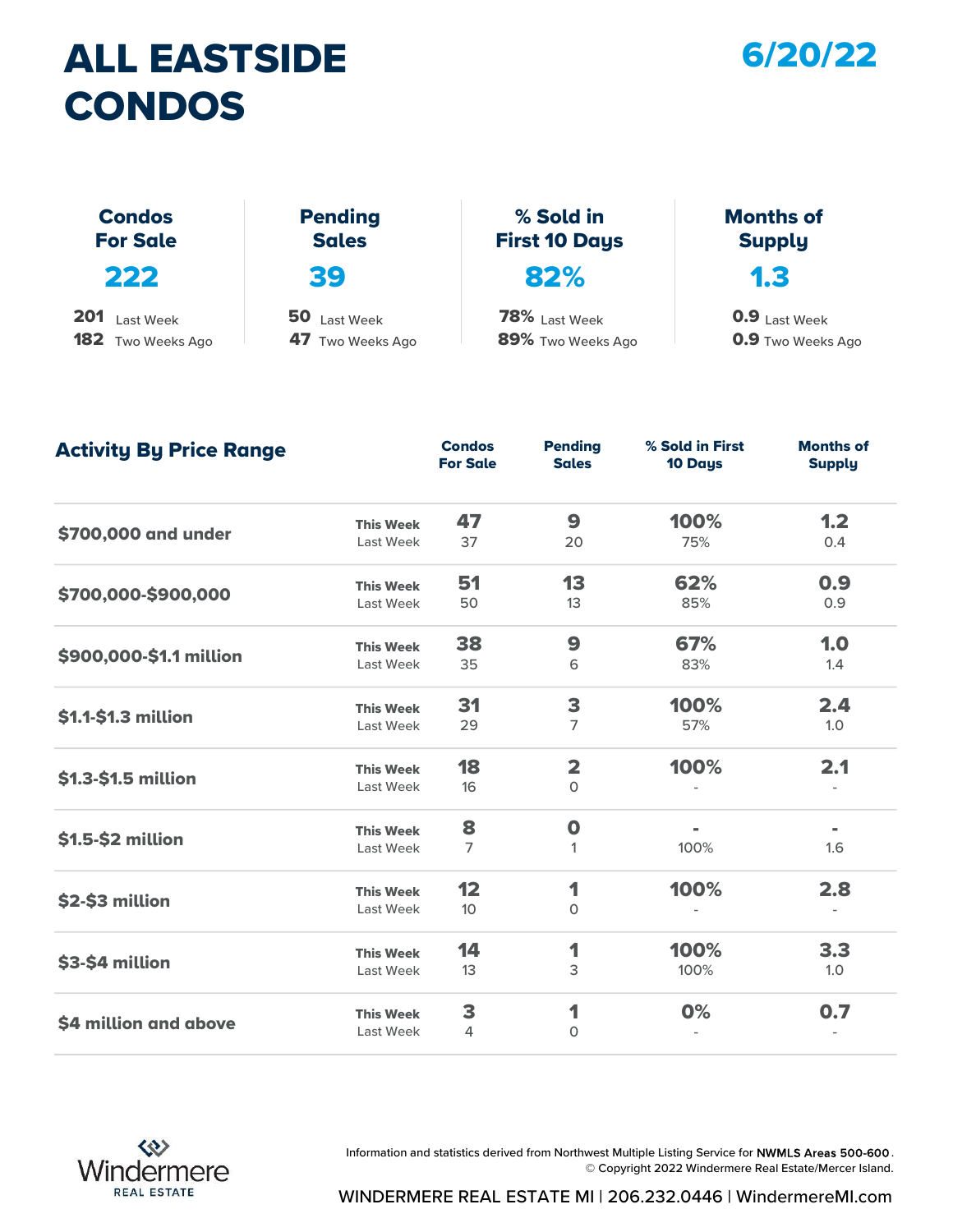## SOUTH EASTSIDE CONDOS

#### 6/20/22

| <b>CONDOS</b>                    |                                |                                   |                                   |
|----------------------------------|--------------------------------|-----------------------------------|-----------------------------------|
| <b>Condos</b><br><b>For Sale</b> | <b>Pending</b><br><b>Sales</b> | % Sold in<br><b>First 10 Days</b> | <b>Months of</b><br><b>Supply</b> |
| 22                               | $\overline{\phantom{a}}$       | 50%                               | 1.3                               |
| 19<br>Last Week                  | 5 Last Week                    | 80% Last Week                     | <b>0.9</b> Last Week              |
| 11<br>Two Weeks Ago              | <b>6</b> Two Weeks Ago         | 100% Two Weeks Ago                | <b>0.4</b> Two Weeks Ago          |

| <b>Activity By Price Range</b> |                  | <b>Condos</b><br><b>For Sale</b> | <b>Pending</b><br><b>Sales</b> | % Sold in First<br>10 Days | <b>Months of</b><br><b>Supply</b> |
|--------------------------------|------------------|----------------------------------|--------------------------------|----------------------------|-----------------------------------|
|                                | <b>This Week</b> | 4                                | $\mathbf 0$                    | $\blacksquare$             | $\blacksquare$                    |
| \$700,000 and under            | Last Week        | $\overline{2}$                   | 3                              | 67%                        | 0.2                               |
|                                | <b>This Week</b> | 7                                | $\overline{\mathbf{2}}$        | 50%                        | 0.8                               |
| \$700,000-\$900,000            | Last Week        | 9                                | 1                              | 100%                       | 2.1                               |
|                                | <b>This Week</b> | 6                                | $\overline{\mathbf{2}}$        | 50%                        | 0.7                               |
| \$900,000-\$1.1 million        | Last Week        | 4                                | 1                              | 100%                       | 0.9                               |
| \$1.1-\$1.3 million            | <b>This Week</b> | $\overline{\mathbf{2}}$          | $\mathbf 0$                    |                            |                                   |
|                                | Last Week        | $\overline{2}$                   | $\mathbf 0$                    |                            |                                   |
|                                | <b>This Week</b> | 3                                | $\mathbf 0$                    | $\blacksquare$             | $\blacksquare$                    |
| \$1.3-\$1.5 million            | Last Week        | $\overline{2}$                   | $\mathbf{O}$                   |                            |                                   |
|                                | <b>This Week</b> | $\mathbf 0$                      | $\mathbf 0$                    | $\blacksquare$             |                                   |
| \$1.5-\$2 million              | Last Week        | $\circ$                          | $\mathbf 0$                    |                            |                                   |
|                                | <b>This Week</b> | $\bullet$                        | $\mathbf 0$                    |                            |                                   |
| \$2-\$3 million                | Last Week        | $\circ$                          | $\mathbf 0$                    |                            |                                   |
|                                | <b>This Week</b> | $\mathbf 0$                      | $\mathbf 0$                    | $\blacksquare$             |                                   |
| \$3-\$4 million                | Last Week        | 0                                | 0                              |                            |                                   |
|                                | <b>This Week</b> | $\mathbf 0$                      | $\mathbf 0$                    |                            |                                   |
| \$4 million and above          | Last Week        | $\mathbf{O}$                     | $\mathbf{0}$                   |                            |                                   |



Information and statistics derived from Northwest Multiple Listing Service for NWMLS Area 500. © Copyright 2022 Windermere Real Estate/Mercer Island.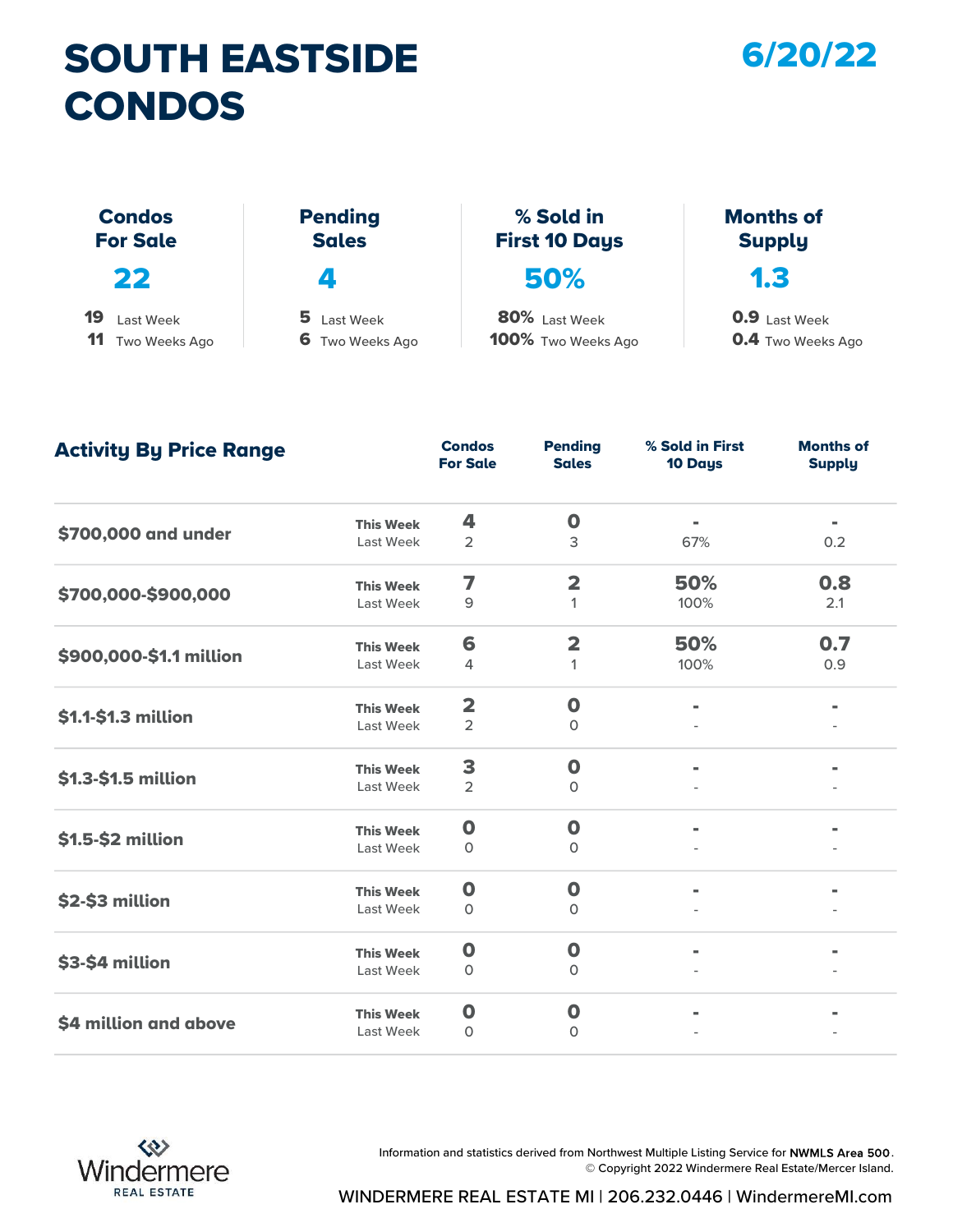## MERCER ISLAND CONDOS

#### 6/20/22

| CONDOS                           |                                |                                   |                                   |
|----------------------------------|--------------------------------|-----------------------------------|-----------------------------------|
| <b>Condos</b><br><b>For Sale</b> | <b>Pending</b><br><b>Sales</b> | % Sold in<br><b>First 10 Days</b> | <b>Months of</b><br><b>Supply</b> |
| 6                                | П                              | 100%                              | 1.4                               |
| 6<br>Last Week                   | 1 Last Week                    | 100% Last Week                    | <b>1.4</b> Last Week              |
| 4 Two Weeks Ago                  | <b>1</b> Two Weeks Ago         | 100% Two Weeks Ago                | <b>0.9</b> Two Weeks Ago          |

| <b>Activity By Price Range</b> |                  | <b>Condos</b><br><b>For Sale</b> | <b>Pending</b><br><b>Sales</b> | % Sold in First<br>10 Days | <b>Months of</b><br><b>Supply</b> |
|--------------------------------|------------------|----------------------------------|--------------------------------|----------------------------|-----------------------------------|
|                                | <b>This Week</b> | $\mathbf 0$                      | $\mathbf 0$                    |                            |                                   |
| \$700,000 and under            | Last Week        | 0                                | $\mathbf 0$                    |                            |                                   |
|                                | <b>This Week</b> | 3                                | $\mathbf 0$                    | $\blacksquare$             |                                   |
| \$700,000-\$900,000            | Last Week        | 3                                | $\Omega$                       |                            |                                   |
|                                | <b>This Week</b> | $\overline{\mathbf{2}}$          | $\mathbf{o}$                   |                            |                                   |
| \$900,000-\$1.1 million        | Last Week        | $\mathbf{1}$                     | 1                              | 100%                       | 0.2                               |
| \$1.1-\$1.3 million            | <b>This Week</b> | $\mathbf 0$                      | 1                              | 100%                       | 0.0                               |
|                                | Last Week        | 1                                | $\mathbf 0$                    |                            |                                   |
|                                | <b>This Week</b> | $\mathbf 0$                      | $\mathbf 0$                    | $\blacksquare$             |                                   |
| \$1.3-\$1.5 million            | Last Week        | $\Omega$                         | $\mathbf{O}$                   |                            |                                   |
|                                | <b>This Week</b> | $\mathbf 0$                      | $\mathbf 0$                    |                            |                                   |
| \$1.5-\$2 million              | Last Week        | 0                                | $\Omega$                       |                            |                                   |
|                                | <b>This Week</b> | 1                                | $\mathbf 0$                    |                            |                                   |
| \$2-\$3 million                | Last Week        | 1                                | $\mathbf 0$                    |                            |                                   |
|                                | <b>This Week</b> | $\mathbf 0$                      | $\mathbf 0$                    | $\blacksquare$             |                                   |
| \$3-\$4 million                | Last Week        | $\circ$                          | $\Omega$                       |                            |                                   |
|                                | <b>This Week</b> | $\mathbf 0$                      | $\mathbf{o}$                   |                            |                                   |
| \$4 million and above          | Last Week        | $\Omega$                         | $\Omega$                       |                            |                                   |



Information and statistics derived from Northwest Multiple Listing Service for NWMLS Area 510. © Copyright 2022 Windermere Real Estate/Mercer Island.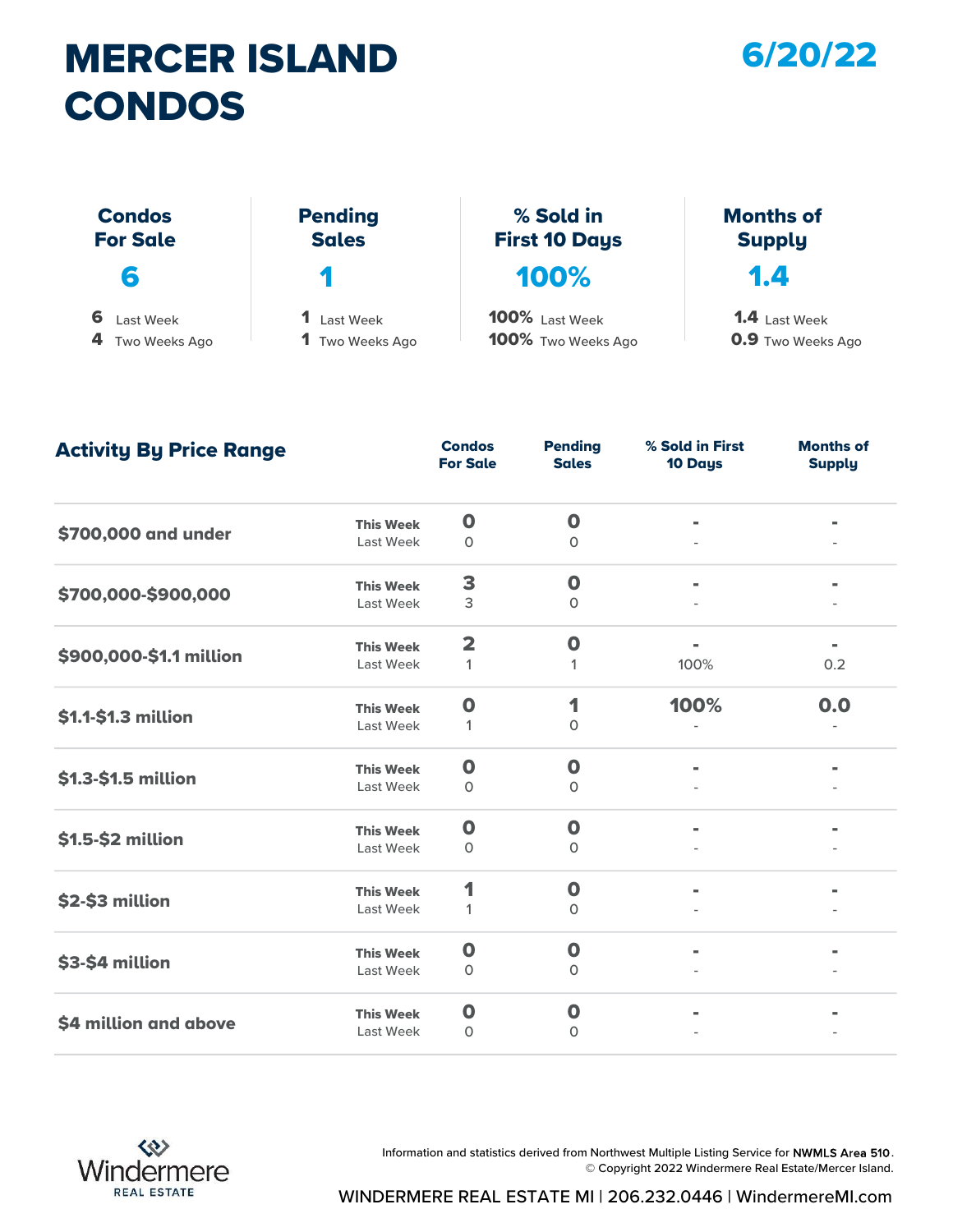## WEST BELLEVUE CONDOS

#### 6/20/22

| <b>CONDOS</b>                    |                                |                                   |                                   |
|----------------------------------|--------------------------------|-----------------------------------|-----------------------------------|
| <b>Condos</b><br><b>For Sale</b> | <b>Pending</b><br><b>Sales</b> | % Sold in<br><b>First 10 Days</b> | <b>Months of</b><br><b>Supply</b> |
| 28                               | 4                              | 75%                               | 1.6                               |
| 26<br>Last Week                  | 5.<br>Last Week                | 80% Last Week                     | <b>1.2</b> Last Week              |
| 28 Two Weeks Ago                 | 4 Two Weeks Ago                | 75% Two Weeks Ago                 | <b>1.6</b> Two Weeks Ago          |

Last Week 0 1 0% 0.0 Last Week 4 0 Last Week 1 0 Last Week 4 1 100% 0.9 Last Week 3 0 Last Week 3 1 1 100% 0.7 Last Week 3 0 Last Week 5 2 100% 0.6 Last Week 3 0  $$4$  million and above This Week 2  $1$  0% 0.5 1.2  $$3-$4 million$  This Week  $$5$  1 100% 1.2  $$2-$3 million$   $5\%$   $1\%$   $100\%$  $$1.5-$2$  million This Week 2 0 1 100% 0.5 - - **\$1.3-\$1.5 million** This Week **2** 1 - \$1.1-\$1.3 million This Week 4 0 - - \$900,000-\$1.1 million This Week 3 0 - - - \$700,000-\$900,000 This Week 4 0 - - \$700,000 and under This Week 1 0 **Condos** Pending<br>For Sale Sales For Sale **Pending** Sales 10 Days % Sold in First Months of Supply Activity By Price Range



Information and statistics derived from Northwest Multiple Listing Service for NWMLS Area 520. © Copyright 2022 Windermere Real Estate/Mercer Island.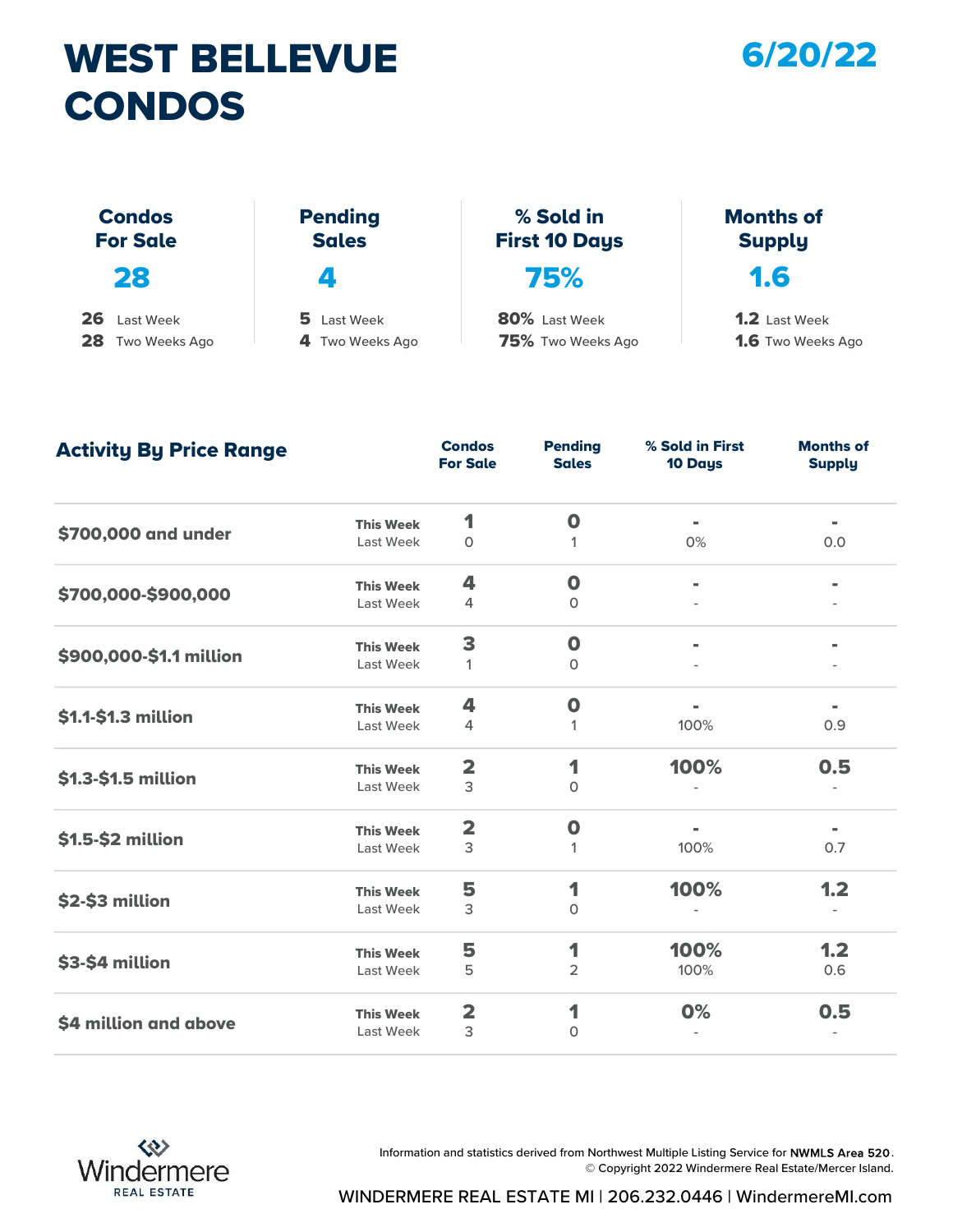## EAST BELLEVUE CONDOS

#### 6/20/22

| <b>CONDOS</b>                    |                                |                                   |                                   |
|----------------------------------|--------------------------------|-----------------------------------|-----------------------------------|
| <b>Condos</b><br><b>For Sale</b> | <b>Pending</b><br><b>Sales</b> | % Sold in<br><b>First 10 Days</b> | <b>Months of</b><br><b>Supply</b> |
| 31                               | 8                              | 75%                               | 0.9                               |
| 30<br>Last Week                  | 8.<br>Last Week                | 88% Last Week                     | <b>0.9</b> Last Week              |
| 21<br>Two Weeks Ago              | 9.<br>Two Weeks Ago            | 89% Two Weeks Ago                 | <b>0.5</b> Two Weeks Ago          |

| <b>Activity By Price Range</b> |                  | <b>Condos</b><br><b>For Sale</b> | <b>Pending</b><br><b>Sales</b> | % Sold in First<br>10 Days | <b>Months of</b><br><b>Supply</b> |
|--------------------------------|------------------|----------------------------------|--------------------------------|----------------------------|-----------------------------------|
|                                | <b>This Week</b> | 7                                | $\overline{\mathbf{2}}$        | 100%                       | 0.8                               |
| \$700,000 and under            | Last Week        | 9                                | 4                              | 100%                       | 0.5                               |
|                                | <b>This Week</b> | 9                                | 3                              | 67%                        | 0.7                               |
| \$700,000-\$900,000            | Last Week        | 7                                | $\overline{2}$                 | 100%                       | 0.8                               |
|                                | <b>This Week</b> | 3                                | $\overline{\mathbf{2}}$        | 50%                        | 0.3                               |
| \$900,000-\$1.1 million        | Last Week        | 6                                | 1                              | 100%                       | 1.4                               |
| \$1.1-\$1.3 million            | <b>This Week</b> | 7                                | $\mathbf 0$                    | $\blacksquare$             | $\blacksquare$                    |
|                                | Last Week        | 4                                | 1                              | 0%                         | 0.9                               |
|                                | <b>This Week</b> | $\overline{\mathbf{2}}$          | 1                              | 100%                       | 0.5                               |
| \$1.3-\$1.5 million            | Last Week        | $\overline{2}$                   | $\circ$                        |                            |                                   |
|                                | <b>This Week</b> | 3                                | $\mathbf 0$                    | $\blacksquare$             |                                   |
| \$1.5-\$2 million              | Last Week        | $\overline{2}$                   | $\mathbf{O}$                   |                            |                                   |
|                                | <b>This Week</b> | $\mathbf 0$                      | $\mathbf 0$                    |                            |                                   |
| \$2-\$3 million                | Last Week        | 0                                | 0                              |                            |                                   |
|                                | <b>This Week</b> | $\mathbf 0$                      | $\mathbf 0$                    | $\blacksquare$             | $\blacksquare$                    |
| \$3-\$4 million                | Last Week        | $\circ$                          | $\circ$                        |                            |                                   |
|                                | <b>This Week</b> | $\mathbf 0$                      | $\mathbf 0$                    |                            |                                   |
| \$4 million and above          | Last Week        | 0                                | 0                              |                            |                                   |



Information and statistics derived from Northwest Multiple Listing Service for NWMLS Area 530. © Copyright 2022 Windermere Real Estate/Mercer Island.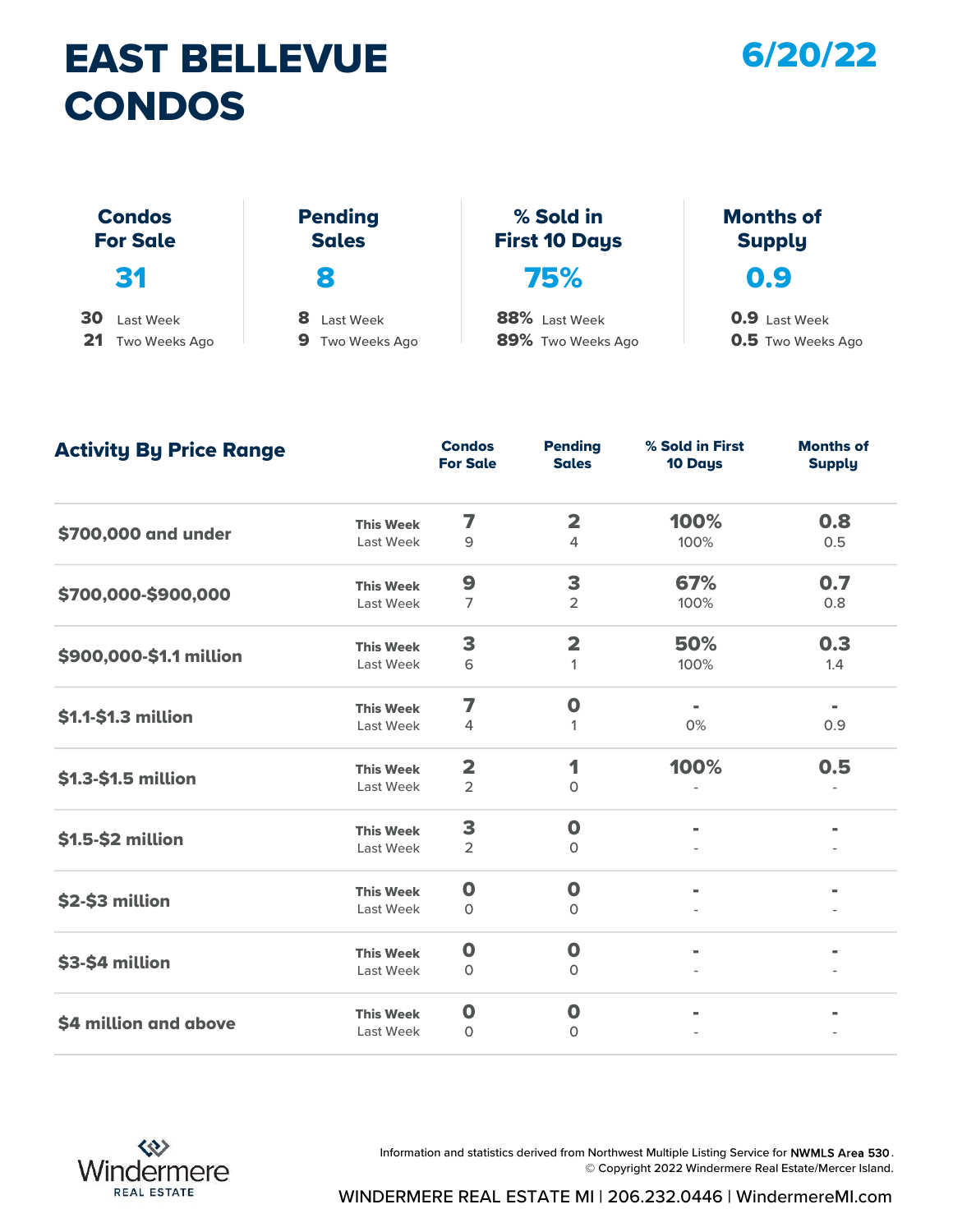# EAST OF LAKE SAMMAMISH CONDOS

#### 6/20/22

|                                        | <b>SAMMAMISH CONDOS</b>                  |                                    |                                                  |
|----------------------------------------|------------------------------------------|------------------------------------|--------------------------------------------------|
| <b>Condos</b><br><b>For Sale</b>       | <b>Pending</b><br><b>Sales</b>           | % Sold in<br><b>First 10 Days</b>  | <b>Months of</b><br><b>Supply</b>                |
| 37                                     |                                          | 86%                                | 1.2                                              |
| 35<br>Last Week<br>23<br>Two Weeks Ago | 9<br>Last Week<br><b>9</b> Two Weeks Ago | 67% Last Week<br>89% Two Weeks Ago | <b>0.9</b> Last Week<br><b>0.6</b> Two Weeks Ago |

| <b>Activity By Price Range</b> |                  | <b>Condos</b><br><b>For Sale</b> | <b>Pending</b><br><b>Sales</b> | % Sold in First<br>10 Days | <b>Months of</b><br><b>Supply</b> |
|--------------------------------|------------------|----------------------------------|--------------------------------|----------------------------|-----------------------------------|
|                                | <b>This Week</b> | 3                                | 1                              | 100%                       | 0.7                               |
| \$700,000 and under            | Last Week        | 3                                | $\mathbf{1}$                   | 0%                         | 0.7                               |
|                                | <b>This Week</b> | 7                                | $\overline{\mathbf{2}}$        | 50%                        | 0.8                               |
| \$700,000-\$900,000            | Last Week        | 6                                | 5                              | 80%                        | 0.3                               |
|                                | <b>This Week</b> | 10                               | 3                              | 100%                       | 0.8                               |
| \$900,000-\$1.1 million        | Last Week        | 11                               | 1                              | 100%                       | 2.6                               |
|                                | <b>This Week</b> | 9                                | 1                              | 100%                       | 2.1                               |
| \$1.1-\$1.3 million            | Last Week        | 9                                | $\overline{2}$                 | 50%                        | 1.0                               |
|                                | <b>This Week</b> | 4                                | $\mathbf 0$                    | $\blacksquare$             | $=$                               |
| \$1.3-\$1.5 million            | Last Week        | 3                                | $\mathbf 0$                    |                            |                                   |
|                                | <b>This Week</b> | 1                                | $\mathbf 0$                    | $\blacksquare$             |                                   |
| \$1.5-\$2 million              | Last Week        | 0                                | 0                              |                            |                                   |
|                                | <b>This Week</b> | 3                                | $\mathbf 0$                    |                            |                                   |
| \$2-\$3 million                | Last Week        | 3                                | $\circ$                        |                            |                                   |
|                                | <b>This Week</b> | $\mathbf 0$                      | $\mathbf 0$                    | $\blacksquare$             |                                   |
| \$3-\$4 million                | Last Week        | 0                                | $\circ$                        |                            |                                   |
|                                | <b>This Week</b> | $\mathbf 0$                      | $\mathbf 0$                    | $\blacksquare$             |                                   |
| \$4 million and above          | Last Week        | $\circ$                          | $\circ$                        |                            |                                   |



Information and statistics derived from Northwest Multiple Listing Service for NWMLS Area 540. © Copyright 2022 Windermere Real Estate/Mercer Island.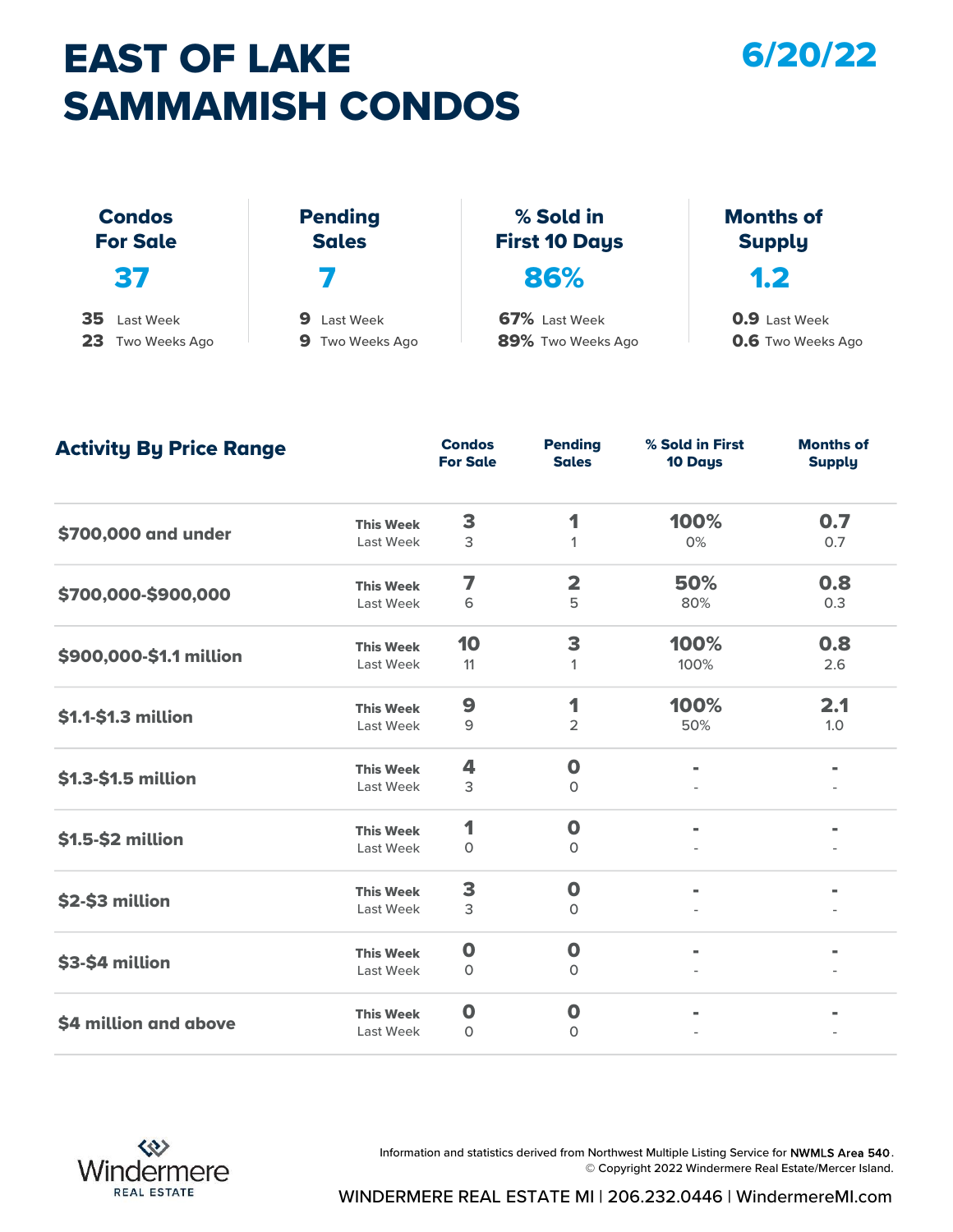# REDMOND AND CARNATION CONDOS

#### 6/20/22

|                                        | <b>CARNATION CONDOS</b>                  |                                   |                                         |
|----------------------------------------|------------------------------------------|-----------------------------------|-----------------------------------------|
| <b>Condos</b><br><b>For Sale</b>       | <b>Pending</b><br><b>Sales</b>           | % Sold in<br><b>First 10 Days</b> | <b>Months of</b><br><b>Supply</b>       |
| 16                                     | З                                        | 67%                               | 1.2                                     |
| 17<br>Last Week<br>18<br>Two Weeks Ago | 3<br>Last Week<br><b>O</b> Two Weeks Ago | 100% Last Week<br>- Two Weeks Ago | <b>1.3</b> Last Week<br>- Two Weeks Ago |

| <b>Activity By Price Range</b> |                  | <b>Condos</b><br><b>For Sale</b> | <b>Pending</b><br><b>Sales</b> | % Sold in First<br>10 Days | <b>Months of</b><br><b>Supply</b> |
|--------------------------------|------------------|----------------------------------|--------------------------------|----------------------------|-----------------------------------|
|                                | <b>This Week</b> | 5                                | 1                              | 100%                       | 1.2                               |
| \$700,000 and under            | Last Week        | 6                                | 1                              | 100%                       | 1.4                               |
|                                | <b>This Week</b> | 1                                | 1                              | 0%                         | 0.2                               |
| \$700,000-\$900,000            | Last Week        | 3                                | $\mathsf{O}$                   |                            |                                   |
|                                | <b>This Week</b> | 5                                | 1                              | 0%                         | 1.2                               |
| \$900,000-\$1.1 million        | Last Week        | 3                                | 1                              | 100%                       | 0.7                               |
|                                | <b>This Week</b> | 5                                | $\mathbf 0$                    | $\blacksquare$             | $\blacksquare$                    |
| \$1.1-\$1.3 million            | Last Week        | 5                                | 1                              | 100%                       | 1.2                               |
|                                | <b>This Week</b> | $\mathbf 0$                      | $\mathbf 0$                    | $\blacksquare$             | $\blacksquare$                    |
| \$1.3-\$1.5 million            | Last Week        | $\circ$                          | $\mathbf 0$                    |                            |                                   |
|                                | <b>This Week</b> | $\mathbf 0$                      | $\mathbf 0$                    | $\blacksquare$             |                                   |
| \$1.5-\$2 million              | Last Week        | $\Omega$                         | $\Omega$                       |                            |                                   |
|                                | <b>This Week</b> | $\mathbf 0$                      | $\mathbf 0$                    |                            |                                   |
| \$2-\$3 million                | Last Week        | $\circ$                          | $\circ$                        |                            |                                   |
|                                | <b>This Week</b> | $\mathbf 0$                      | $\boldsymbol{0}$               | $\blacksquare$             |                                   |
| \$3-\$4 million                | Last Week        | $\circ$                          | $\mathbf 0$                    |                            |                                   |
|                                | <b>This Week</b> | $\mathbf 0$                      | $\mathbf 0$                    | $\blacksquare$             |                                   |
| \$4 million and above          | Last Week        | $\circ$                          | $\circ$                        |                            |                                   |



Information and statistics derived from Northwest Multiple Listing Service for NWMLS Area 550. © Copyright 2022 Windermere Real Estate/Mercer Island.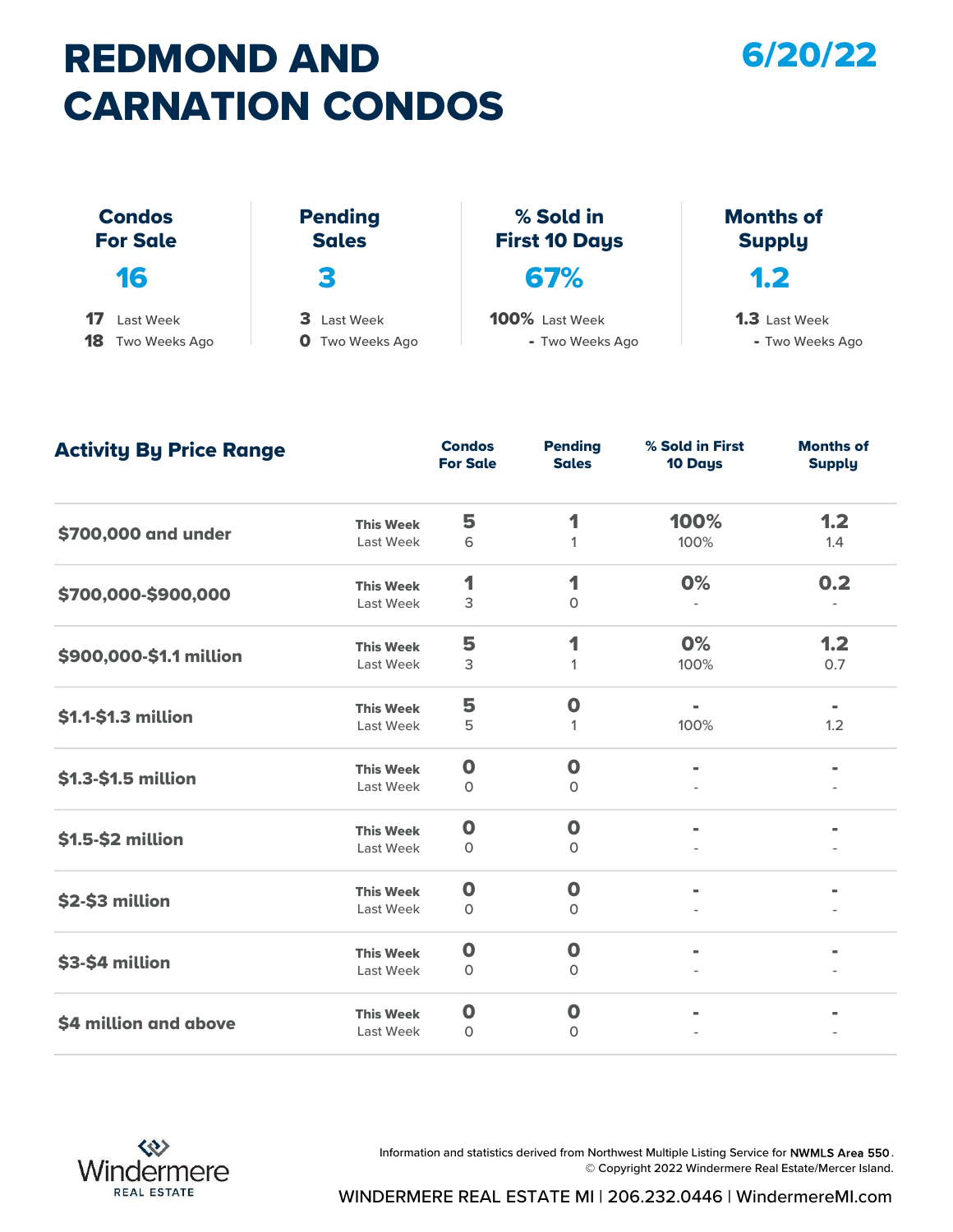## KIRKLAND AND BRIDLE TRAILS CONDOS

#### 6/20/22

| <b>TRAILS CONDOS</b>                   |                                |                                    |                                           |
|----------------------------------------|--------------------------------|------------------------------------|-------------------------------------------|
| <b>Condos</b><br><b>For Sale</b>       | <b>Pending</b><br><b>Sales</b> | % Sold in<br><b>First 10 Days</b>  | <b>Months of</b><br><b>Supply</b>         |
| 38                                     | 5                              | 100%                               | 1.8                                       |
| 36<br>Last Week<br>40<br>Two Weeks Ago | Last Week<br>4 Two Weeks Ago   | 71% Last Week<br>75% Two Weeks Ago | <b>1.2</b> Last Week<br>2.3 Two Weeks Ago |

| <b>Activity By Price Range</b> |                  | <b>Condos</b><br><b>For Sale</b> | <b>Pending</b><br><b>Sales</b> | % Sold in First<br>10 Days | <b>Months of</b><br><b>Supply</b> |
|--------------------------------|------------------|----------------------------------|--------------------------------|----------------------------|-----------------------------------|
|                                | <b>This Week</b> | 4                                | 1                              | 100%                       | 0.9                               |
| \$700,000 and under            | Last Week        | $\overline{2}$                   | $\overline{2}$                 | 100%                       | 0.2                               |
|                                | <b>This Week</b> | 9                                | $\overline{\mathbf{2}}$        | 50%                        | 1.0                               |
| \$700,000-\$900,000            | Last Week        | 9                                | 1                              | 100%                       | 2.1                               |
|                                | <b>This Week</b> | 4                                | 1                              | 100%                       | 0.9                               |
| \$900,000-\$1.1 million        | Last Week        | 5                                | $\mathbf{1}$                   | 0%                         | 1.2                               |
|                                | <b>This Week</b> | $\overline{\mathbf{2}}$          | 1                              | 100%                       | 0.5                               |
| \$1.1-\$1.3 million            | Last Week        | 3                                | $\overline{2}$                 | 50%                        | 0.3                               |
|                                | <b>This Week</b> | 5                                | $\mathbf 0$                    | $\blacksquare$             | $\blacksquare$                    |
| \$1.3-\$1.5 million            | Last Week        | 4                                | $\Omega$                       |                            |                                   |
|                                | <b>This Week</b> | 1                                | $\mathbf 0$                    |                            |                                   |
| \$1.5-\$2 million              | Last Week        | 1                                | $\mathbf 0$                    |                            |                                   |
|                                | <b>This Week</b> | 3                                | $\mathbf 0$                    | $\blacksquare$             |                                   |
| \$2-\$3 million                | Last Week        | 3                                | $\circ$                        |                            |                                   |
|                                | <b>This Week</b> | 9                                | $\mathbf 0$                    | $\blacksquare$             | $\blacksquare$                    |
| \$3-\$4 million                | Last Week        | 8                                | $\mathbf{1}$                   | 100%                       | 1.9                               |
|                                | <b>This Week</b> | 1                                | $\mathbf 0$                    |                            |                                   |
| \$4 million and above          | Last Week        | 1                                | $\mathbf{0}$                   |                            |                                   |



Information and statistics derived from Northwest Multiple Listing Service for NWMLS Area 560. © Copyright 2022 Windermere Real Estate/Mercer Island.